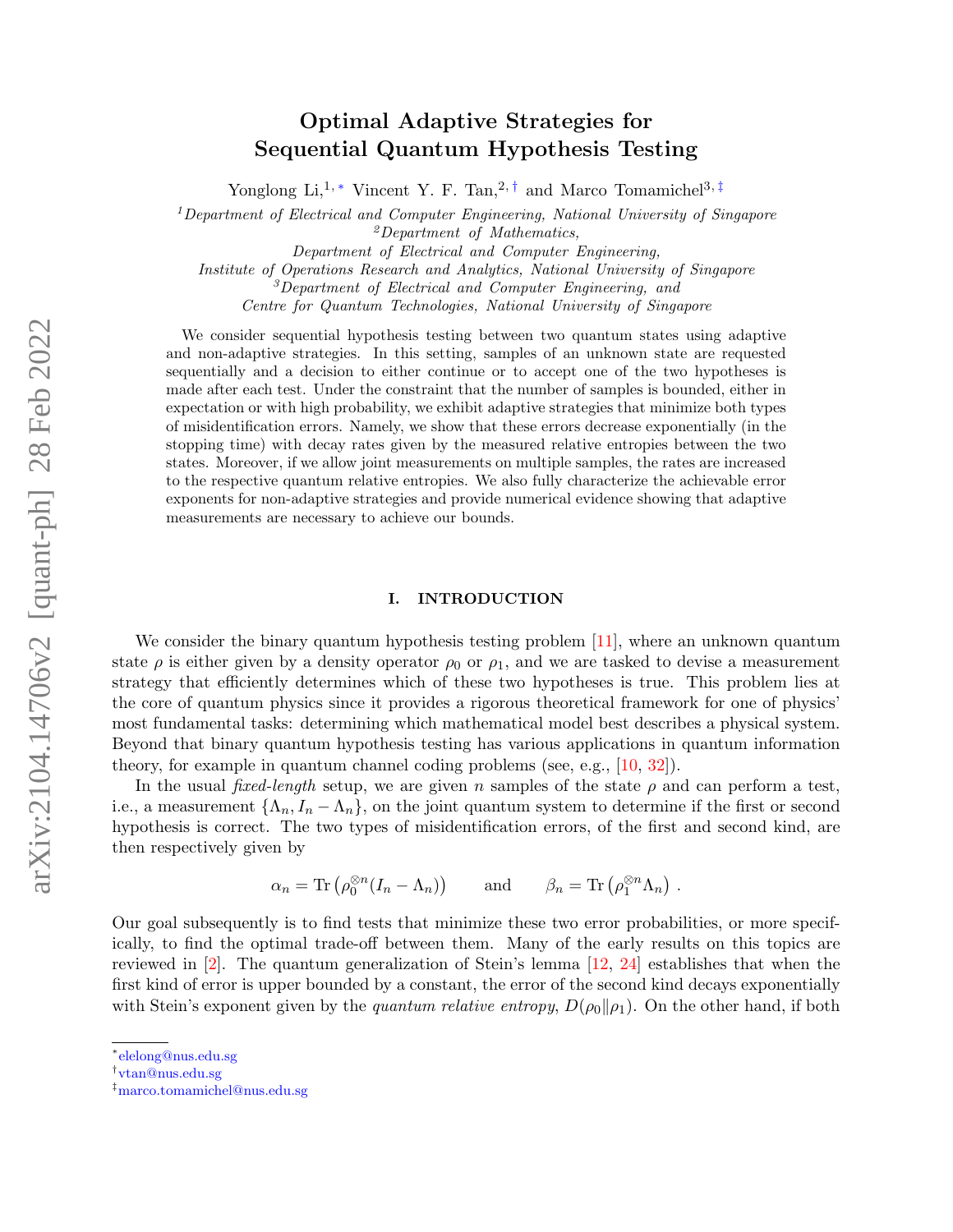

<span id="page-1-0"></span>FIG. 1: Schematic of the optimal trade-off between the exponential decay rates for the error of the first and second kind

errors decrease exponentially, the optimal trade-off between the decay rates is governed by the quantum Hoeffding bound [\[8,](#page-31-3) [20,](#page-32-3) [23\]](#page-32-4). The symmetric case when both exponents are required to be the same is covered by the quantum Chernoff exponent [\[1,](#page-31-4) [22\]](#page-32-5),  $C(\rho_0, \rho_1)$ . These results are summarized in Figure [1.](#page-1-0) Beyond this, second-order refinements to Stein's exponent were derived in [\[16,](#page-32-6) [29\]](#page-32-7) and the moderate deviation regime where one error probability decreases sub-exponentially has been analysed in  $[5, 6]$  $[5, 6]$  $[5, 6]$ . We can further impose the restriction that each sample is measured instantaneously, which reduces the extremal Stein exponents to the *measured relative entropy*,  $D_{\mathcal{M}}(\rho_0||\rho_1)$ . Under these restrictions, *adaptive* strategies, where the choice of subsequent measurements may depend on previous observations, become meaningful. They have been investigated in [\[9\]](#page-31-7) and do not yield any improvements over non-adaptive strategies.<sup>1</sup>

What these results and Figure [1](#page-1-0) show is that for a *fixed-length* binary quantum hypothesis testing problem, there exists a fundamental trade-off between the two kinds of decay rates; they cannot assume the extremal values  $D(\rho_1 \| \rho_0)$  and  $D(\rho_0 \| \rho_1)$  simultaneously. Is it then possible to go beyond the Hoeffding and Chernoff bounds? In a recent paper [\[19\]](#page-32-8), an affirmative answer to this question was given in the setting of sequential quantum hypothesis testing. The sequential approach to quantum hypothesis testing was first explored in [\[28\]](#page-32-9).

In the statistical literature, sequential methods were first proposed much earlier in [\[30\]](#page-32-10) for the classical hypothesis testing problem. Instead of fixing the sample size before performing the hypothesis test, sequential methods allow the sample size to be a random variable. In particular, at each time the experimenter will request a new sample if the current set of samples does not give the experimenter sufficient confidence to make a decision that meets the error criteria. We then require that the sample size is bounded either in expectation or with high probability. Somewhat surprisingly, sequential methods can decouple the two kinds of error probabilities and allow the experimenter to control both. When the length of the hypothesis test (i.e., the number of observed samples) is allowed to be a random variable whose *expectation* is bounded by n for the binary

 $1$  On the other hand, it is worth noting that adaptive strategies bring an advantage in quantum channel discrimination [\[27\]](#page-32-11) in the fixed-length setup.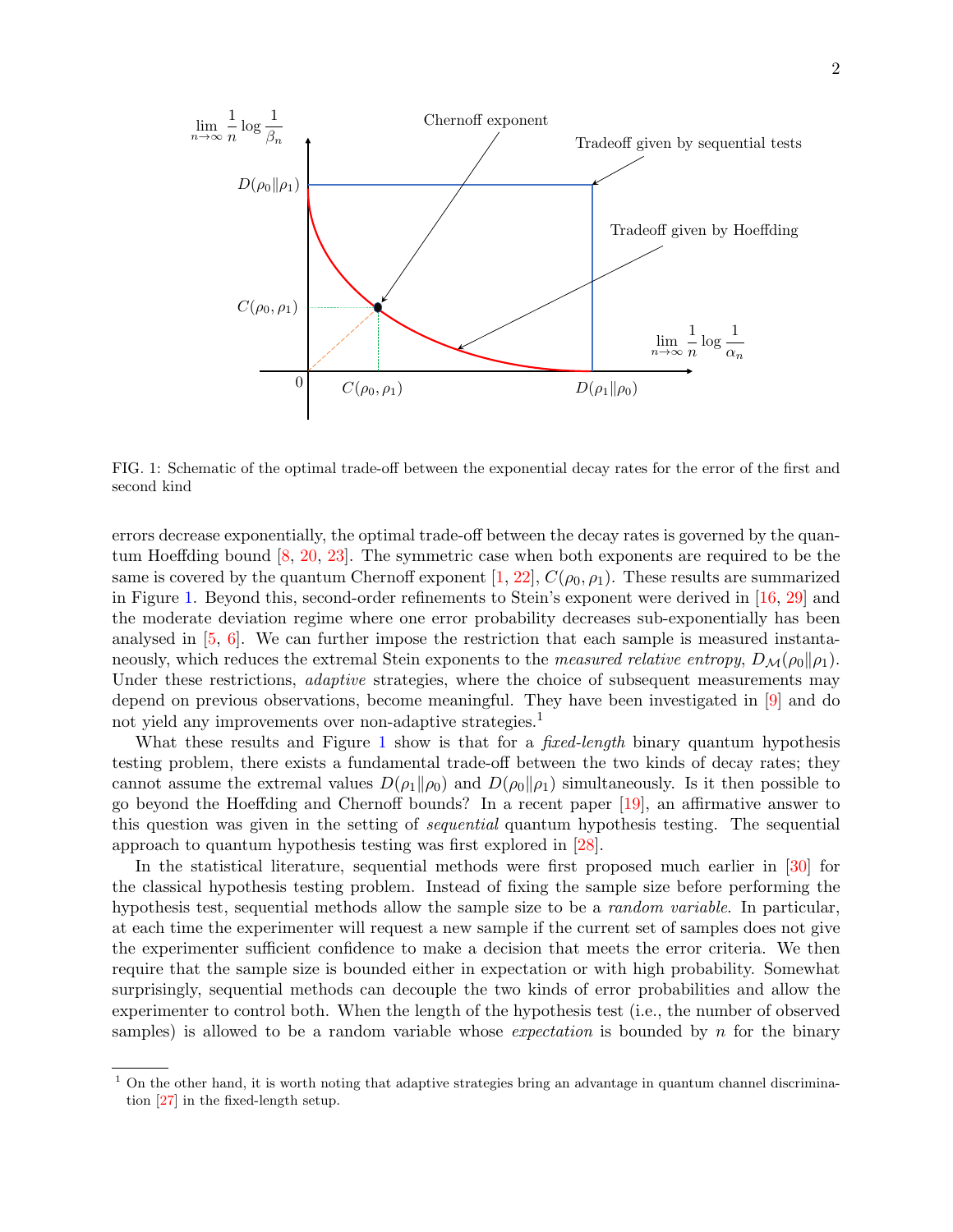

<span id="page-2-0"></span>FIG. 2: The structure of a general adaptive sequential hypothesis testing protocol.

hypothesis testing problem between two probability distributions  $P_0$  and  $P_1$ , it was shown in [\[31\]](#page-32-12) that there exists a sequence of tests—namely sequential probability ratio tests (SPRTs)—such that the exponents of the errors of the first and second kind simultaneously assume the extremal values  $D(P_1||P_0)$  and  $D(P_0||P_1)$ . This significantly improves the classical Hoeffding bound of the error exponents [\[4,](#page-31-8) [13\]](#page-32-13) where if one error exponent assumes its extremal value—the relative entropy—the other necessarily vanishes.

As seen in Figure [2](#page-2-0) in the sequential setting we study in this paper we are required to make decisions after observing each individual sample, and thus joint measurements on all  $n$  samples are generally not optimal. In contrast, adaptive measurement strategies where the measurement at time  $k$  can be based on measurements and outcomes before time  $k$  are now an intriguing prospect. Similar control strategies have been used in the classical setting. In [\[25\]](#page-32-14), the region of achievable error exponent pairs for sequential binary hypothesis testing with feedback, wherein the two hypotheses are characterized by discrete memoryless channels  $W$  and  $V$ , was characterized. In addition to being able to access feedback from the receiver, the sender is also able to adaptively control the channel inputs. It was shown that the control strategy used in [\[25\]](#page-32-14) is asymptotically optimal in a certain Bayesian setting studied in [\[21\]](#page-32-15).

In this paper we show that in sequential quantum hypothesis testing, where the number of samples is a random variable, adaptive strategies allow us to attain the corner point in Figure [1.](#page-1-0) As such, one can enjoy the best of both worlds in terms of the extremal decay rates  $D(\rho_1||\rho_0)$  and  $D(\rho_0||\rho_1)$ . Our main results are summarized as follows:

- 1. Given that the number of samples is bounded by  $n$  either in expectation or with probability exceeding  $1-\varepsilon$  for some  $0 < \varepsilon < 1$ , we show that there exists a sequence of adaptive sequential measurement strategies that measures each sample instantaneously achieves the decay rates  $D_{\mathcal{M}}(\rho_1||\rho_0)$  and  $D_{\mathcal{M}}(\rho_0||\rho_1)$  for the errors of the first and second kind, respectively. This improves on the results in [\[19\]](#page-32-8), where this rate pair can only be achieved if there exists a single measurement that achieves both measured relative entropies, and no matching converse is given. This is presented as Theorems [4](#page-7-0) and [5](#page-7-1) in Section [III A.](#page-7-2)
- 2. Under the same constraint on the number of samples but with the additional freedom that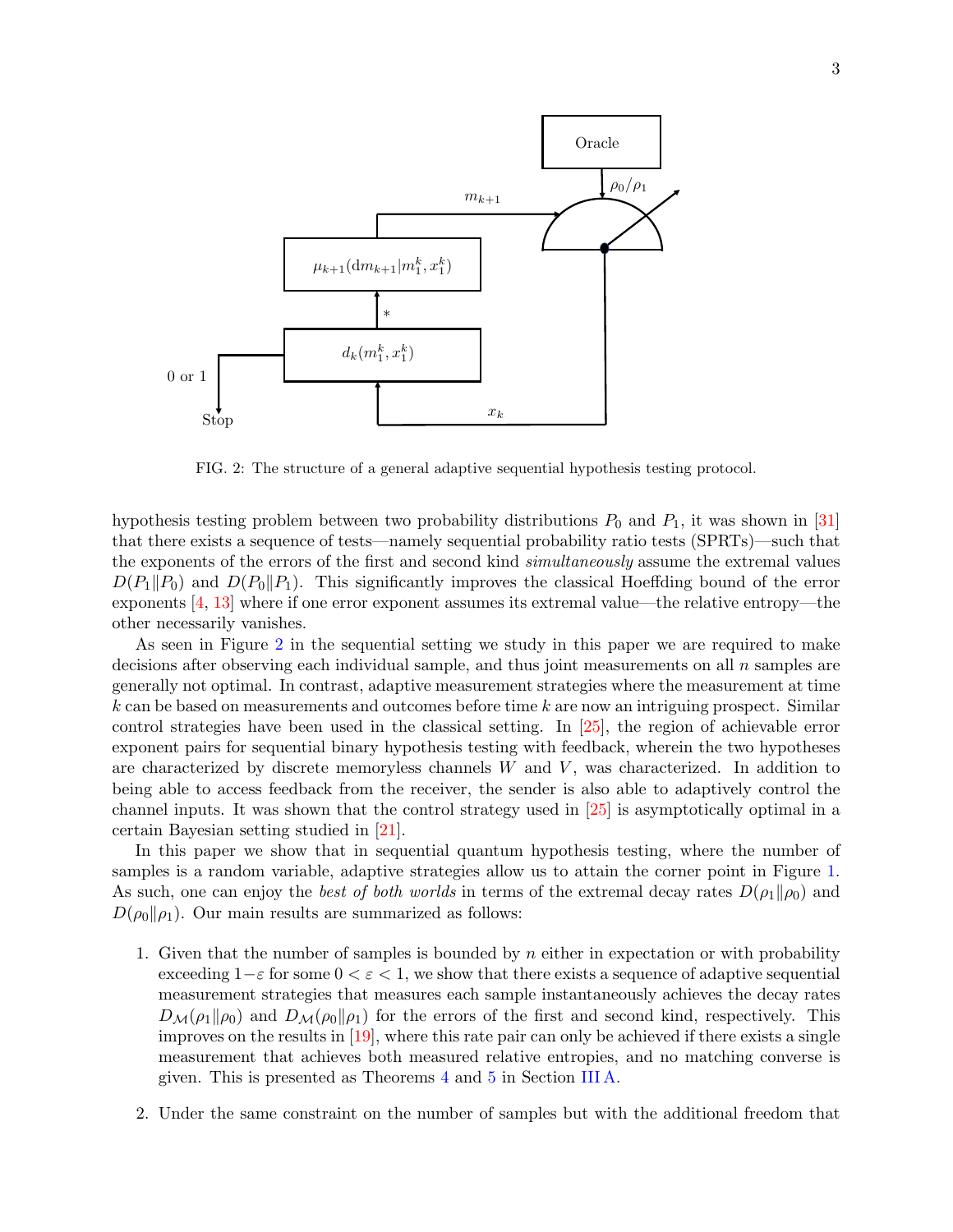samples can be stored and measured jointly, we show that the decay rates  $D(\rho_1||\rho_0)$  and  $D(\rho_0\|\rho_1)$  for the errors of the first and second kind can be achieved. This resolves a problem left open in [\[19\]](#page-32-8), where a converse showing that this rate pair is optimal under the expectation constraint was established, but no protocol achieving it was analyzed. We note that the converse result in [\[19\]](#page-32-8) covers the most general adaptive strategies involving a quantum memory, but we show that block-measurement strategies are sufficient to achieve it. This is presented as Theorem [6](#page-8-0) in Section [III A.](#page-7-2)

3. We also provide a full characterization for non-adaptive sequential quantum hypothesis testing, where the same measurement is used for every sample. This is presented as Theorem [7](#page-8-1) in Section [III B.](#page-8-2) Using this, in Section [III D,](#page-9-0) we exhibit a numerical example where the decay rates cannot achieve the measured relative entropies using non-adaptive measurements. It thus shows that adaptive measurements are necessary to unlock the full power of sequential quantum hypothesis testing.

The reminder of the paper is structured as follows. In Section [II](#page-3-0) we formally introduce the mathematical model for sequential quantum hypothesis testing. In Section [III,](#page-7-3) for different testing strategies, we state the maximal achievable regions of error exponent pairs under different type of constraints on the number of copies of quantum states used in sequential quantum hypothesis tests. In Section [IV,](#page-10-0) we collect some tools used in the proof of our main theorems and prove the main theorems in Section [V.](#page-13-0)

### <span id="page-3-0"></span>II. PROBLEM SETTING

# A. Notation

In the following, let us fix  $\mathbb{C}^d$  as the d-dimensional Hilbert space. A quantum state is given by a positive semidefinite matrix with unit trace in  $\mathbb{C}^{d \times d}$ . We say that a quantum state has full support if all eigenvalues are strictly positive. A *positive operator-valued measure* (POVM) is given by a finite set X and a collection of positive semidefinite matrices  $m = \{m(x)\}_{x \in \mathcal{X}}$  in  $\mathbb{C}^{d \times d}$ such that  $\sum_{x \in \mathcal{X}} m(x) = I$ , where I is the identity matrix in  $\mathbb{C}^{d \times d}$ . (Somewhat unconventionally, throughout this paper  $M$  is used to denote a *random* POVM and  $m$  is used to denote a *realization* of such a random POVM.) The probability of observing an outcome  $x \in \mathcal{X}$  on a state  $\rho$  is then given by Born's rule,  $P_{\rho,m}(x) = \text{Tr}[\rho m(x)]$ . A projector-valued measure (PVM) is a POVM that additionally satisfies  $m(x)m(x) = m(x)$  for all  $x \in \mathcal{X}$ , i.e., all  $m(x)$  are projectors. Rank-1 PVMs have the additional property that all projectors have only a single non-zero eigenvalue. Let  $\mathcal{M}_{\chi}$ be the set of POVMs on  $\mathbb{C}^{d\times d}$  that are indexed by X. As X is finite,  $\mathcal{M}_{\mathcal{X}}$  is a compact subset of  $\mathbb{C}^{d \times d} \times \mathcal{X}$  equipped with the usual Euclidean topology. We will be looking at sequences of POVMs  $m_1^k = (m_1, m_2, \ldots, m_k)$ , and sequences of measurement outcomes  $x_1^k = (x_1, x_2, \ldots, x_k)$ .

### <span id="page-3-1"></span>B. Sequential Tests

We consider now the binary quantum hypothesis testing problem where an unknown quantum state  $\rho$  is either  $\rho_0$  or  $\rho_1$ . In this work we consider sequential tests to determine which of the two hypotheses is in effect. A sequential quantum hypothesis test (SQHT)  $S = (\mathcal{X}, {\mu_k, d_k}_{k=1}^{\infty})$ , in its most general form, is given by (see also Figure [2\)](#page-2-0):

• a finite set of measurement outcomes,  $\mathcal{X}$ ;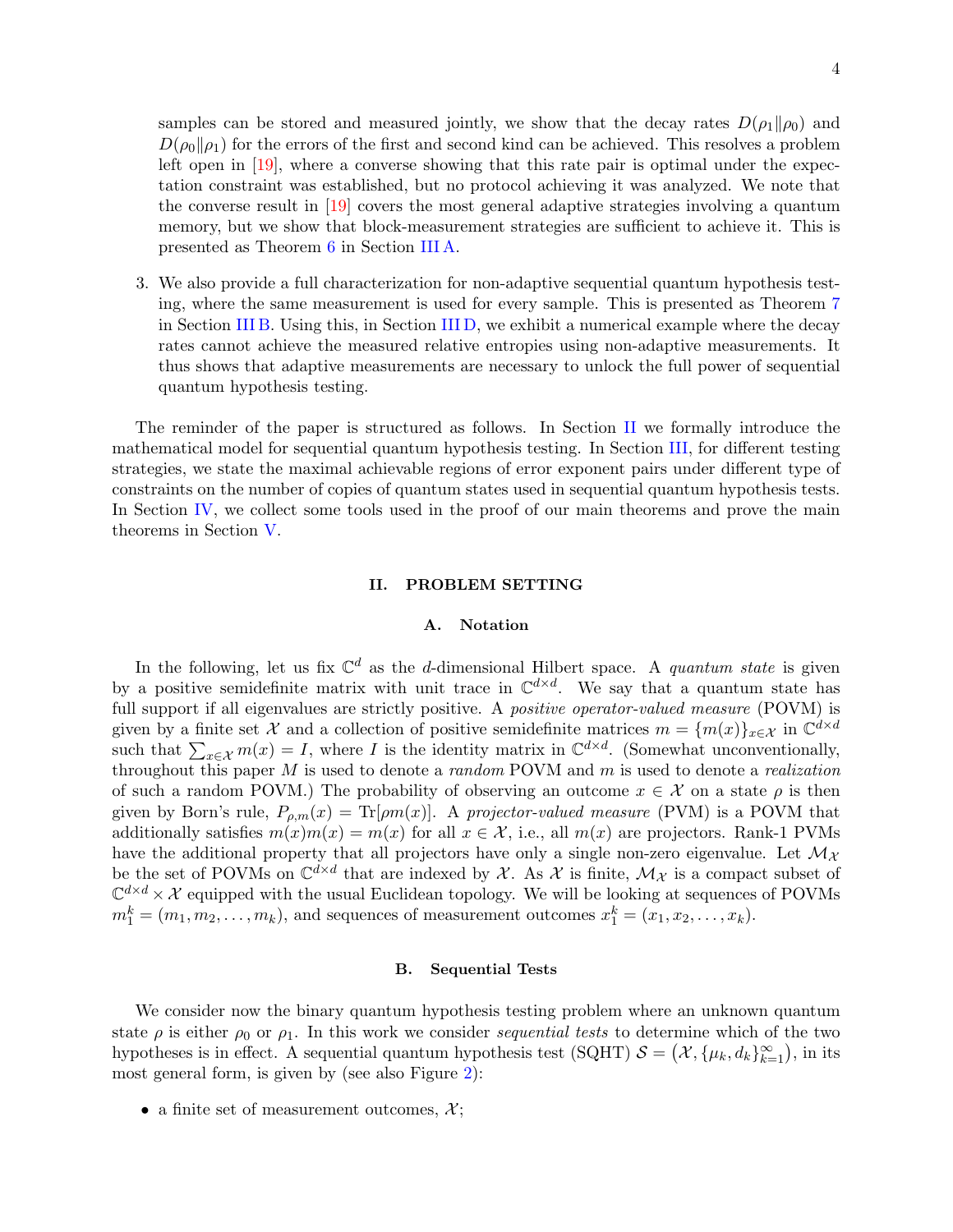- a sequence of conditional probability measures to determine the next measurement,  $\mu_k(\mathrm{d}m_k|x_1^{k-1}, m_1^{k-1})$  for every  $k \in \mathbb{N}$ ;
- a sequence of  $\{0,1,*\}$ -valued decision functions  $d_k(x_1^k, m_1^k)$ , for every  $k \in \mathbb{N}$ .

We remark that our results can be generalized to random decision functions  $d_k(x_1^k, m_1^k)$ . However, for notational simplicity, we only consider deterministic decision functions.

At time  $k \geq 1$ , the experimenter chooses the POVM  $M_k = m_k$  randomly according to the conditional probability measure  $\mu_k(\cdot|x_1^{k-1}, m_1^{k-1})$ . After choosing the POVM, the experimenter then applies  $m_k$  to the k-th sample of the underlying unknown state  $\rho$  and obtains the outcome  $X_k = x_k$  with probability Tr[ $\rho m_k(x_k)$ ]. Then based on the POVMs  $m_1^k$  and the outcomes  $x_1^k$ , the experimenter chooses to either stop or continue the test. At each time  $k$ , the actions of the experimenter can be described by a  $\{0, 1, *\}$ -valued function  $d_k$ . If  $d_k = *$ , the experimenter continues the test after applying  $m_k$  to the underlying state and if  $d_k = i \in \{0, 1\}$ , the experimenter stops the test and declares  $\rho_i$  to be the underlying state. Let T be the first time that  $d_k \neq *$ . Thus the number of samples of the underlying state  $\rho$  used during the test is T. This testing protocol is depicted in Figure [2.](#page-2-0) We point out two important features of our problem setting and test:

- (a) The number of samples of the underlying state  $\rho$  used during the test is not *fixed* but is a random variable denoted by T in the sequel;
- (b) The testing strategy is adaptive since the POVM used at time k can depend on all the POVMs and outcomes before time k.

Throughout the rest of the paper, a SQHT will be denoted by  $S = (\mathcal{X}, \{\mu_k, d_k\}_{k=1}^{\infty}, T)$  to emphasize the (random) number of samples T used in a SQHT. When  $\mu_k$  is a probability measure on  $\mathcal{M}_{\mathcal{X}}$ and in particular,  $\mu_k$  does not depend on  $(X_1^{k-1}, M_1^{k-1})$ , we say that  $\mathcal{S} = (\mathcal{X}, \{\mu_k, d_k\}_{k=1}^{\infty}, T)$  is a non-adaptive SQHT. Intuitively, a non-adaptive strategy is one used by the experimenter to choose the POVM  $M_k$  at time k without any dependence on the past measurements and outcomes.

Let  $\Omega := (\mathcal{M}_\mathcal{X} \times \mathcal{X})^\infty$  be the infinite product space induced by  $\mathcal{M}_\mathcal{X} \times \mathcal{X}$  with the usual product topology. Let F be the  $\sigma$ -algebra generated by the product topology on  $\Omega$ . Given the underlying state  $\rho$  and a sequence of adaptive strategies (as described above), we can define a probability measure  $\mathbb{P}_{\mathcal{S},\rho}$  on  $(\Omega,\mathcal{F})$  as follows. For any  $k \in \mathbb{N}$ , any measurable set  $A \in \mathcal{M}_{\mathcal{X}}^k$  and any sequence  $x_1^k$ ,

$$
\mathbb{P}_{\mathcal{S},\rho}\left[ (A \times x_1^k) \times (\mathcal{M}_{\mathcal{X}} \times \mathcal{X})^{\infty} \right] = \int_A \prod_{j=1}^k \mu_j(\mathrm{d}m_j | x_1^{j-1}, m_1^{j-1}) \mathrm{Tr} \left[ \rho m_j(x_j) \right]. \tag{1}
$$

The existence of the probability measure  $\mathbb{P}_{S,\rho}$  can be justified by Kolmogorov's extension theorem [\[7,](#page-31-9) A3, pp. 471]. Then we can define the random process  $\{(M_k, X_k)\}_{k=1}^{\infty}$  with  $(M_k, X_k)$  being the coordinate map from  $\Omega$  to  $\mathcal{M}_{\mathcal{X}} \times \mathcal{X}$ . Let  $\mathcal{F}_k \subset \mathcal{F}$  be the  $\sigma$ -algebra generated by  $(M_1^k, X_1^k)$ . The event  $\{T = k\} = \{d_1 = \ldots = d_{k-1} = *, d_k \neq *\}$  that the experimenter stops the test at time k is determined by  $(M_1^k, X_1^k)$ . Hence, for each  $k \in \mathbb{N}$ , the event  $\{T = k\}$  belongs to  $\mathcal{F}_k$ . Therefore, T is a *stopping time* with respect to the filtration  $\{\mathcal{F}_k\}_{k=1}^{\infty}$  (for more details on the definition and properties of a stopping time we refer the reader to [\[7,](#page-31-9) pp. 220]).

### <span id="page-4-1"></span><span id="page-4-0"></span>C. Sequential Quantum Probability Ratio Tests

In this subsection, we introduce the notion of a *sequential quantum probability ratio test* (SQPRT). Without loss of generality and for notational convenience, we assume in this section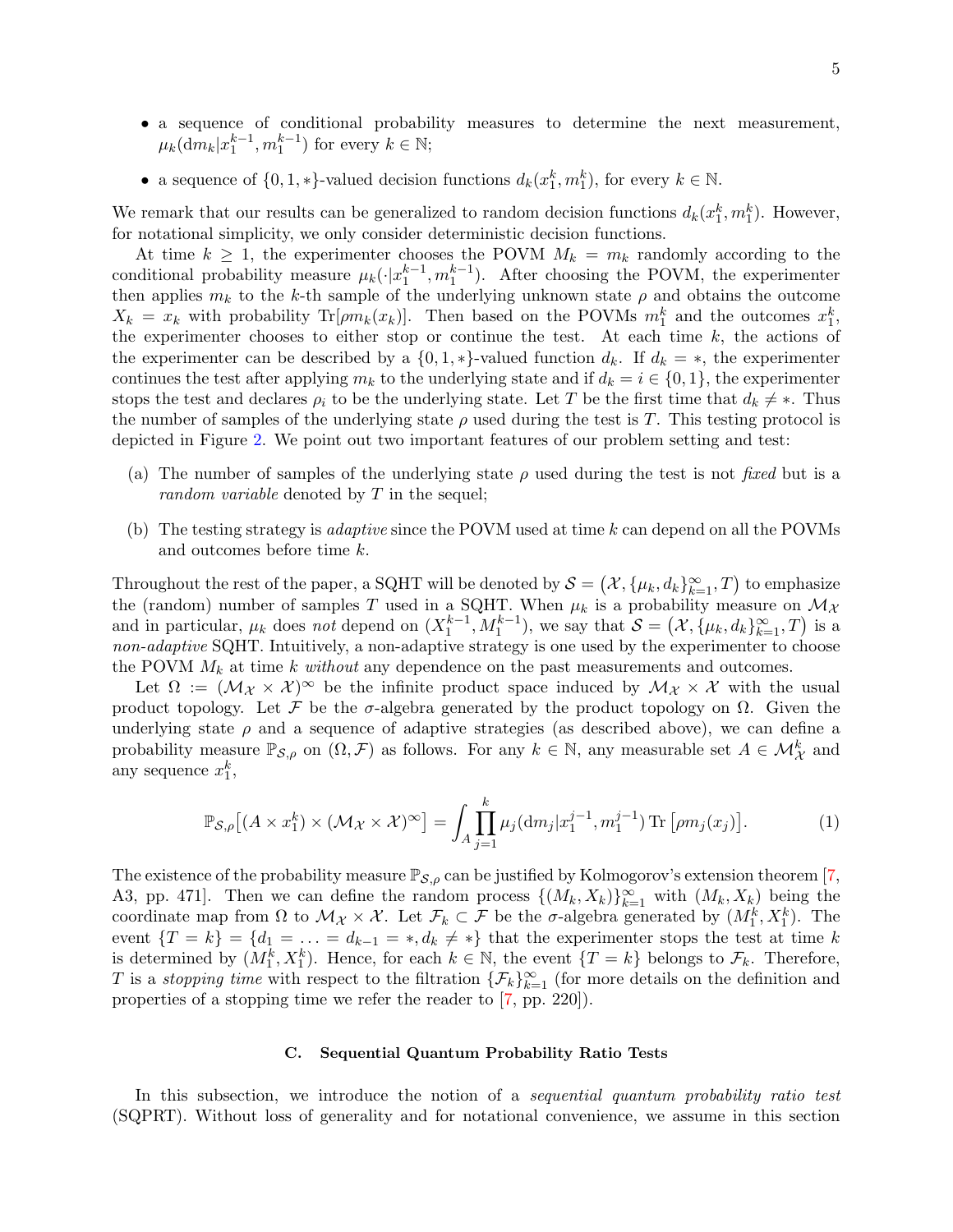that for  $k \geq 1$ , let  $\mu_k$  be the conditional probability mass function according to which the experimenter chooses POVM  $M_k$  at time k. Note that the probability measure defined through [\(1\)](#page-4-0) only depends on the testing strategies  $\{\mu_k\}_{k=1}^{\infty}$  and the underlying quantum state  $\rho$ . In the following when the testing strategies  $\{\mu_k\}_{k=1}^{\infty}$  are given and the underlying state is  $\rho_i$ , we denote the probability measure  $\mathbb{P}_{\mathcal{S},\rho_i}$  defined through [\(1\)](#page-4-0) as  $\mathbb{P}_i$  to simplify notation. Let

<span id="page-5-1"></span><span id="page-5-0"></span>
$$
S_k := \log \frac{\mathbb{P}_0(X_1^k, M_1^k)}{\mathbb{P}_1(X_1^k, M_1^k)}.
$$
\n(2)

Additionally, let A and B be two fixed positive real numbers. The decision function  $d_k$  at time k is defined as follows

$$
d_k(X_1^k, M_1^k) = \begin{cases} 0 & S_k \ge B \\ 1 & S_k \le -A \\ * & \text{otherwise.} \end{cases} \tag{3}
$$

Let  $T = \inf\{k \geq 1 : S_k \notin (-A, B)\}\$ be the first time k that  $d_k \neq *$ . Thus, T is a stopping time with respect to the filtration generated by  $\{(M_k, X_k)\}_{k=1}^{\infty}$  as for any positive integer k, the event  ${T = k}$  depends only on  $(M_1^k, X_1^k)$ , the first k POVMs and outcomes.

Intuitively, the experimenter keeps asking the Oracle for a new quantum state until  $S_k$  is either larger than B or smaller than  $-A$ . At this point in time, the experimenter is confident in making a definitive decision. The experimenter decides that  $\rho_0$  is the underlying state when  $S_T \geq B$ ; otherwise, the experimenter decides that  $\rho_1$  is the underlying state. We say  $(\mathcal{X}, {\mu_k, d_k}_{k=1}^{\infty}, T)$ with  $d_k$  specified as in [\(3\)](#page-5-0) is a sequential quantum probability ratio test with parameters A and B.

### D. Constraints and Achievable Exponents

In the following we study sequences of SQHT  $S_n$ , indexed by  $n \in \mathbb{N}$ . To simplify notation we use  $\mathbb{P}_{n,i}$  to denote  $\mathbb{P}_{\mathcal{S}_n,\rho_i}$  for  $i \in \{0,1\}$ . The notation  $\mathbb{E}_{n,i}[\cdot]$  means that the expectation is taken with respect to the probability measure  $\mathbb{P}_{n,i}$ . We consider two types of constraints on the number of states  $T_n$  used during the test. The first type of constraint is the *expectation constraint*:

$$
\max_{i \in \{0,1\}} \mathbb{E}_{n,i}[T_n] \le n.
$$

In other words, the average number of copies used in the testing procedure should be bounded by some number n. The second type of constraint is the *probabilistic constraint* [\[15,](#page-32-16) [17\]](#page-32-17)

$$
\max_{i \in \{0,1\}} \mathbb{P}_{n,i}(T_n > n) < \varepsilon
$$

for some fixed  $\varepsilon \in (0,1)$ . In other words, the number of copies of the state used during the testing procedure should be bounded by some number n with probability larger than  $1 - \varepsilon$ .

We study the trade-off between the error probabilities  $(\alpha_n, \beta_n)$  under either the expectation or the probabilistic constraint on the number of copies of the state used during the test procedure. The first type of error is quantified by the probability that the experimenter declares that hypothesis 1 is in effect when, in fact, hypothesis 0 is true, i.e.,

$$
\alpha_n := \mathbb{P}_{n,0}(d_{T_n} = 1).
$$

On the other hand, the second type of error probability is

$$
\beta_n := \mathbb{P}_{n,1}(d_{T_n} = 0).
$$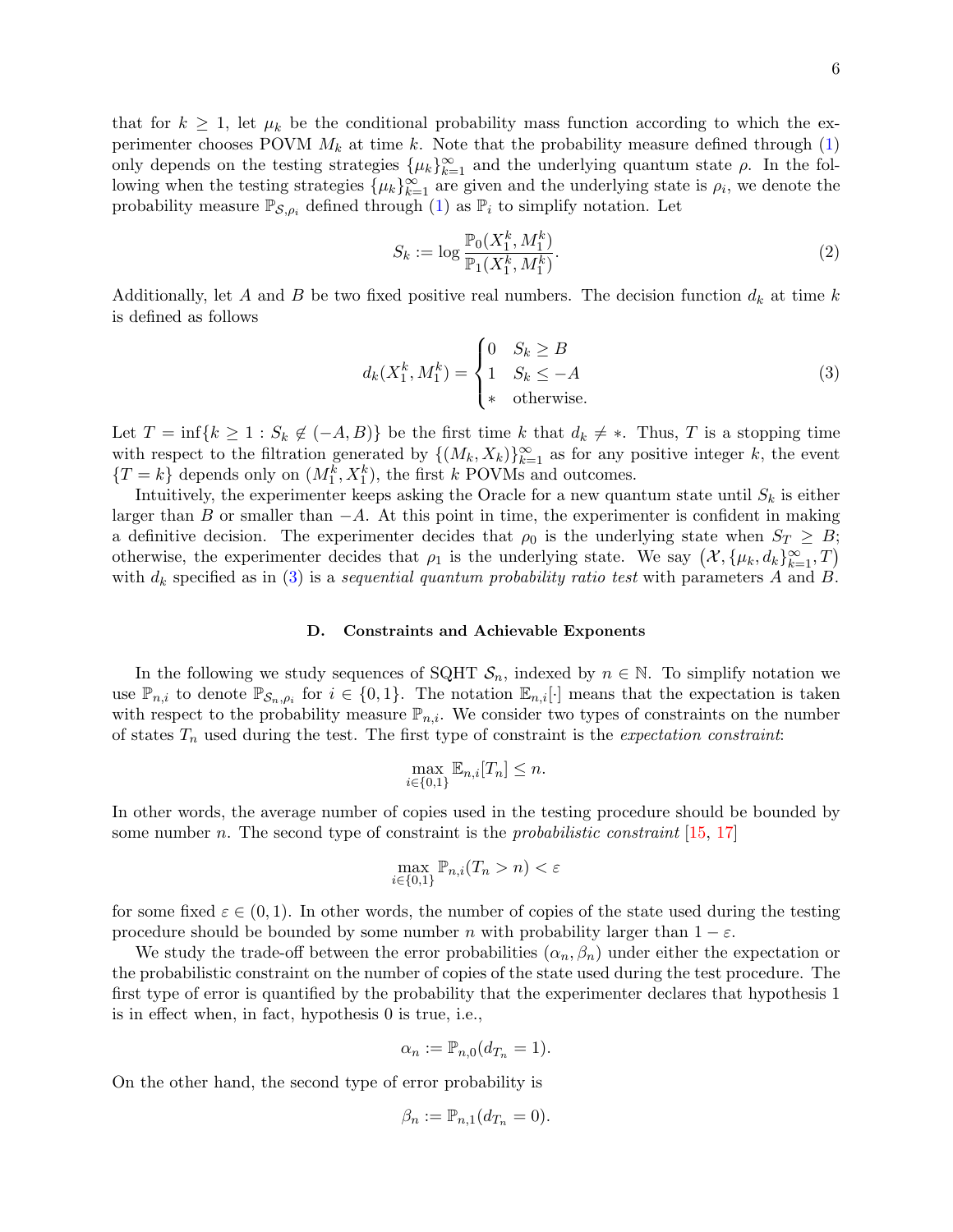<span id="page-6-5"></span>**Definition 1** (Achievable Error Exponent Pairs). A pair  $(R_0, R_1) \in \mathbb{R}^2_+$  is said to be an achievable error exponent pair under the expectation constraint if there exists a sequence of  $SQHTs$   $\{S_n\}_{n\in\mathbb{N}}$ such that

<span id="page-6-1"></span><span id="page-6-0"></span>
$$
\liminf_{n \to \infty} \frac{1}{n} \log \frac{1}{\alpha_n} \ge R_0,\tag{4}
$$

<span id="page-6-3"></span><span id="page-6-2"></span>
$$
\liminf_{n \to \infty} \frac{1}{n} \log \frac{1}{\beta_n} \ge R_1, \quad and \tag{5}
$$

$$
\limsup_{n \to \infty} \left( \max_{i \in \{0,1\}} \mathbb{E}_{n,i}[T_n] - n \right) \le 0. \tag{6}
$$

Similarly, for  $0 < \varepsilon < 1$ , a pair  $(R_0, R_1) \in \mathbb{R}^2_+$  is said to be an  $\varepsilon$ -achievable error exponent pair under the probabilistic constraint if there exists a sequence of  $SQHTs$  { $\mathcal{S}_n$ }<sub>n∈N</sub> such that [\(4\)](#page-6-0) and  $(5)$  hold and (instead of  $(6)$ ),

$$
\limsup_{n \to \infty} \max_{i \in \{0, 1\}} \mathbb{P}_{n,i}(T_n > n) < \varepsilon. \tag{7}
$$

The condition in [\(6\)](#page-6-2) states that regardless of which hypothesis  $i \in \{0,1\}$  is in effect, the expectation value of the stopping time  $\mathbb{E}_{n,i}[T_n]$  should not exceed  $n + \gamma$  for any  $\gamma > 0$  for all n sufficiently large. In other words, we are allowing some additive slack on  $\mathbb{E}_{n,i}[T_n]$ .

**Definition 2** (Error Exponent Regions).  $Define \mathcal{A}_{E}(\rho_0, \rho_1) \subset \mathbb{R}^2_+$ , the error exponent region under the expectation constraint, to be the closure of the set of all achievable error exponent pairs under the expectation constraint.

Similarly, define  $\mathcal{A}_{P}(\varepsilon|\rho_0,\rho_1) \subset \mathbb{R}^2_+$ , the error exponent region under the  $\varepsilon$ -probabilistic constraint, to be the closure of the set of all  $\varepsilon$ -achievable error exponent pairs under the probabilistic constraint.

Define  $\mathcal{R}_{E}(\rho_0, \rho_1) \subset \mathbb{R}^2_+$  and  $\mathcal{R}_{P}(\varepsilon|\rho_0, \rho_1) \subset \mathbb{R}^2_+$  to be the sets of achievable error exponent pairs using non-adaptive strategies under the expectation and probabilistic constraints in  $(6)$  and  $(7)$ , respectively.

In the sequel, since  $\rho_0$  and  $\rho_1$  are fixed, the explicit dependence on the states is often dropped from the notation for the error exponent regions.

### E. Information Quantities

Consider two quantum states  $\rho_0$  and  $\rho_1$  with full support. Our results are stated in terms of the quantum relative entropy,

$$
D(\rho_0\|\rho_1):=\mathrm{Tr}\left[\rho_0\left(\log\rho_0-\log\rho_1\right)\right].
$$

This is a generalization of the classical Kulback-Leibler divergence, which is recovered when  $\rho_0$ and  $\rho_1$  commute. Another generalization of the latter quantity is given by the *measured relative* entropy, which is defined as

<span id="page-6-4"></span>
$$
D_{\mathcal{M}}(\rho_0 \| \rho_1) := \sup_m D(P_{\rho_0, m} \| P_{\rho_1, m}), \tag{8}
$$

where the supremum runs over all rank-1 PVMs comprised of  $d$  projectors. The data-processing inequality for the quantum relative entropy ensures that  $D_{\mathcal{M}}(\rho_0||\rho_1) \leq D(\rho_0||\rho_1)$ . Moreover, by [\[3,](#page-31-10) Theorem 2], we have

$$
D_{\mathcal{M}}(\rho_0 \| \rho_1) \ge D(P_{\rho_0,m} \| P_{\rho_1,m})
$$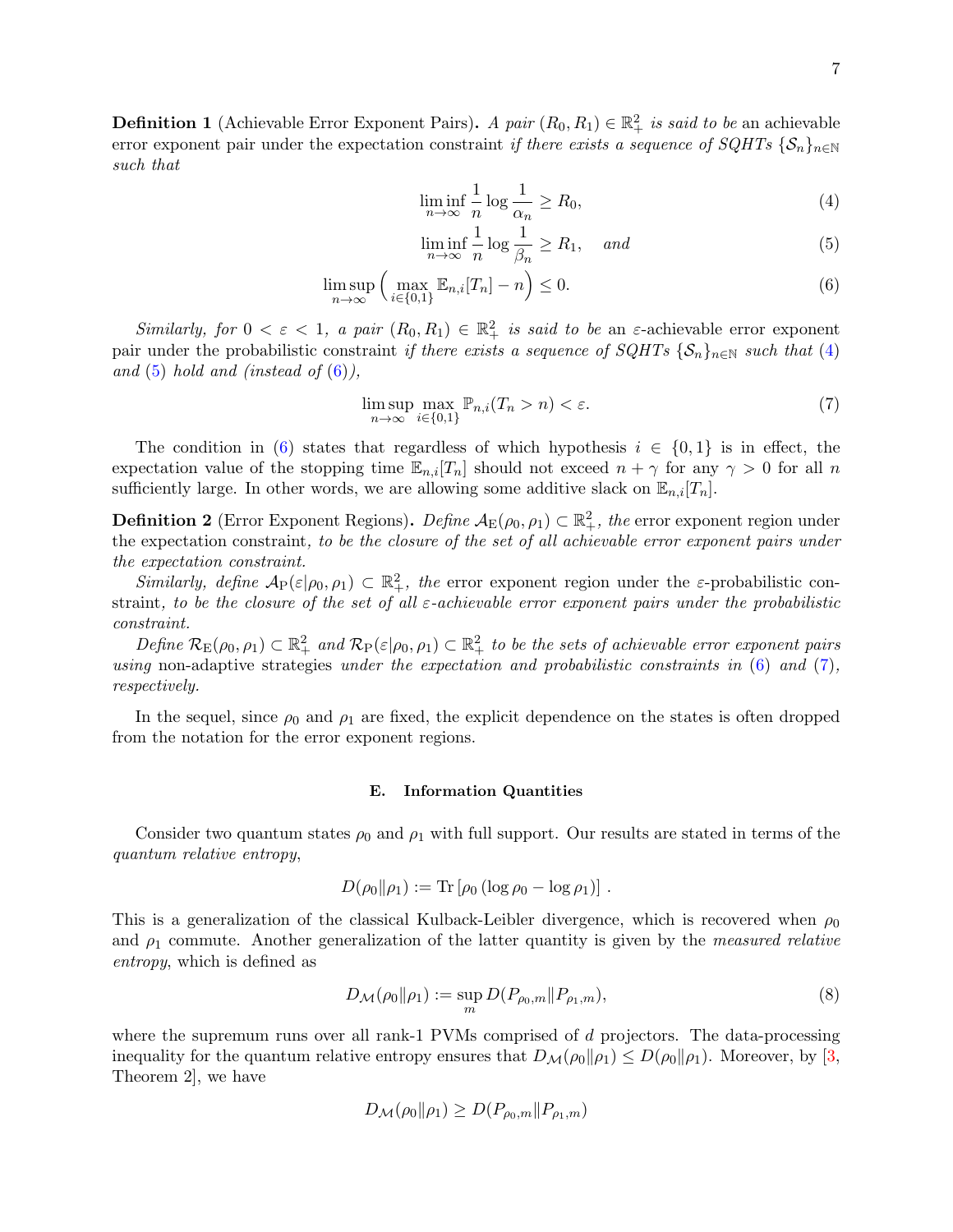<span id="page-7-4"></span>**Theorem 3.** For two states  $\rho_0$  and  $\rho_1$  with full support, we have

$$
D_{\mathcal{M}}(\rho_0 \|\rho_1) = \sup_{\mathcal{X}} \sup_{m \in \mathcal{M}_{\mathcal{X}}} D(P_{\rho_0,m} \| P_{\rho_1,m})
$$

and the supremum is achieved at some PVM  $m^*$  with  $|\mathcal{X}| = d$ .

### <span id="page-7-3"></span>III. MAIN RESULTS

### <span id="page-7-2"></span>A. Error Exponent Regions with Adaptive Testing Strategies

We first state our main result for sequential quantum hypothesis testing under the expectation constraints.

<span id="page-7-0"></span>**Theorem 4.** Let  $\rho_0$  and  $\rho_1$  be two quantum states with full support. Then

$$
\mathcal{A}_{\mathrm{E}} = \left\{ (R_0, R_1) : \begin{array}{l} R_0 \leq D_{\mathcal{M}}(\rho_1 \| \rho_0) \\ R_1 \leq D_{\mathcal{M}}(\rho_0 \| \rho_1) \end{array} \right\}.
$$

Our second results is an explicit characterization of  $\mathcal{A}_P(\varepsilon)$ .

<span id="page-7-1"></span>**Theorem 5.** Let  $\rho_0$  and  $\rho_1$  be two quantum states with full support. Then for any  $0 < \varepsilon < 1$ ,

$$
\mathcal{A}_{P}(\varepsilon) = \left\{ (R_0, R_1) : \begin{array}{l} R_0 \leq D_{\mathcal{M}}(\rho_1 \| \rho_0) \\ R_1 \leq D_{\mathcal{M}}(\rho_0 \| \rho_1) \end{array} \right\}.
$$

All proofs of the theorems are deferred to Section [V.](#page-13-0) Useful preparatory results for the proofs are collated in Section [IV.](#page-10-0)

In Theorems [4](#page-7-0) and [5,](#page-7-1) we derive the maximal achievable regions of the error exponents for separable adaptive measurements for the sequential binary quantum hypothesis testing problem. These imply that  $\mathcal{A}_F$  and  $\mathcal{A}_P(\varepsilon)$  are identical and characterized by a rectangle whose top-right corner is given by the pair of measured relative entropies. Furthermore, we have also shown in Theorem [5](#page-7-1) what is known in information theory parlance as the *strong converse*. Namely,  $\mathcal{A}_P(\varepsilon)$ does not depend on the permissible error probability  $\varepsilon \in (0,1)$ .

Since in practice there is no reason for the experimental to work on one state at a time, we consider the "block" version of the binary hypothesis test to examine the potential gains this framework yields. Consider the binary quantum hypothesis test,

$$
H_0^{(l)}: \rho^{\otimes l} = \rho_0^{\otimes l} \qquad H_1^{(l)}: \rho^{\otimes l} = \rho_1^{\otimes l}.
$$

Under this setup, instead of requesting a single copy of the underlying state  $\rho$ , the experimenter requests the Oracle to prepare and present l samples of the underlying state  $\rho^{\otimes l}$  at each point in time. As was done in Section [II,](#page-3-0) we can define the achievable regions of the error exponent pairs  $\mathcal{A}_{\mathrm{E}}^{(l)}$  $_{\mathrm{E}}^{(l)}$  and  $\mathcal{A}_{\mathrm{P}}^{(l)}$  $P_{\text{P}}^{(t)}(\varepsilon)$  under the expectation and probabilistic constraints, respectively. Similar to Theorems [4](#page-7-0) and [5,](#page-7-1) we have

$$
\mathcal{A}_{\mathrm{E}}^{(l)} = \mathcal{A}_{\mathrm{P}}^{(l)}(\varepsilon) = \left\{ (R_0, R_1) : \begin{aligned} R_0 &\leq \frac{1}{l} D_{\mathcal{M}}(\rho_1^{\otimes l} \| \rho_0^{\otimes l}) \\ R_1 &\leq \frac{1}{l} D_{\mathcal{M}}(\rho_0^{\otimes l} \| \rho_1^{\otimes l}) \end{aligned} \right\}.
$$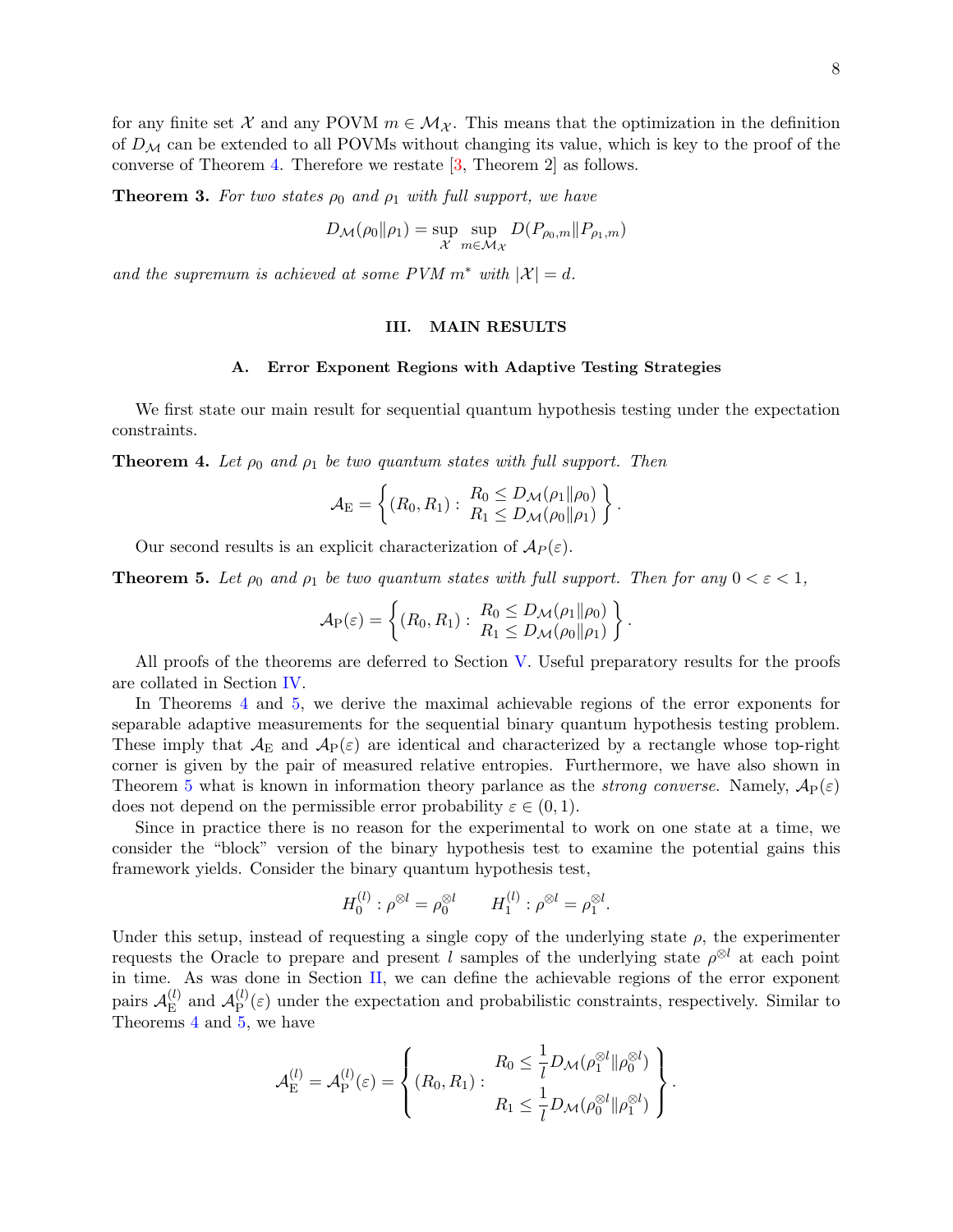From [\[12\]](#page-32-1), it follows that

$$
\lim_{l\to\infty}\frac{D_{\mathcal{M}}(\rho_1^{\otimes l}\|\rho_0^{\otimes l})}{l}=D(\rho_1\|\rho_0)\quad\text{and}\quad\lim_{l\to\infty}\frac{D_{\mathcal{M}}(\rho_0^{\otimes l}\|\rho_1^{\otimes l})}{l}=D(\rho_0\|\rho_1).
$$

Using this limiting relation, we can characterize the ultimate quantum limit of achievable error exponent pairs using sequential adaptive testing strategies as follows.

<span id="page-8-0"></span>**Theorem 6.** Let  $\rho_0$  and  $\rho_1$  be two quantum states with full support. Then for any  $0 < \varepsilon < 1$ ,

$$
\bigcup_{l=1}^{\infty} \mathcal{A}_{\mathrm{E}}^{(l)} = \bigcup_{l=1}^{\infty} \mathcal{A}_{\mathrm{P}}^{(l)}(\varepsilon) = \left\{ (R_0, R_1) : \begin{array}{l} R_0 \leq D(\rho_1 \| \rho_0) \\ R_1 \leq D(\rho_0 \| \rho_1) \end{array} \right\}.
$$

## <span id="page-8-2"></span>B. Error Exponent Regions with Non-Adaptive Testing Strategies

In this section we state our results for  $\mathcal{R}_E$  and  $\mathcal{R}_P(\varepsilon)$ , the regions of error exponent pairs when non-adaptive tests are permitted. For any subset A of the plane  $\mathbb{R}^2$ , let  $\overline{\text{Conv}(A)}$  be the closure of the convex hull of A. The following two theorems fully characterize  $\mathcal{R}_{\rm E}$  and  $\mathcal{R}_{\rm P}(\varepsilon)$ .

<span id="page-8-1"></span>**Theorem 7.** Let  $\rho_0$  and  $\rho_1$  be two quantum states with full support. Then for any  $0 < \varepsilon < 1$ ,

$$
\mathcal{R}_{\mathrm{E}}=\mathcal{R}_{\mathrm{P}}(\varepsilon)=\overline{\mathrm{Conv}(\mathcal{C})},
$$

where

$$
C = \bigcup_{\mathcal{X}} \bigcup_{m \in \mathcal{M}_{\mathcal{X}}} \left\{ (R_0, R_1) : \frac{R_0 \leq D(P_{\rho_1, m} \| P_{\rho_0, m})}{R_1 \leq D(P_{\rho_0, m} \| P_{\rho_1, m})} \right\},
$$

and X runs over all finite sets and  $\mathcal{M}_{\mathcal{X}}$  is the set of POVMs with support X.

Similar to the adaptive case, we may apply non-adaptive strategies to l samples of the given state. We define the regions of achievable error exponent pairs  $\mathcal{R}_{\rm E}^{(l)}$  $\mathcal{R}_{\mathrm{E}}^{(l)}$  and  $\mathcal{R}_{\mathrm{P}}^{(l)}$  $P_{\text{P}}^{(t)}(\varepsilon)$  under the expectation and probabilistic constraints, respectively. Additionally, let  $\mathcal{M}_{\mathcal{X}}^{(l)}$  be the set of POVMs indexed by X performed on the system  $\mathcal{H}^{\otimes l}$ . We have the following characterization of the ultimate quantum limit using non-adaptive strategies for SQHTs.

**Corollary 8.** Let  $\rho_0$  and  $\rho_1$  be two quantum states with full support and let

$$
\mathcal{C}^{(l)}=\bigcup_{\mathcal{X}}\bigcup_{m\in\mathcal{M}_\mathcal{X}^{(l)}}\left\{(R_0,R_1):\begin{matrix}R_0\leq \frac{1}{l}D\big(P_{\rho_1^{\otimes l},m}\|P_{\rho_0^{\otimes l},m}\big)\\ R_1\leq \frac{1}{l}D\big(P_{\rho_0^{\otimes l},m}\|P_{\rho_1^{\otimes l},m}\big)\end{matrix}\right\}.
$$

Then for any  $0 < \varepsilon < 1$ , we have

$$
\mathcal{R}_{\mathrm{E}}^{(l)} = \mathcal{R}_{\mathrm{P}}^{(l)}(\varepsilon) = \overline{\mathrm{Conv}(\mathcal{C}^{(l)})},
$$

and

$$
\bigcup_{l=1}^{\infty} \mathcal{R}_{\mathrm{E}}^{(l)} = \bigcup_{l=1}^{\infty} \mathcal{R}_{\mathrm{P}}^{(l)}(\varepsilon).
$$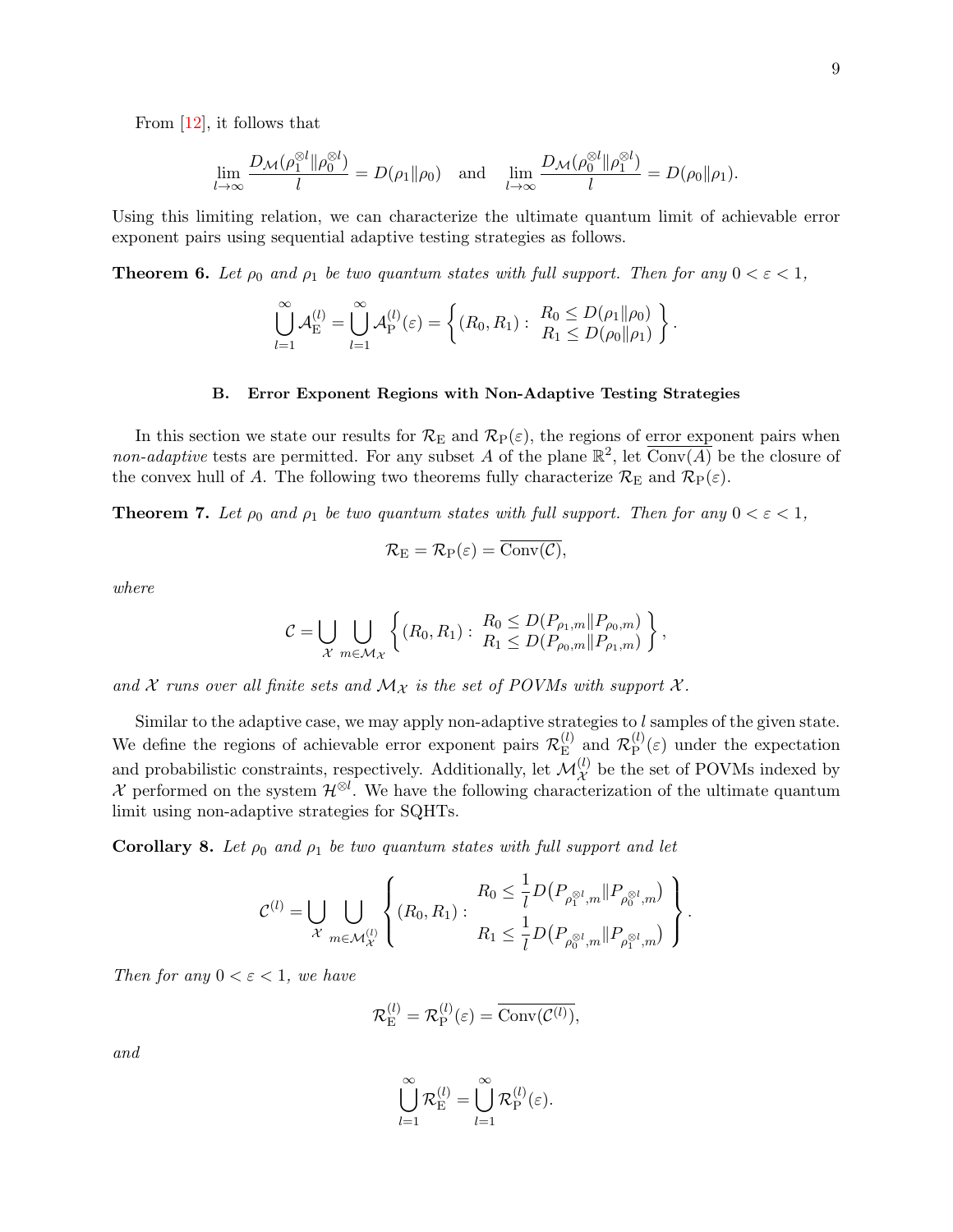### C. Discussions on the Main Results

In Theorems [4](#page-7-0) and [5,](#page-7-1) complete characterizations of the regions of achievable error exponent pairs under both types of constraints are provided. We contrast our results to those in [\[19\]](#page-32-8) in this section. In particular, in [\[19,](#page-32-8) Equation (11)], the authors showed that for any fixed POVM m and using a sequence of SPRT, the expected number of samples needed to achieve vanishing error probabilities  $\alpha$  and  $\beta$  behave as

$$
\mathbb{E}_0[T] = \frac{1 + o(1)}{D(P_{\rho_0,m}||P_{\rho_1,m})} \log \frac{1}{\beta},
$$
  

$$
\mathbb{E}_1[T] = \frac{1 + o(1)}{D(P_{\rho_1,m}||P_{\rho_0,m})} \log \frac{1}{\alpha}.
$$

However, if one uses adaptive protocols and a sequence of SQPRTs in the proof of Theorem [4,](#page-7-0) for vanishing error probabilities  $\alpha$  and  $\beta$ , we have that

$$
\mathbb{E}_0[T] = \frac{1 + o(1)}{D_{\mathcal{M}}(\rho_1 \| \rho_0)} \log \frac{1}{\beta},
$$
  

$$
\mathbb{E}_1[T] = \frac{1 + o(1)}{D_{\mathcal{M}}(\rho_0 \| \rho_1)} \log \frac{1}{\alpha}.
$$

We note that our result strictly improves on that in [\[19\]](#page-32-8) apart from the scenario in which there exists a POVM m that simultaneously achieves the suprema in the definitions of  $D_{\mathcal{M}}(\rho_0||\rho_1)$  and  $D_{\mathcal{M}}(\rho_1\|\rho_0)$  in [\(8\)](#page-6-4).

Using the "block" POVM m operating on l independent samples of the state  $\rho^{\otimes l}$  with  $l \to \infty$ , the authors in [\[19,](#page-32-8) Theorem 1] also showed that as  $\max{\alpha, \beta} \to 0$ ,

<span id="page-9-1"></span>
$$
\mathbb{E}_0[T] \ge \frac{1 + o(1)}{D(\rho_0 \|\rho_1)} \log \frac{1}{\beta},\tag{9}
$$

<span id="page-9-2"></span>
$$
\mathbb{E}_1[T] \ge \frac{1 + o(1)}{D(\rho_1 \|\rho_0)} \log \frac{1}{\alpha}.\tag{10}
$$

However, the question of the existence of a sequence of SQHTs that simultaneously achieves the lower bounds in [\(9\)](#page-9-1) and [\(10\)](#page-9-2) was left unanswered in [\[19\]](#page-32-8). We answer this in the affirmative in Theorem [6.](#page-8-0)

### <span id="page-9-0"></span>D. Numerical Example

Before we present the numerical results, we first show that to evaluate the region  $\overline{\text{Conv}(\mathcal{C})}$  in Theorem [7](#page-8-1) it suffices to consider the POVMs with at most  $d^2$  elements. Let  $[d^2] = \{1, 2, ..., d^2\}$ and let  $\mathcal{M}_{[d^2]}^{(1)} = \{ m \in \mathcal{M}_{[d^2]} : m(x) \text{ is of rank one for all } x \in [d^2] \}.$ 

<span id="page-9-3"></span>**Theorem 9.** Let  $\rho_0$  and  $\rho_1$  be two quantum states with full support. Then

$$
\overline{\mathrm{Conv}(\mathcal{C})} = \overline{\mathrm{Conv}(\mathcal{C}^{(1)})}
$$

where

$$
\mathcal{C}^{(1)} = \bigcup_{m \in \mathcal{M}_{[d^2]}^{(1)}} \left\{ (R_0, R_1) : \begin{array}{l} R_0 \leq D(P_{\rho_1,m} || P_{\rho_0,m}) \\ R_1 \leq D(P_{\rho_0,m} || P_{\rho_1,m}) \end{array} \right\}.
$$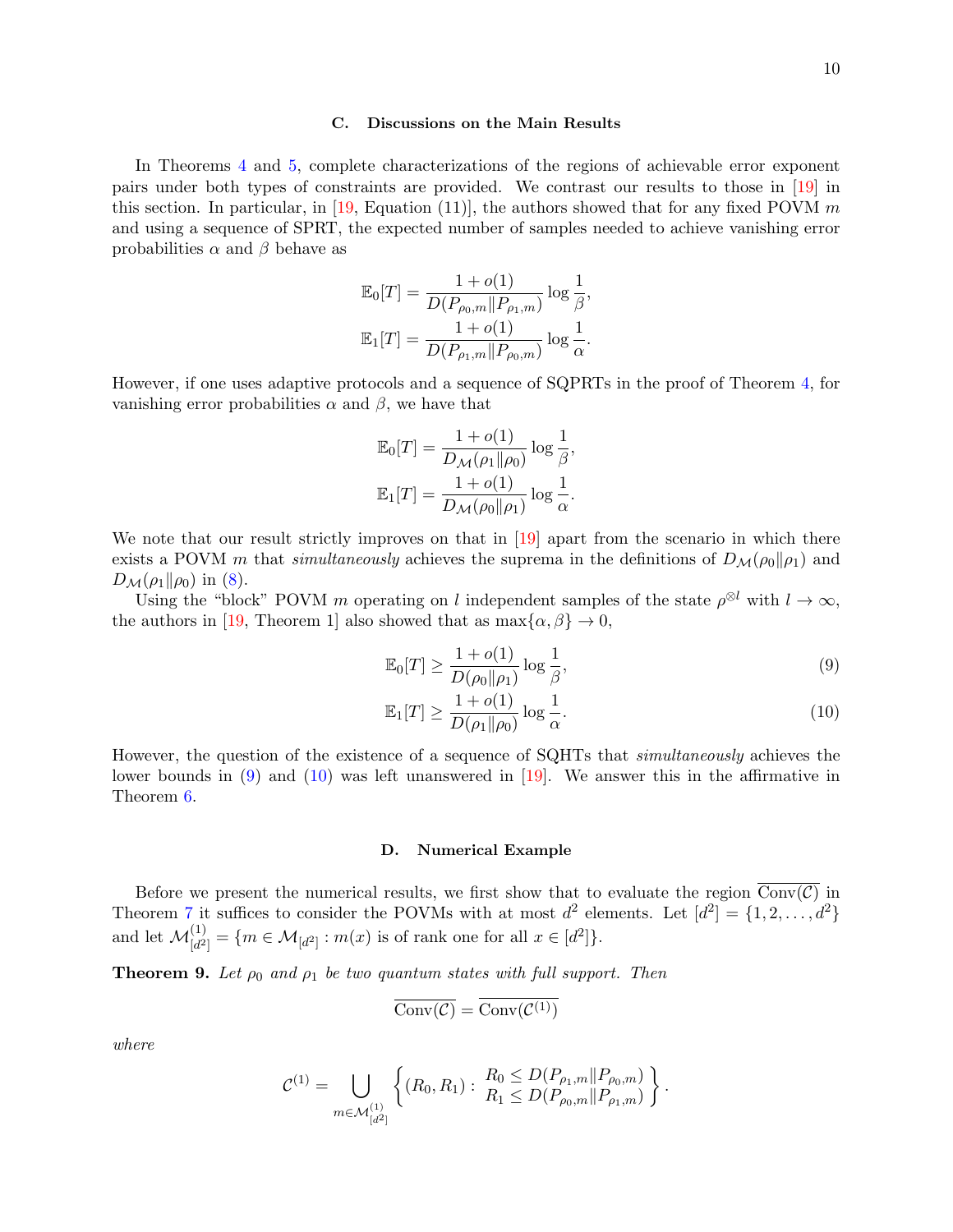



<span id="page-10-1"></span>FIG. 3: Maxima of the sum rate of error exponent pairs with adaptive or non-adaptive measurement strategies for  $r_1 = r_2 = 0.98$  and  $\theta \in (0, \frac{\pi}{2})$ . The gap is most pronounced for large values of  $\theta$ .

<span id="page-10-2"></span>FIG. 4: Achievable regions of error exponent pairs with adaptive or non-adaptive measurement strategies for when  $(r_1, r_2, \theta) = (0.98, 0.98, 1.57)$ . Note that the region for adaptive strategies is the entire rectangle including the region for non-adaptive strategies.

The proof of Theorem [9](#page-9-3) can be found in Subsection [V E.](#page-29-0) Now we provide an example inspired by [\[19\]](#page-32-8) to illustrate the advantage of adaptive strategies over non-adaptive ones.

For this purpose, let  $\rho_0 = r_0 |\psi_0\rangle \langle \psi_0| + (1 - r_0)^{\frac{1}{2}}$  $\frac{I}{2}$  and  $\rho_1 = r_1 |\psi_1\rangle \langle \psi_1| + (1 - r_1) \frac{I}{2}$  $\frac{1}{2}$ , where  $|\psi_i\rangle = \cos\frac{\theta}{4}|0\rangle + (-1)^i \sin\frac{\theta}{4}|1\rangle, 0 \le \theta \le \pi$ , and  $0 \le r_i \le 1, |0\rangle = (1,0)^{\top}, |1\rangle = (0,1)^{\top}, I$  is the  $2 \times 2$  identity matrix. For  $\rho_0$  and  $\rho_1$  with parameters  $(r_0, r_1, \theta)$ , we define the sum rate of error exponent pairs as follows:

$$
f(r_0,r_1,\theta) := D_{\mathcal{M}}(\rho_1 \|\rho_0) + D_{\mathcal{M}}(\rho_0 \|\rho_1)
$$

and

$$
g(r_0, r_1, \theta) := \sup_{\mathcal{X}} \sup_{m \in \mathcal{M}_{\mathcal{X}}} D(P_{\rho_0, m} || P_{\rho_1, m}) + D(P_{\rho_1, m} || P_{\rho_0, m}).
$$

From Theorem [9](#page-9-3) it follows that

$$
g(r_0, r_1, \theta) = \sup_{m \in \mathcal{M}_{[d^2]}^{(1)}} D(P_{\rho_0, m} || P_{\rho_1, m}) + D(P_{\rho_1, m} || P_{\rho_0, m}).
$$

In Figure [3,](#page-10-1) we numerically evaluate f and g for some parameter range. We observe a gap between the two quantities, which indicates that there is no single measurement that can simultaneously achieve the measured relative entropies  $D_{\mathcal{M}}(\rho_1||\rho_0)$  and  $D_{\mathcal{M}}(\rho_0||\rho_1)$ . Figure [3](#page-10-1) thus shows that adaptive measurements yield smaller error probabilities (larger error exponents) vis-à-vis nonadaptive measurements. The maximal achievable regions of the error exponent pairs using adaptive and non-adaptive measurement strategies are then numerically evaluated in Figure [4.](#page-10-2) This figure corroborates the superiority of adaptive measurements over their non-adaptive counterparts.

### <span id="page-10-0"></span>IV. PRELIMINARIES

In this section, we collect some known results used in the proof of the main results. For any set A, we use  $\chi_A$  to denote the indicator function of the set A. We first recapitulate the definitions of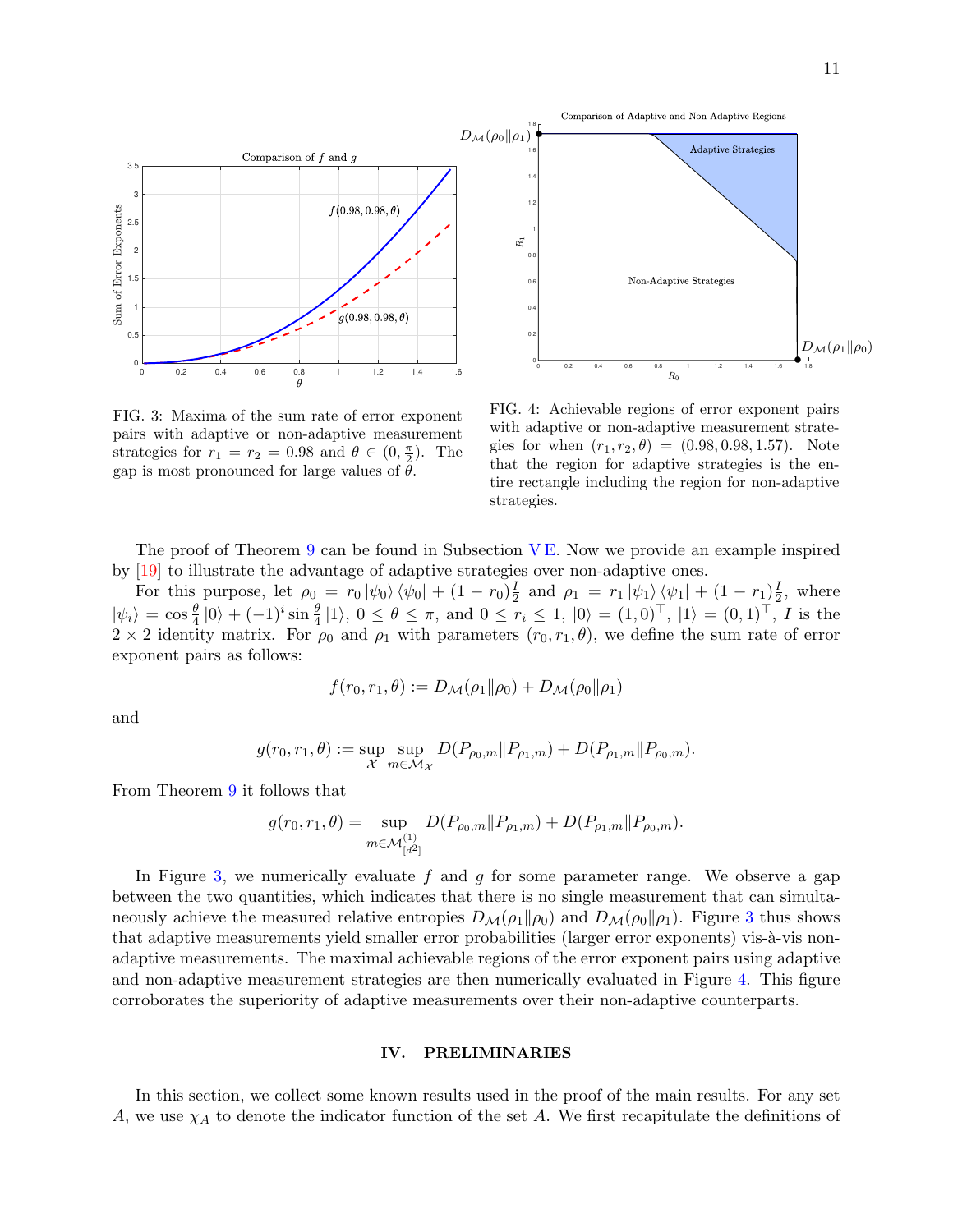$\Box$ 

conditional expectation and submartingales.

**Definition 10.** Let  $(\Omega, \mathcal{F}, \mu)$  be a probability space. Let X be a random variable with  $\mathbb{E}[|X|] < \infty$ . Let  $\mathcal{G} \subset \mathcal{F}$  be a sub- $\sigma$ -algebra. The conditional expectation  $\mathbb{E}[X|\mathcal{G}]$  of X given  $\mathcal{G}$  is defined as a G-measurable random variable such that

<span id="page-11-0"></span>
$$
\mathbb{E}[X\chi_A] = \mathbb{E}\big[\mathbb{E}[X|\mathcal{G}]\chi_A\big] \quad \text{for any } A \in \mathcal{G}.\tag{11}
$$

*Remark* 11. There are numerous G-measurable random variables that satisfy  $(11)$ ; they are called versions of the conditional expectation of X with respect to  $\mathcal G$ . However, any two of them are equal almost surely. In this sense, the conditional expectation is uniquely defined through [\(11\)](#page-11-0).

**Definition 12.** A discrete-time stochastic process  $\{X_k\}_{k=1}^{\infty}$  is called a submartingale if  $\mathbb{E}[|X_k|] < \infty$ and  $\mathbb{E}[X_k|\mathcal{F}(X_1^{k-1})] \geq X_{k-1}$  almost surely. Similarly,  $\{X_k\}_{k=1}^{\infty}$  is called a supermartingale if  ${-X_k}_{k=1}^{\infty}$  is a submartingale. Finally,  ${X_k}_{k=1}^{\infty}$  is called a martingale if  ${X_k}_{k=1}^{\infty}$  and  ${-X_k}_{k=1}^{\infty}$ are submartingales.

<span id="page-11-2"></span>**Theorem 13.** [\[7,](#page-31-9) Theorem 4.8.5, pp. 256] Suppose that  $\{X_k\}_{k=1}^{\infty}$  is a submartingale (resp. super- $\text{martingale)}$  and  $\mathbb{E}\left[\left|X_{k+1}-X_{k}\right|\right|\mathcal{F}(X_{1}^{k})\right] \leq C$  almost surely for some finite constant  $C$ . If  $T$  is a stopping time with  $\mathbb{E}[T] < \infty$ , then  $\mathbb{E}[X_T] \geq \mathbb{E}[X_1]$  (resp.  $\mathbb{E}[X_T] \leq \mathbb{E}[X_1]$ ).

The following theorem known as Doob's maximal inequality bounds the tail probabilities of the maximum of a collection of non-negative submartingales.

<span id="page-11-3"></span>**Theorem 14.** [\[7,](#page-31-9) Theorem 4.4.2, pp. 235] Suppose  $\{X_k\}_{k=1}^{\infty}$  is a non-negative submartingale. Then for any  $\lambda > 0$ ,

$$
\Pr\left(\max_{1\leq j\leq k} X_j \geq \lambda\right) \leq \frac{\mathbb{E}[X_k]}{\lambda}.
$$

The following lemma provides an upper bound on the logarithm of the likelihood ratio by the max-relative entropy.

<span id="page-11-1"></span>**Lemma 15.** Let  $\rho_0$  and  $\rho_1$  be two quantum states such that  $\text{Supp}(\rho) = \text{Supp}(\sigma) = \mathcal{H}$ . Then for any non-zero positive semidefinite matrix  $\mathbf{A}$ , we have

$$
|\log \mathrm{Tr}[\mathbf{A}\rho_0] - \log \mathrm{Tr}[\mathbf{A}\rho_1]| \leq \max \left\{ D_{\max}(\rho_0 || \rho_1), D_{\max}(\rho_1 || \rho_0) \right\} =: C,
$$

where

$$
D_{\max}(\rho||\sigma) := \log \inf \{ \lambda > 0 : \rho \le \lambda \sigma \}.
$$

is the max-relative entropy between  $\rho_0$  and  $\rho_1$ .

Proof. The statement follows directly from the definition of the max-relative entropy.

Assume  $\rho_0$  and  $\rho_1$  have full support. Let  $\mathcal{S} = (\mathcal{X}, \{\mu_k, d_k\}_{k=1}^{\infty}, T)$  be an SQHT as defined in Subsection [II B.](#page-3-1) For  $i \in \{0,1\}$  and  $k \geq 1$ , let  $p_{i,k}(\cdot | \cdot)$  be the conditional probability measure of  $(M_k, X_k)$  given  $\{(M_j, X_j)\}_{j=1}^{k-1}$  when the underlying state is  $\rho_i$ . As the conditional probability of  $X_k = x$  given  $(X_1^{k-1}, M_1^k)$  is Tr  $[\rho_i M_k(x)]$ , we have that, for any  $M_k = m_k$  and  $X_k = x_k$ ,

$$
p_{i,k}(\mathrm{d}m_k, x_k | X_1^{k-1}, M_1^{k-1}) = \mu_k(\mathrm{d}m_k | X_1^{k-1}, M_1^{k-1}) \mathrm{Tr} \left[ \rho_i m_k(x_k) \right].
$$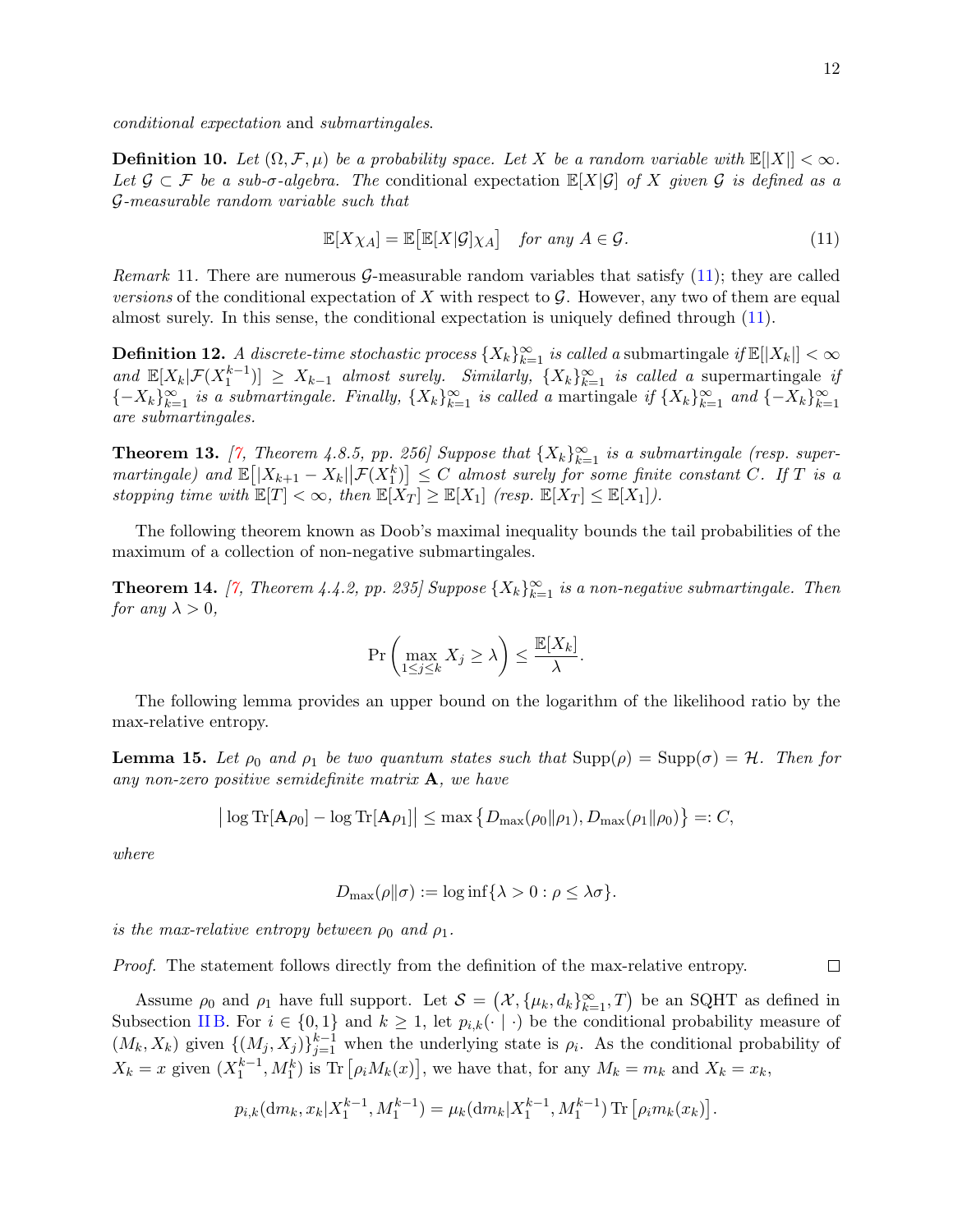$$
Z_k := \log \text{Tr} \left[ \rho_0 M_k(X_k) \right] - \log \text{Tr} \left[ \rho_1 M_k(X_k) \right]. \tag{12}
$$

Note that the conditional expectation of  $Z_k$  given  $\{M_k = m\}$  satisfies

<span id="page-12-4"></span><span id="page-12-1"></span><span id="page-12-0"></span>
$$
\mathbb{E}_0[Z_k|M_k=m] = D(P_{\rho_0,m}||P_{\rho_1,m}).
$$
\n(13)

We also observe that  $(X_1^{k-1}, M_1^{k-1}) - M_k - Z_k$  forms a Markov chain. Recall from [\(2\)](#page-5-1) that  $S_k$  is the logarithm of the likelihood ratio. Then using the chain rule for probability measures, we have that

$$
S_k = \sum_{j=1}^k \log \frac{p_{0,j}(M_j, X_j | X_1^{j-1}, M_1^{j-1})}{p_{1,j}(M_j, X_j | X_1^{j-1}, M_1^{j-1})} = \sum_{j=1}^k Z_j,
$$
\n(14)

where [\(14\)](#page-12-0) follows from the definition of  $Z_j$  in [\(12\)](#page-12-1).

<span id="page-12-7"></span>**Lemma 16.** Let  $\rho_0$  and  $\rho_1$  be two quantum states with full support. Then under hypothesis that  $\rho = \rho_0$ ,

- (i) The stochastic process  $\{S_k kD_{\mathcal{M}}(\rho_0||\rho_1)\}_{k=1}^{\infty}$  is a supermartingale.
- (ii) The stochastic process  $\{S_k\}_{k=1}^{\infty}$  is a submartingale.

Proof. We first prove Part (i). Note that

$$
\mathbb{E}_{0}[S_{k}-kD_{\mathcal{M}}(\rho_{0}\|\rho_{1})|\mathcal{F}_{k-1}] - (S_{k-1}-(k-1)D_{\mathcal{M}}(\rho_{0}\|\rho_{1}))
$$
\n
$$
= \mathbb{E}_{0}[Z_{k}-D_{\mathcal{M}}(\rho_{0}\|\rho_{1})|\mathcal{F}_{k-1}]
$$
\n
$$
= \int \mu_{k}(\mathrm{d}m_{k}|X_{1}^{k-1},M_{1}^{k-1})\mathbb{E}_{0}[Z_{k}-D_{\mathcal{M}}(\rho_{0}\|\rho_{1})|M_{k}=m_{k}]
$$
\n
$$
= \int \mu_{k}(\mathrm{d}m_{k}|X_{1}^{k-1},M_{1}^{k-1})(D(P_{\rho_{0},m_{k}}\|P_{\rho_{1},m_{k}})-D_{\mathcal{M}}(\rho_{0}\|\rho_{1}))
$$
\n
$$
\leq 0,
$$
\n(16)

where [\(15\)](#page-12-2) follows from the fact that  $(X_1^{k-1}, M_1^{k-1}) - M_k - Z_k$  is a Markov chain and [\(16\)](#page-12-3) follows from Theorem [3](#page-7-4) and [\(13\)](#page-12-4). Therefore  $\{S_k - kD_\mathcal{M}(\rho_0||\rho_1)\}_{k=1}^\infty$  is a supermartingale.

Now we prove Part (ii). Note that

$$
\mathbb{E}_0[S_k|\mathcal{F}_{k-1}] - S_{k-1} = \mathbb{E}_0[Z_k|\mathcal{F}_{k-1}]
$$
  
= 
$$
\int \mu_k(\mathrm{d}m_k|X_1^{k-1}, M_1^{k-1})\mathbb{E}_0[Z_k|M_k = m_k]
$$
 (17)

$$
= \int \mu_k(\mathrm{d}m_k|X_1^{k-1},M_1^{k-1})D(P_{\rho_0,m_k}||P_{\rho_1,m_k})
$$
\n
$$
\geq 0,
$$
\n(18)

where [\(17\)](#page-12-5) follows from the fact that  $(X_1^{k-1}, M_1^{k-1}) - M_k - Z_k$  is a Markov chain and [\(18\)](#page-12-6) follows from [\(13\)](#page-12-4). Hence  $\{S_k\}_{k=1}^{\infty}$  is a submartingale.

This completes the proof of Part (ii) of Lemma [16.](#page-12-7)

The following lemma is used to derive bounds on the error probabilities in classical sequential hypothesis testing problems.

<span id="page-12-6"></span><span id="page-12-5"></span><span id="page-12-3"></span><span id="page-12-2"></span> $\Box$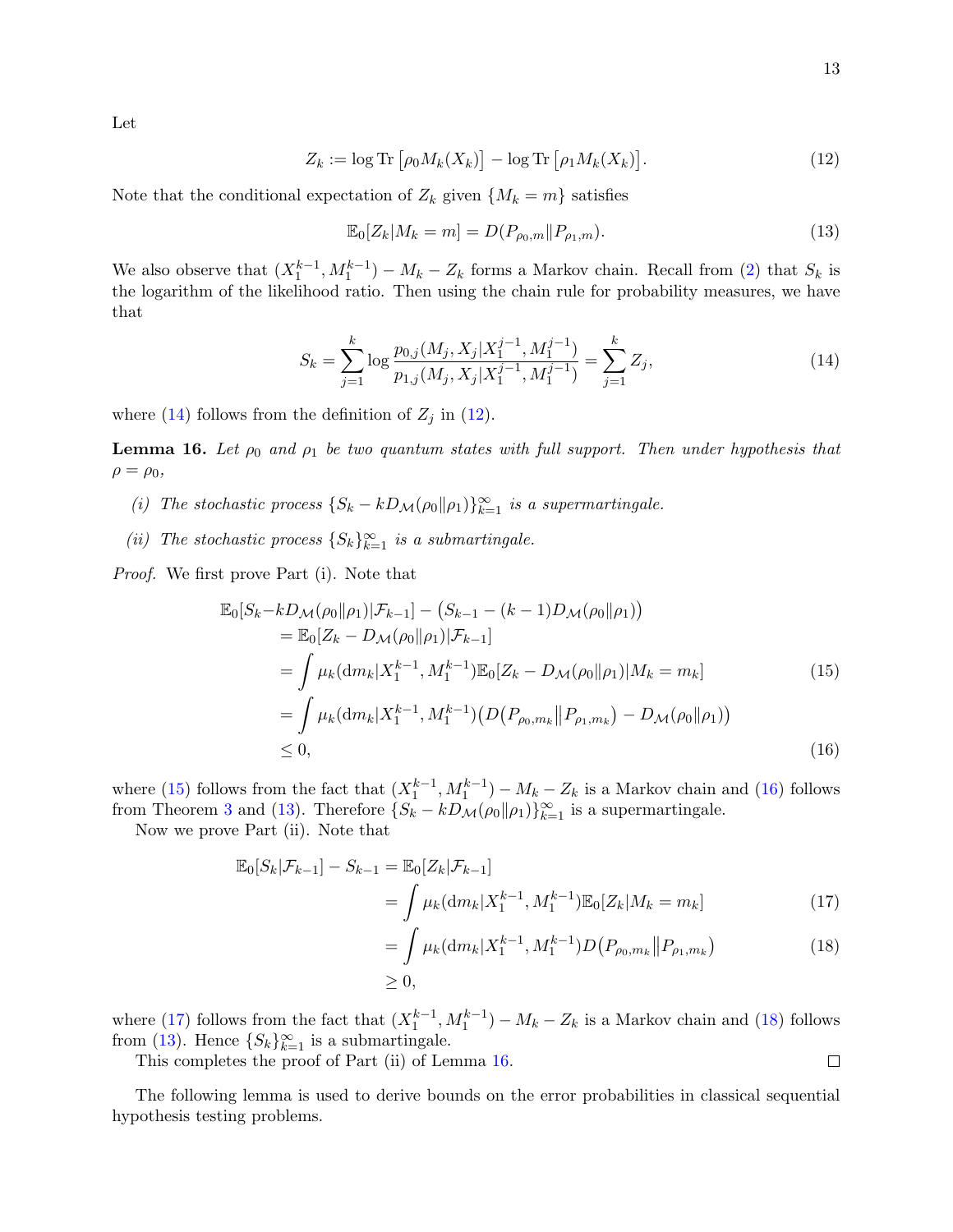<span id="page-13-3"></span>**Lemma 17.** Let  $\mu_0$  and  $\mu_1$  be two probability measures over  $(\Omega, \mathcal{F})$  and let  $\{\mathcal{F}_k\}_{k=1}^{\infty}$  be a filtration. Let  $\mu_0$  and  $\mu_1$  be mutually absolutely continuous over  $\mathcal{F}_k$  and let  $G_k$  be the logarithm of the Radon-Nikodym derivative of  $\mu_0$  with respect to  $\mu_1$  over  $\mathcal{F}_k$ . Let T be a stopping time with respect to the filtration  $\{\mathcal{F}_k\}_{k=1}^{\infty}$  and let  $\mathcal{F}_T$  be the  $\sigma$ -algebra generated by T. Let  $\delta$  be a  $\{0,1\}$ -valued  $\mathcal{F}_T$ measurable function. Let  $\alpha = \mu_0(\delta = 1)$  and  $\beta = \mu_1(\delta = 0)$ . Suppose  $\min_{i=0,1} \mu_i(T < \infty) = 1$ .

<span id="page-13-1"></span>(i) For any bounded  $\mathcal{F}_T$ -measurable random variable Y, we have

$$
\mathbb{E}_{\mu_0}[Y] = \mathbb{E}_{\mu_1}[Ye^{-G_T}] \quad and \quad \mathbb{E}_{\mu_1}[Y] = \mathbb{E}_{\mu_0}[Ye^{-G_T}];
$$

<span id="page-13-2"></span>(ii) For any  $E \in \mathcal{F}_T$  and  $\lambda > 0$ , the following inequalities hold,

<span id="page-13-5"></span>
$$
\mu_0(E) - \lambda \mu_1(E) \le \mu_0(G_T \ge \log \lambda) \quad and \n\mu_1(E) - \lambda \mu_0(E) \le \mu_1(-G_T \ge \log \lambda).
$$
\n(19)

Part [\(i\)](#page-13-1) is from [\[33,](#page-32-18) Theorem 1.1, pp. 4], Part [\(ii\)](#page-13-2) is from [\[17,](#page-32-17) Lemma 7]. We now apply Lemma [17](#page-13-3) to an SQHT  $S$  to obtain the following corollary.

<span id="page-13-8"></span>Corollary 18. Assume  $\rho_0$  and  $\rho_1$  have full support. Let  $\mathcal{S} = (\mathcal{X}, \{\mu_k, d_k\}_{k=1}^{\infty}, T)$  be an SQHT such that  $\min_{i=0,1} \mathbb{P}_i(T < \infty) = 1$ .

<span id="page-13-9"></span>(i) For any bounded  $\mathcal{F}_T$ -measurable random variable Y, we have

<span id="page-13-6"></span><span id="page-13-4"></span>
$$
\mathbb{E}_0[Y] = \mathbb{E}_1[Ye^{-S_T}] \quad and \quad \mathbb{E}_1[Y] = \mathbb{E}_0[Ye^{-S_T}]. \tag{20}
$$

<span id="page-13-10"></span>(ii) For any  $\lambda > 0$ , the following inequalities hold

$$
\mathbb{P}_0(d_T = 0) - \lambda \mathbb{P}_1(d_T = 0) \le \mathbb{P}_0(S_T \ge \log \lambda) \quad and \tag{21}
$$

<span id="page-13-7"></span>
$$
\mathbb{P}_1(d_T = 1) - \lambda \mathbb{P}_0(d_T = 1) \le \mathbb{P}_1(-S_T \ge \log \lambda). \tag{22}
$$

*Proof.* One can easily check that  $\mathbb{P}_0$  and  $\mathbb{P}_1$  defined in [\(1\)](#page-4-0) are mutually absolutely continuous over  $\mathcal{F}_k$  and that  $S_k$  defined through [\(14\)](#page-12-0) is the logarithm of the Radon-Nikodym derivative of  $\mathbb{P}_0$  with respect to  $\mathbb{P}_1$  over  $\mathcal{F}_k$ . As  $\min_{i=0,1} \mathbb{P}_i(T < \infty) = 1$ , the conditions in Lemma [17](#page-13-3) are satisfied. Therefore we obtain [\(20\)](#page-13-4) by applying Part (i) of Lemma [17.](#page-13-3) Letting  $E = \{d_T = 0\}$  in [\(19\)](#page-13-5), we obtain [\(21\)](#page-13-6). Analogously, we have [\(22\)](#page-13-7). This completes the proof of Corollary [18.](#page-13-8)  $\Box$ 

### <span id="page-13-0"></span>V. PROOFS OF THE MAIN RESULTS

In the proof of achievability parts of the main results, we construct a sequence of SQPRTs  $\{\mathcal{S}_n\}$ with  $S_n = (\mathcal{X}, {\mu_k, d_{n,k}}_{k=1}^{\infty}, T_n)$  that satisfies [\(4\)](#page-6-0), [\(5\)](#page-6-1), [\(6\)](#page-6-2), and [\(7\)](#page-6-3) for appropriate  $R_0$  and  $R_1$ . Note that the strategies  $\{\mu_k\}_{k=1}^{\infty}$  do not depend on n. As  $\mathbb{P}_{n,i}$  defined through [\(1\)](#page-4-0) only depends on the strategies  $\{\mu_k\}_{k=1}^{\infty}$  and the underlying state  $\rho_i$ , the probability measure  $\mathbb{P}_{n,i}$  associated to each SQPRT  $S_n$  is the same. Therefore in the proof of achievability parts, we adopt the notations  $\mathbb{P}_i$ ,  $\mathbb{E}_i$  and  $S_k$  instead of  $\mathbb{P}_{n,i}$ ,  $\mathbb{E}_{n,i}$  and  $S_{n,k}$ .

In the proof of the converse parts of the main results, we consider arbitrary sequences of SQHTs  $\{\mathcal{S}_n\}_{n=1}^{\infty}$  with  $\mathcal{S}_n = (\mathcal{X}_n, {\mu_{n,k}, d_{n,k}}_{k=1}^{\infty}, T_n)$ . Recall from Section IIB that  $\mathbb{P}_{n,0}$  (resp.  $\mathbb{P}_{n,1}$ ) is the probability measure defined by [\(1\)](#page-4-0) on  $(\mathcal{X}_n \times \mathcal{M}_{\mathcal{X}_n})^{\infty}$  for the strategies  $\{\mu_{n,k}\}_{k=1}^{\infty}$  when the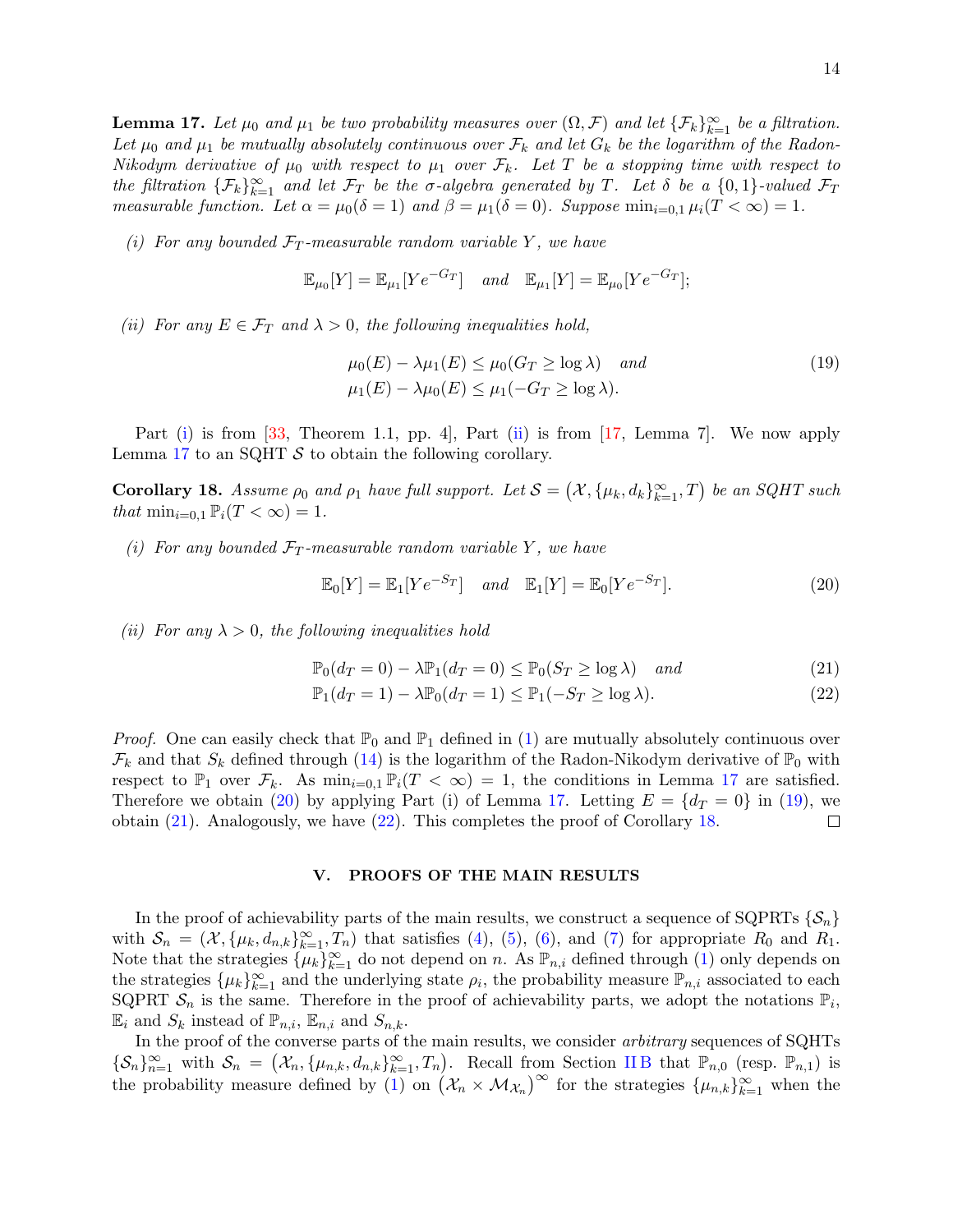underlying state is  $\rho_0$  (resp.  $\rho_1$ ). Let  $\{(X_{n,k}, M_{n,k})\}_{k=1}^{\infty}$  be the random process of the outcomes and measurements associated to the SQHT  $S_n$ . Recall from [\(2\)](#page-5-1), [\(12\)](#page-12-1) and [\(14\)](#page-12-0) that

$$
Z_{n,j} = \log \text{Tr} \left[ \rho_0 M_{n,j}(X_{n,j}) \right] - \log \text{Tr} \left[ \rho_1 M_{n,j}(X_{n,j}) \right] \tag{23}
$$

and

<span id="page-14-4"></span><span id="page-14-3"></span>
$$
S_{n,k} = \sum_{j=1}^{k} Z_{n,j},
$$
\n(24)

where  $X_{n,1}^k = (X_{n,1}, \ldots, X_{n,k}).$ 

### A. Achievability Proofs of Theorems [4](#page-7-0) and [5](#page-7-1)

Before presenting the proof of Theorems [4](#page-7-0) and [5,](#page-7-1) we first introduce the sequence of SQPRTs that achieves  $(D_{\mathcal{M}}(\rho_1 \| \rho_0), D_{\mathcal{M}}(\rho_0 \| \rho_1))$ . Without loss of generality, let  $\mathcal{X} = \{1, 2, ..., d\}$ . From the definition of the measured relative entropy, there exists two PVMs  $m_0^* = \{m_0^*(x)\}_{x \in \mathcal{X}}$  and  $m_1^* = \{m_1^*(x)\}_{x \in \mathcal{X}}$  that achieve the suprema in the definitions of  $D_{\mathcal{M}}(\rho_0||\rho_1)$  and  $D_{\mathcal{M}}(\rho_1||\rho_0)$ , respectively.

Throughout this subsection, instead of  $\mu_k$  we use  $p_k$  to denote the adaptive strategies as the adaptive strategies we define in the following are probability mass functions. We now define the adaptive strategies  $\{p_k\}_{k=1}^{\infty}$  used in the SQPRTs. For  $k=1$  and  $i \in \{0,1\}$ , we set  $p_1(m_i^*)=1/2$ . That is, the experimenter at time 1 chooses  $M_1 \in \{m_0^*, m_1^*\}$  uniformly at random. Recall that  $Z_j = \log \text{Tr} \left[ \rho_0 M_j(X_j) \right] - \log \text{Tr} \left[ \rho_1 M_j(X_j) \right]$  and  $S_k = \sum_{j=1}^k Z_j$ . For  $k \geq 2$ , the POVM  $M_k$  is chosen by the experimenter at time k according to the accumulated sum of log-likelihoods  $S_k$  as follows

<span id="page-14-2"></span><span id="page-14-1"></span><span id="page-14-0"></span>
$$
M_k = \begin{cases} m_0^* & \text{if } S_{k-1} \ge 0 \\ m_1^* & \text{otherwise.} \end{cases}
$$
 (25)

Therefore for  $k \geq 1$ , the adaptive strategies are defined as follows

$$
p_k(m_0^* | x_1^{k-1}, m_1^{k-1}) = \begin{cases} \frac{1}{2} & \text{if } k = 1\\ 1 & \text{if } k \ge 2 \text{ and } S_{k-1} \ge 0, \end{cases} \text{ and } (26)
$$

$$
p_k(m_1^* | x_1^{k-1}, m_1^{k-1}) = \begin{cases} \frac{1}{2} & \text{if } k = 1\\ 1 & \text{if } k \ge 2 \text{ and } S_{k-1} < 0. \end{cases} \tag{27}
$$

For any fixed  $0 < \tau < \min\{D_{\mathcal{M}}(\rho_1||\rho_0), D_{\mathcal{M}}(\rho_0||\rho_1)\}\,$  let

$$
A_n := n(D_{\mathcal{M}}(\rho_1 \| \rho_0) - \tau)
$$
 and  $B_n := n(D_{\mathcal{M}}(\rho_0 \| \rho_1) - \tau)$ .

For any  $n \geq 1$ , let  $\mathcal{S}_n = (\mathcal{X}, \{p_k, d_{n,k}\}_{k=1}^{\infty}, T_n)$  be the SQPRT with parameters  $A_n$  and  $B_n$ . Recall from [\(3\)](#page-5-0) in Subsection IIC that  $T_n = \inf\{k \geq 1 : S_k \notin (-A_n, B_n)\}$  and that

$$
d_{n,k}(X_1^k, M_1^k) = \begin{cases} 0 & S_k \ge B_n \\ 1 & S_k \le -A_n \\ * & \text{otherwise.} \end{cases}
$$

In the following lemma, we collect the properties of  $\{S_k\}_{k=1}^{\infty}$  used in the proof of the achievability parts of Theorems [4](#page-7-0) and [5.](#page-7-1) These results may be of independent interest. For  $i \in \{0,1\}$ , let  $U_i$  be the random variable with distribution  $P_{\rho_0,m_i^*}$  and let  $W_i := \log P_{\rho_0,m_i^*}(U_i) - \log P_{\rho_1,m_i^*}(U_i)$ .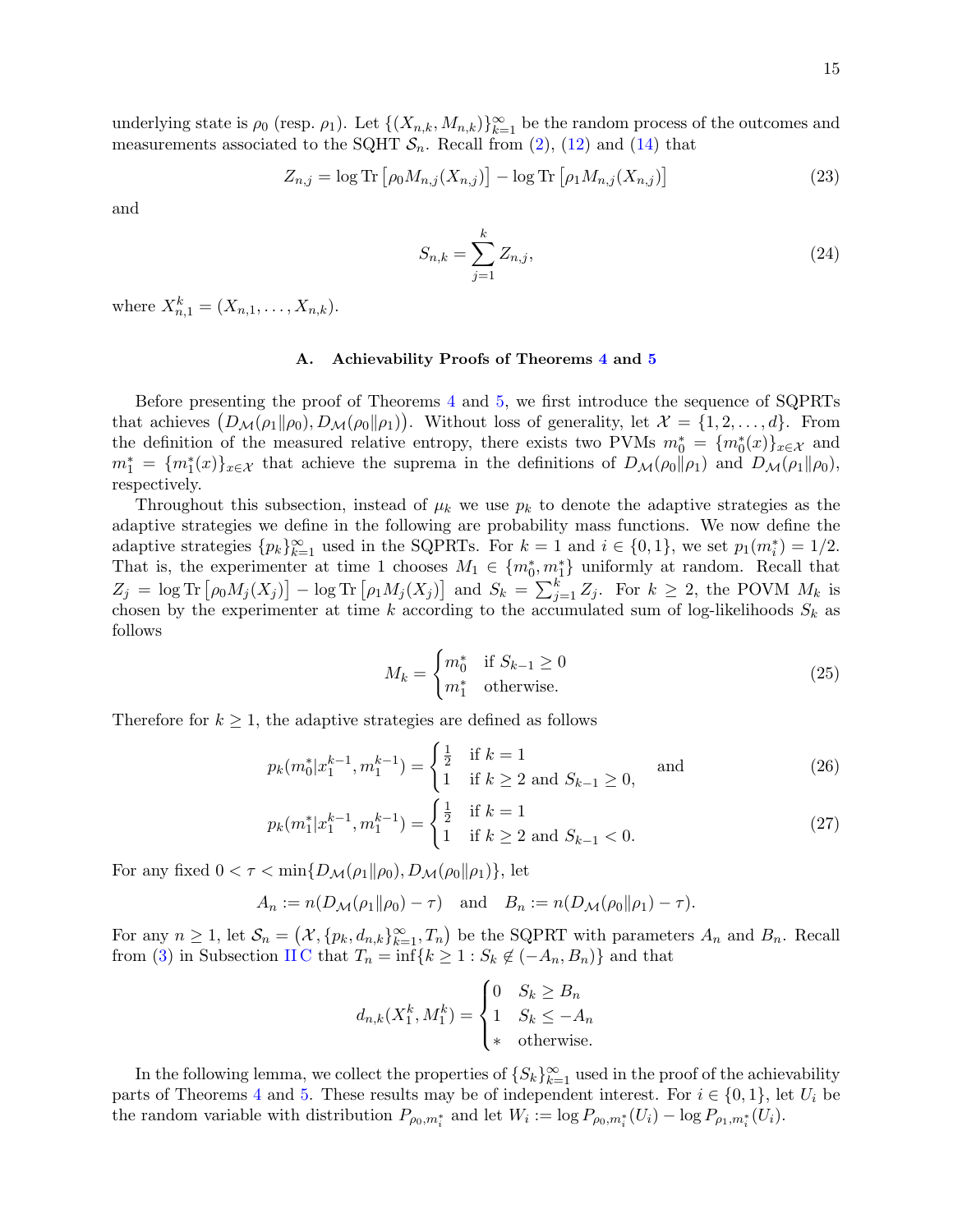<span id="page-15-6"></span>**Lemma 19.** For the adaptive strategies  $\{p_k\}_{k=1}^{\infty}$  defined in ([26](#page-14-0)) and ([27](#page-14-1)), the stochastic process  ${S_k}_{k=1}^{\infty}$  admits the following properties:

<span id="page-15-1"></span>(i) The conditional expectation of  $Z_j$  given  $\mathcal{F}_{j-1}$  is

$$
\mathbb{E}_0[Z_j|\mathcal{F}_{j-1}] = \chi_{\{S_{j-1}\geq 0\}} D_{\mathcal{M}}(\rho_0 \|\rho_1) + \chi_{\{S_{j-1}< 0\}} D(P_{\rho_0, m_1^*} \| P_{\rho_1, m_1^*}).
$$
\n(28)

<span id="page-15-5"></span>(ii) For sufficiently small  $\lambda > 0$ , there exists  $0 < c < 1$  such that

<span id="page-15-4"></span>
$$
\mathbb{E}_0[e^{-\lambda S_k}] \le c^k \quad and \quad \mathbb{P}_0(S_k < 0) \le c^k.
$$

<span id="page-15-0"></span>(iii) Let  $\hat{T}_n = \inf\{k \geq 1 : S_k \geq B_n\}$ . Then there exists some finite constant  $C_1$  such that

$$
-\mathbb{E}_0\big[S_{\hat{T}_n} - \hat{T}_n D_{\mathcal{M}}(\rho_0 \| \rho_1)\big] \leq C_1.
$$

<span id="page-15-7"></span>(iv) The limit of the normalized expectation of  $S_k$  satisfies

$$
\lim_{k \to \infty} \frac{\mathbb{E}_0[S_k]}{k} = \mathbb{E}[W_0] = D_{\mathcal{M}}(\rho_0 || \rho_1).
$$

<span id="page-15-8"></span>(v) The limit of the normalized variance of  $S_k$  is such that

<span id="page-15-9"></span>
$$
\lim_{k \to \infty} \frac{\mathbb{E}_0[(S_k - \mathbb{E}_0[S_k])^2]}{k} = \text{Var}(W_0). \tag{29}
$$

In particular, Part [\(iii\)](#page-15-0) is crucial for the achievability proof of Theorem [4.](#page-7-0) It says that under the hypothesis that  $\rho = \rho_0$ , the stochastic process  $\{\hat{T}_n \hat{D}_M(\rho_0 || \rho_1) - S_{\hat{T}_n}\}_{n=1}^{\infty}$  is bounded above in expectation under  $\mathbb{E}_0$  for all  $n \in \mathbb{N}$ .

Proof. We first prove part [\(i\)](#page-15-1). Note that

$$
\mathbb{E}_{0}[Z_{j}|\mathcal{F}_{j-1}] = \mathbb{E}_{0}[Z_{j}|S_{j-1}]
$$
\n
$$
= \chi_{\{S_{j-1}\geq 0\}} \mathbb{E}_{0}[Z_{j}|S_{j-1} \geq 0] + \chi_{\{S_{j-1} < 0\}} \mathbb{E}_{0}[Z_{j}|S_{j-1} < 0]
$$
\n
$$
= \chi_{\{S_{j-1}\geq 0\}} \mathbb{E}_{0}\left[\log \frac{P_{\rho_{0},m_{0}^{*}}(X_{j})}{P_{\rho_{1},m_{0}^{*}}(X_{j})}\middle|S_{j-1} \geq 0\right]
$$
\n
$$
+ \chi_{\{S_{j-1} < 0\}} \mathbb{E}_{0}\left[\log \frac{P_{\rho_{0},m_{1}^{*}}(X_{j})}{P_{\rho_{1},m_{1}^{*}}(X_{j})}\middle|S_{j-1} < 0\right]
$$
\n(30)

<span id="page-15-3"></span><span id="page-15-2"></span>
$$
= \chi_{\{S_{j-1}\geq 0\}} D_{\mathcal{M}}(\rho_0 \| \rho_1) + \chi_{\{S_{j-1}<0\}} D(P_{\rho_0, m_1^*} \| P_{\rho_1, m_1^*}). \tag{31}
$$

where  $(30)$  follows from  $(25)$  and  $(31)$  follows from the definition of  $m_0^*$ . Therefore we have  $(28)$  as desired.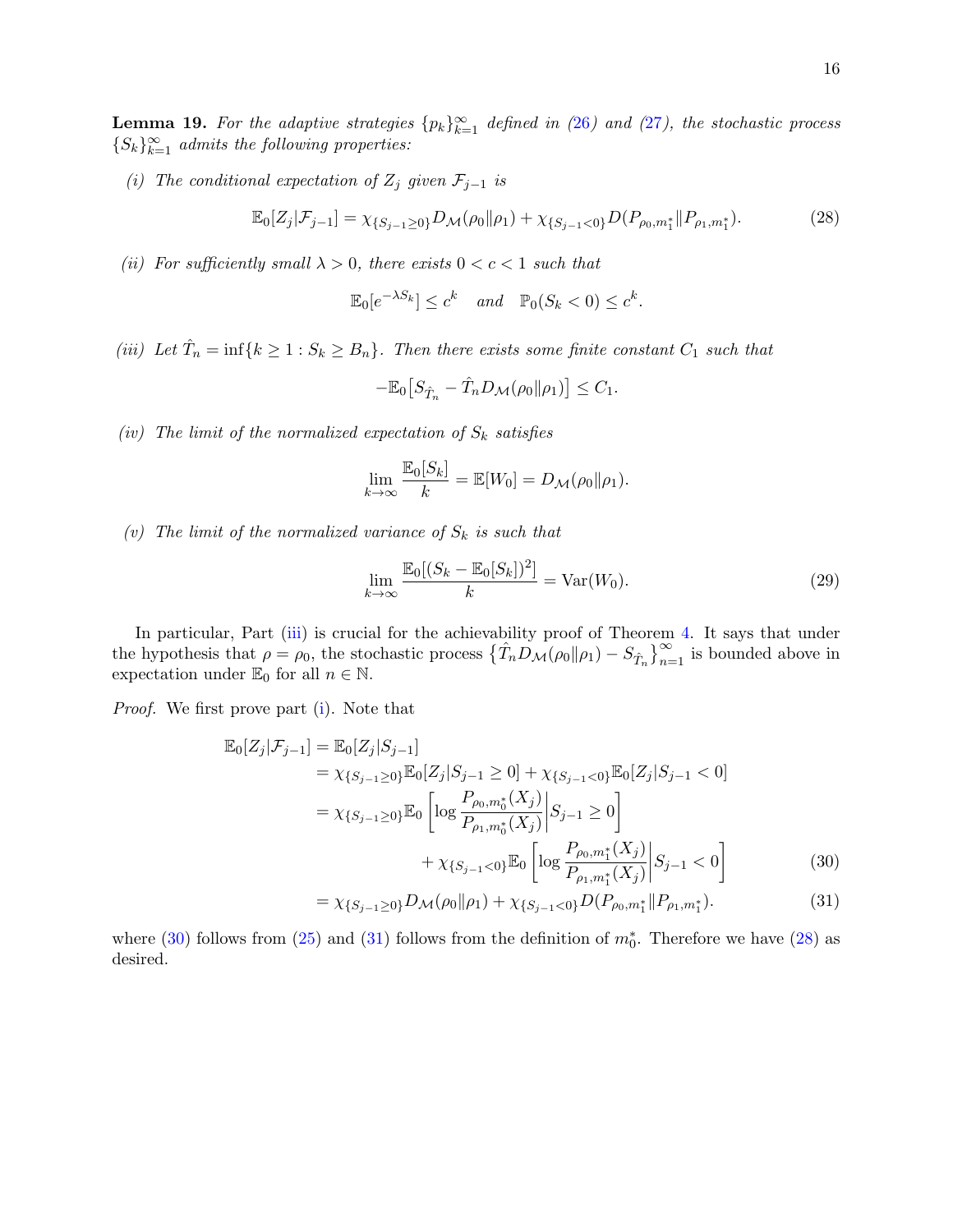Now we prove Part [\(ii\)](#page-15-5). Note that

$$
\mathbb{E}_{0}[e^{-\lambda S_{k}}] = \mathbb{E}_{0}[e^{-\lambda S_{k-1}}\mathbb{E}_{0}[e^{-\lambda Z_{k}}|\mathcal{F}_{k-1}]] \n= \mathbb{E}_{0}[e^{-\lambda S_{k-1}}\mathbb{E}_{0}[e^{-\lambda Z_{k}}|S_{k-1}]] \n= \mathbb{E}_{0}[e^{-\lambda S_{k-1}}(\chi_{\{S_{k-1>0}\}}\mathbb{E}_{0}[e^{-\lambda Z_{k}}|M_{k}=m_{0}^{*}] + \chi_{\{S_{k-1\leq 0}\}}\mathbb{E}_{0}[e^{-\lambda Z_{k}}|M_{k}=m_{1}^{*}])]
$$
\n
$$
\leq \mathbb{E}_{0}[e^{-\lambda S_{k-1}}\max\left\{\mathbb{E}_{0}[e^{-\lambda Z_{k}}|M_{k}=m_{0}^{*}], \mathbb{E}_{0}[e^{-\lambda Z_{k}}|M_{k}=m_{1}^{*}]\right\}] \n\leq \prod_{j=1}^{k} \max\left\{\mathbb{E}_{0}[e^{-\lambda Z_{j}}|M_{j}=m_{0}^{*}], \mathbb{E}_{0}[e^{-\lambda Z_{j}}|M_{j}=m_{1}^{*}]\right\} \n\leq (\max_{i=0,1} \mathbb{E}_{0}[e^{-\lambda W_{i}}])^{k}, \tag{32}
$$

where  $(32)$  follows from the fact that the distribution of  $W_i$  is the same as the conditional distribution of  $Z_j$  given  $M_j = m_i^*$ . For sufficiently small  $\lambda > 0$ , there exists some constant  $c < 1$  such that

<span id="page-16-0"></span>
$$
\max_{i=0,1} \mathbb{E}_0\big[e^{-\lambda W_i}\big] < c,
$$

which implies that  $\mathbb{E}_0[e^{-\lambda S_k}] < c^k$ . Using Markov's inequality, we then have that

$$
\mathbb{P}_0(S_k < 0) = \mathbb{P}_0(e^{-\lambda S_k} \ge 1) \le \mathbb{E}_0[e^{-\lambda S_k}] < c^k.
$$

This completes the proof of Part [\(ii\)](#page-15-5).

Now we prove Part [\(iii\)](#page-15-0). Let  $Y_k := -(S_k - \sum_{j=1}^k \mathbb{E}_0[Z_j | \mathcal{F}_{j-1}])$ . We first check that  $\{Y_k\}_{k=1}^{\infty}$  is a martingale with respect to  $\{\mathcal{F}_k\}_{k=1}^{\infty}$ . Note that

$$
\mathbb{E}_{0}[Y_{k}|\mathcal{F}_{k-1}] = -\mathbb{E}_{0}\Big[S_{k} - \sum_{j=1}^{k} \mathbb{E}_{0}[Z_{j}|\mathcal{F}_{j-1}]\Big|\mathcal{F}_{k-1}\Big]
$$
  
\n
$$
= -\mathbb{E}_{0}\Big[S_{k-1} - \sum_{j=1}^{k-1} \mathbb{E}_{0}[Z_{j}|\mathcal{F}_{j-1}]\Big|\mathcal{F}_{k-1}\Big]
$$
  
\n
$$
= -\Big(S_{k-1} - \sum_{j=1}^{k-1} \mathbb{E}_{0}[Z_{j}|\mathcal{F}_{j-1}]\Big)
$$
  
\n
$$
= Y_{k-1} \tag{33}
$$

where [\(33\)](#page-16-1) follows from the fact that  $S_{k-1} - \sum_{j=1}^{k-1} \mathbb{E}_0[Z_j | \mathcal{F}_{j-1}]$  is  $\mathcal{F}_{k-1}$ -measurable. Note that

$$
\mathbb{E}_0\big[|Y_k - Y_{k-1}|\big|\mathcal{F}_{k-1}\big] = \mathbb{E}_0\big[|S_k - S_{k-1} - \mathbb{E}[Z_k|\mathcal{F}_{k-1}]|\big|\mathcal{F}_{k-1}\big] \n\le 2\mathbb{E}_0\big[|Z_k|\big|\mathcal{F}_{k-1}\big] \n\le 2C,
$$
\n(34)

where  $(34)$  follows from Lemma [15.](#page-11-1) Using Markov's inequality, we have that for sufficiently small  $\lambda > 0$ ,

<span id="page-16-3"></span><span id="page-16-2"></span><span id="page-16-1"></span>
$$
\mathbb{P}_0(\hat{T}_n > k) \le \mathbb{P}_0(S_k \le B_n)
$$
  
\n
$$
\le e^{\lambda B_n} \mathbb{E}_0[e^{-\lambda S_k}]
$$
  
\n
$$
\le e^{\lambda B_n} c^k,
$$
\n(35)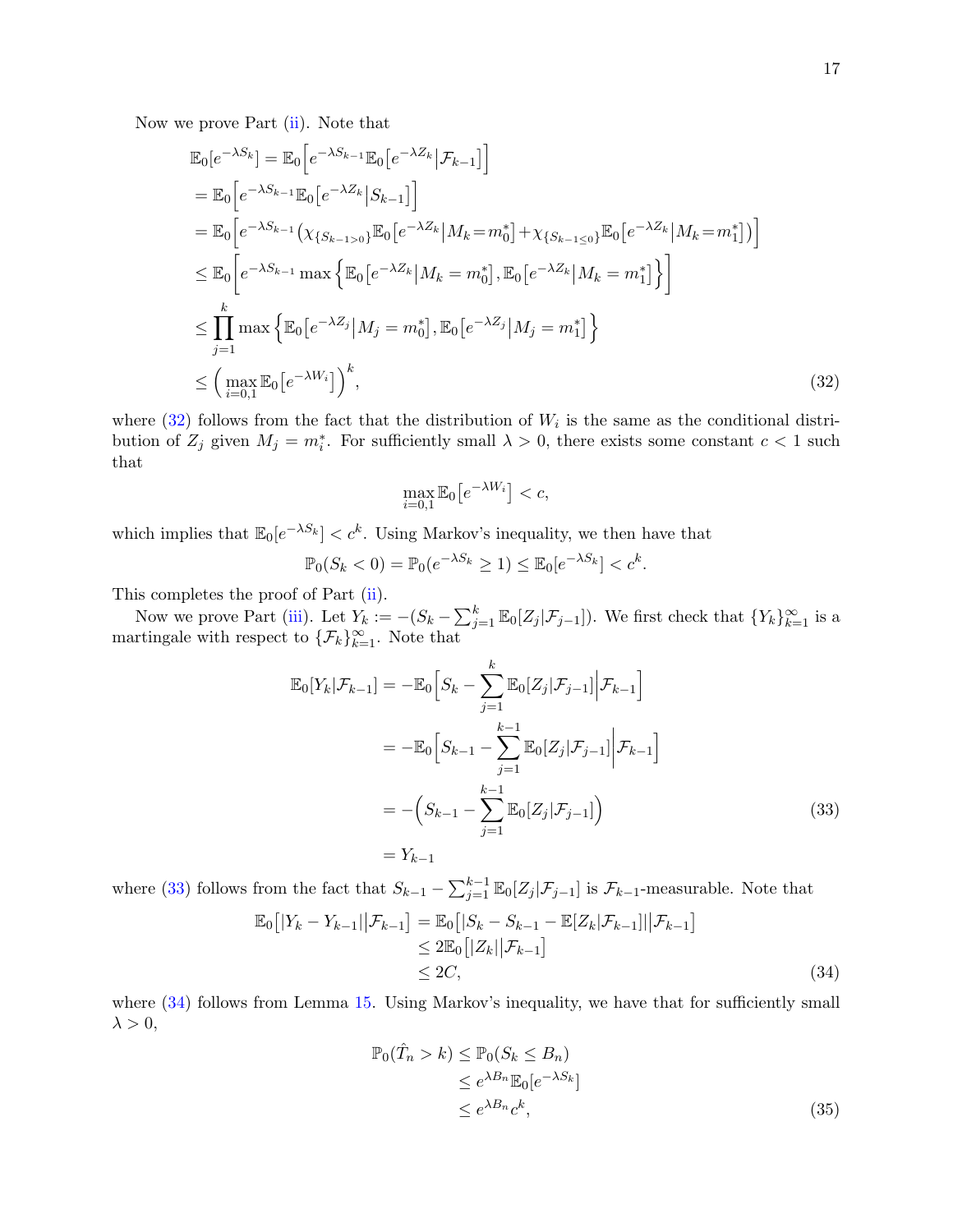where  $(35)$  follows from Part  $(ii)$  of Lemma [19.](#page-15-6) Therefore

<span id="page-17-1"></span><span id="page-17-0"></span>
$$
\mathbb{E}_0[\hat{T}_n] = \sum_{k=1}^{\infty} \mathbb{P}_0(\hat{T}_n \ge k) < \infty. \tag{36}
$$

From [\(34\)](#page-16-2) and [\(36\)](#page-17-0), we see that the conditions of Theorem [13](#page-11-2) are satisfied for the stopping time  $\hat{T}_n$  and the martingale  $\{S_k - \sum_{j=1}^k \mathbb{E}_0[Z_j | \mathcal{F}_{j-1}]\}_{k=1}^{\infty}$ . Therefore we have that

$$
-\mathbb{E}_0\bigg[S_{\hat{T}_n} - \sum_{j=1}^{\hat{T}_n} \mathbb{E}_0[Z_j | \mathcal{F}_{j-1}]\bigg] = -\mathbb{E}_0\big[Z_1 - \mathbb{E}_0[Z_1 | \mathcal{F}_0]\big] = 0,
$$

which further implies that

$$
-\mathbb{E}_{0}\left[S_{\hat{T}_{n}} - \hat{T}_{n}D_{\mathcal{M}}(\rho_{0}||\rho_{1})\right] = \mathbb{E}_{0}\left[\hat{T}_{n}D_{\mathcal{M}}(\rho_{0}||\rho_{1}) - \sum_{j=1}^{\hat{T}_{n}}\mathbb{E}_{0}[Z_{j}|\mathcal{F}_{j-1}]\right]
$$
  
\n
$$
=\mathbb{E}_{0}\left[\sum_{j=1}^{\hat{T}_{n}}\left(D_{\mathcal{M}}(\rho_{0}||\rho_{1}) - \chi_{\{S_{j-1}\geq 0\}}D_{\mathcal{M}}(\rho_{0}||\rho_{1}) - \chi_{\{S_{j-1}< 0\}}D(P_{\rho_{0},m_{1}^{*}}||P_{\rho_{1},m_{1}^{*}})\right)\right]
$$
(37)  
\n
$$
=\mathbb{E}_{0}\left[\sum_{j=1}^{\hat{T}_{n}}\chi_{\{S_{j-1}< 0\}}\left(D_{\mathcal{M}}(\rho_{0}||\rho_{1}) - D(P_{\rho_{0},m_{1}^{*}}||P_{\rho_{1},m_{1}^{*}})\right)\right]
$$
  
\n
$$
\leq \left(D_{\mathcal{M}}(\rho_{0}||\rho_{1}) - D(P_{\rho_{0},m_{1}^{*}}||P_{\rho_{1},m_{1}^{*}})\right)\mathbb{E}_{0}\left[\sum_{j=1}^{\infty}\chi_{\{S_{j-1}< 0\}}\right]
$$
  
\n
$$
=\left(D_{\mathcal{M}}(\rho_{0}||\rho_{1}) - D(P_{\rho_{0},m_{1}^{*}}||P_{\rho_{1},m_{1}^{*}})\right)\sum_{j=1}^{\infty}\mathbb{P}_{0}(S_{j-1}< 0),
$$

where [\(37\)](#page-17-1) follows from Part [\(i\)](#page-15-1) of Lemma [19.](#page-15-6) As  $\mathbb{P}_0(S_k < 0) \leq c^k$  from Part [\(ii\)](#page-15-5) of Lemma [19,](#page-15-6) we have that  $\sum_{i=1}^{\infty} \mathbb{P}_0(S_{i-1} < 0) < \infty$ . We then complete the proof of Part [\(iii\)](#page-15-0) by setting

$$
C_1 := \left(D_{\mathcal{M}}(\rho_0 \| \rho_1) - D(P_{\rho_0, m_1^*} \| P_{\rho_1, m_1^*})\right) \sum_{i=1}^{\infty} \mathbb{P}_0(S_{i-1} < 0).
$$

We now proceed to the proof of Part [\(iv\)](#page-15-7). From Part[\(i\)](#page-15-1) of Lemma [19,](#page-15-6) it follows that for  $j \geq 2$ 

<span id="page-17-2"></span>
$$
\mathbb{E}_0[Z_j] = \mathbb{P}_0(S_{j-1} \ge 0)D_{\mathcal{M}}(\rho_0 \|\rho_1) + \mathbb{P}_0(S_{j-1} < 0)D(P_{\rho_0, m_1^*} \| P_{\rho_1, m_1^*}),
$$

and

$$
\mathbb{E}_{0}[Z_{j} - \mathbb{E}_{0}[Z_{j}]|S_{j-1}] = (\chi_{\{S_{j-1}\geq 0\}} - \mathbb{P}_{0}(S_{j-1}\geq 0))D_{\mathcal{M}}(\rho_{0}||\rho_{1}) + (\chi_{\{S_{j-1}< 0\}} - \mathbb{P}_{0}(S_{j-1}< 0))D(P_{\rho_{0},m_{1}^{*}}||P_{\rho_{1},m_{1}^{*}}).
$$

Therefore we have that

$$
\frac{\mathbb{E}_0[S_n]}{n} = \frac{1}{n} \sum_{j=1}^n \left( \mathbb{P}_0(S_{j-1} \ge 0) D_{\mathcal{M}}(\rho_0 \| \rho_1) + \mathbb{P}_0(S_{j-1} < 0) D(P_{\rho_0, m_1^*} \| P_{\rho_1, m_1^*}) \right). \tag{38}
$$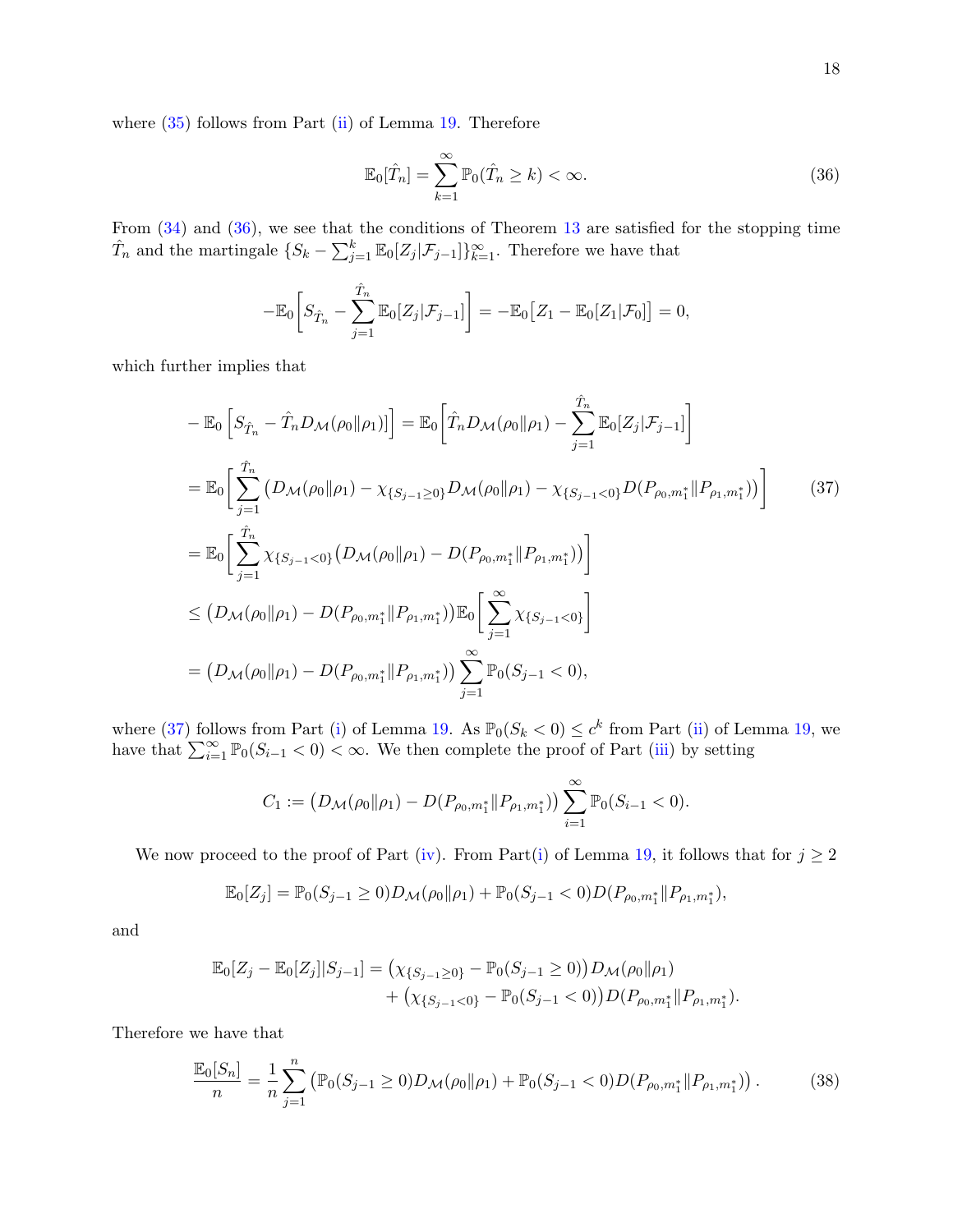As  $\mathbb{P}_0(S_j \leq 0) \leq c^j$  for some  $0 < c < 1$  from Part [\(ii\)](#page-15-5) of Lemma [19,](#page-15-6) we have that

<span id="page-18-1"></span>
$$
\lim_{j \to \infty} P_0(S_{j-1} \ge 0) D_{\mathcal{M}}(\rho_0 \| \rho_1) = D_{\mathcal{M}}(\rho_0 \| \rho_1) \text{ and}
$$
  

$$
\lim_{j \to \infty} \mathbb{P}_0(S_{j-1} < 0) D(P_{\rho_0, m_1^*} \| P_{\rho_1, m_1^*}) = 0,
$$

which together with  $(38)$  implies that

$$
\lim_{n \to \infty} \frac{\mathbb{E}_0[S_n]}{n} \n= \lim_{n \to \infty} \frac{1}{n} \sum_{j=1}^n \mathbb{P}_0(S_{j-1} \ge 0) D_{\mathcal{M}}(\rho_0 \| \rho_1) + \lim_{n \to \infty} \frac{1}{n} \sum_{j=1}^n \mathbb{P}_0(S_{j-1} < 0) D(P_{\rho_0, m_1^*} \| P_{\rho_1, m_1^*}) \tag{39}
$$
\n
$$
= D_{\mathcal{M}}(\rho_0 \| \rho_1),
$$

as desired.

We now proceed to the proof of Part  $(v)$ . Note that

$$
\mathbb{E}_{0}[(S_{n} - \mathbb{E}_{0}[S_{n}])^{2}]
$$
\n
$$
= \mathbb{E}_{0}[(S_{n-1} - \mathbb{E}_{0}[S_{n-1}])^{2}] + \mathbb{E}_{0}[(Z_{n} - \mathbb{E}_{0}[Z_{n}])^{2}] + 2\mathbb{E}_{0}[(S_{n} - \mathbb{E}_{0}[S_{n}])(Z_{n} - \mathbb{E}_{0}[Z_{n}])]
$$
\n
$$
= \sum_{j=1}^{n} \mathbb{E}_{0}[(Z_{j} - \mathbb{E}_{0}[Z_{j}])^{2}] + 2\sum_{j=2}^{n} \mathbb{E}_{0}[(S_{j-1} - \mathbb{E}_{0}[S_{j-1}])(Z_{j} - \mathbb{E}_{0}[Z_{j}])],
$$
\n(40)

where  $(40)$  follows by induction.

Using similar arguments as in the derivation of [\(39\)](#page-18-1), we have that

<span id="page-18-4"></span><span id="page-18-0"></span>
$$
\lim_{n \to \infty} \frac{1}{n} \sum_{j=1}^{n} \mathbb{E}_0[(Z_j - \mathbb{E}_0[Z_j])^2] = \mathbb{E}_0\left[ (W_0 - D_{\mathcal{M}}(\rho_0 \|\rho_1))^2 \right]. \tag{41}
$$

From Part [\(i\)](#page-15-1) of Lemma [19](#page-15-6) we have that

$$
\mathbb{E}_{0}[(S_{j-1} - \mathbb{E}_{0}[S_{j-1}])(Z_{j} - \mathbb{E}_{0}[Z_{j}])]
$$
\n
$$
= \mathbb{E}_{0}[S_{j-1}\mathbb{E}_{0}[Z_{j} - \mathbb{E}_{0}[Z_{j}]]\mathcal{F}_{j-1}]]
$$
\n
$$
= \mathbb{E}_{0}[S_{j-1}\{(x_{\{S_{j-1}\geq 0\}} - \mathbb{P}_{0}(S_{j-1}\geq 0))D_{\mathcal{M}}(\rho_{0}||\rho_{1}) + (x_{\{S_{j-1}< 0\}} - \mathbb{P}_{0}(S_{j-1}< 0))D(P_{\rho_{0},m_{1}^{*}}||P_{\rho_{1},m_{1}^{*}})\}]
$$
\n
$$
= \underbrace{\mathbb{E}_{0}[S_{j-1}(1 - \mathbb{P}_{0}(S_{j-1}\geq 0))D_{\mathcal{M}}(\rho_{0}||\rho_{1})\chi_{\{S_{j-1}\geq 0\}}]}_{=:L_{1}}
$$
\n
$$
- \underbrace{\mathbb{E}_{0}[S_{j-1}\mathbb{P}_{0}(S_{j-1}\geq 0)D_{\mathcal{M}}(\rho_{0}||\rho_{1})\chi_{\{S_{j-1}< 0\}}]}_{=:L_{2}}
$$
\n
$$
- \underbrace{\mathbb{E}_{0}[S_{j-1}\mathbb{P}_{0}(S_{j-1}< 0)D(P_{\rho_{0},m_{1}^{*}}||P_{\rho_{1},m_{1}^{*}})\chi_{\{S_{j-1}\geq 0\}}]}_{=:L_{3}}
$$
\n
$$
+ \underbrace{\mathbb{E}_{0}[S_{j-1}(1 - \mathbb{P}_{0}(S_{j-1}< 0))D(P_{\rho_{0},m_{1}^{*}}||P_{\rho_{1},m_{1}^{*}})\chi_{\{S_{j-1}< 0\}}]}_{=:L_{4}}.
$$
\n(42)

Now we bound the four terms  $L_1, L_2, L_3$ , and  $L_4$  in [\(42\)](#page-18-2). Note that

<span id="page-18-3"></span><span id="page-18-2"></span>
$$
L_1 = \mathbb{P}_0(S_{j-1} < 0) D_{\mathcal{M}}(\rho_0 \| \rho_1) \mathbb{E}_0[|S_{j-1}|] \leq C D_{\mathcal{M}}(\rho_0 \| \rho_1) (j-1) c^{j-1},\tag{43}
$$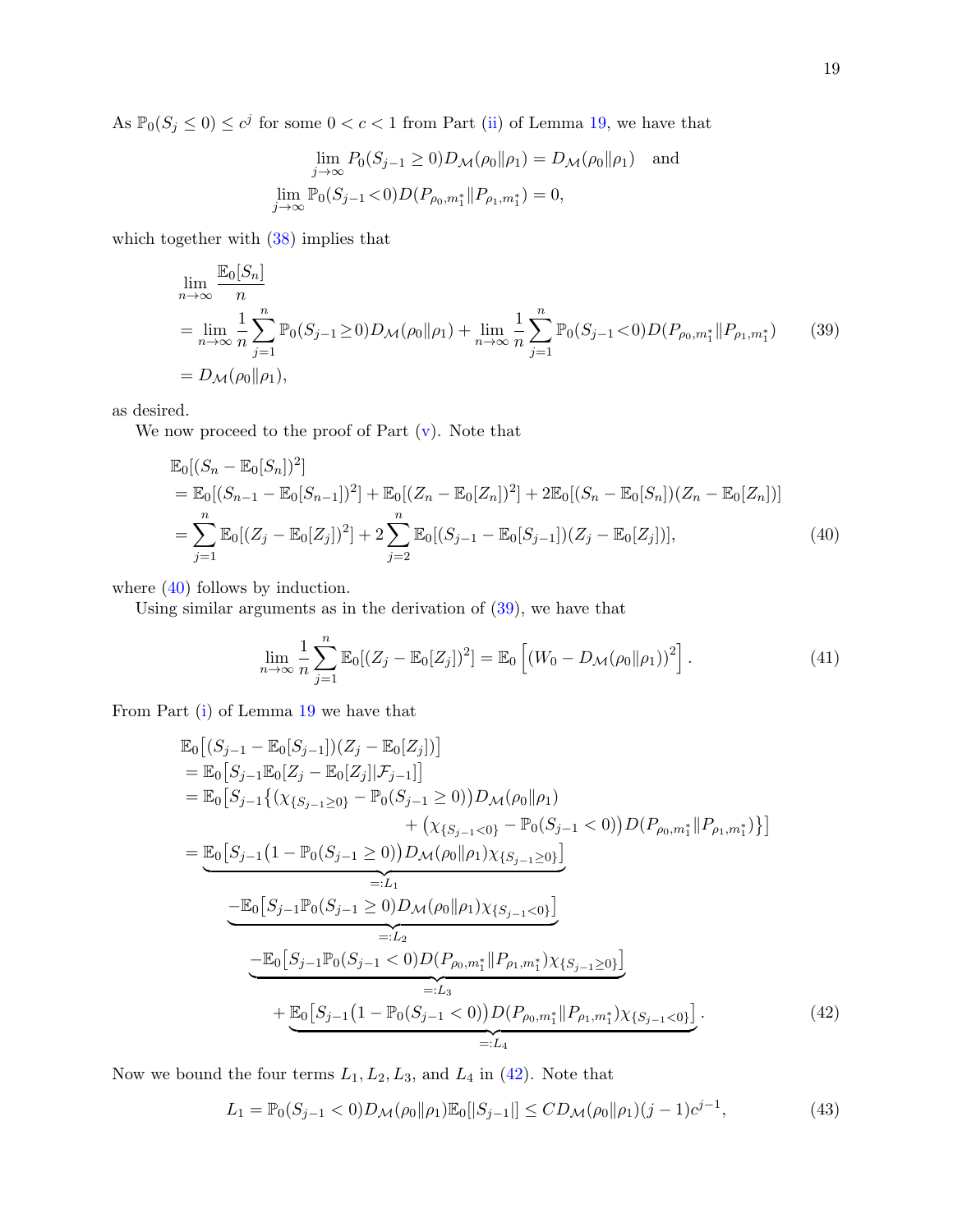and

$$
L_2 \le D_{\mathcal{M}}(\rho_0 \| \rho_1) \mathbb{E}_0[-S_{j-1} \chi_{\{S_{j-1} < 0\}}] \le CD_{\mathcal{M}}(\rho_0 \| \rho_1) (j-1) c^{j-1},\tag{44}
$$

where [\(43\)](#page-18-3) and [\(44\)](#page-19-0) both follow from Lemma [15](#page-11-1) that  $|S_i| \leq jC$  and Part [\(ii\)](#page-15-5) of Lemma [19](#page-15-6) that  $\mathbb{P}_0(S_{j-1} < 0) \leq c^{j-1}$ . Similarly we have that

<span id="page-19-2"></span><span id="page-19-1"></span><span id="page-19-0"></span>
$$
L_3 \le CD(P_{\rho_0, m_1^*} || P_{\rho_1, m_1^*})(j-1)c^{j-1}
$$
\n(45)

and

$$
L_4 \leq CD(P_{\rho_0, m_1^*} || P_{\rho_1, m_1^*})(j-1)c^{j-1}.
$$
\n(46)

Combining  $(42)$ ,  $(43)$ ,  $(44)$ ,  $(45)$ , and  $(46)$ , we have that

$$
\sum_{j=2}^{n} \mathbb{E}_{0}[(S_{j-1} - \mathbb{E}_{0}[S_{j-1}])(Z_{j} - \mathbb{E}_{0}[Z_{j}])]
$$
\n
$$
\leq 2CD_{\mathcal{M}}(\rho_{0}||\rho_{1}) \sum_{j=2}^{n} (j-1)c^{j-1} + 2CD(P_{\rho_{0},m_{1}^{*}}||P_{\rho_{1},m_{1}^{*}}) \sum_{j=2}^{n} (j-1)c^{j-1}
$$
\n
$$
\leq C_{2} \tag{47}
$$

for some finite constant  $C_2$ . Combining [\(41\)](#page-18-4) and [\(47\)](#page-19-3), we have [\(29\)](#page-15-9) as desired. This completes the proof of Lemma [19.](#page-15-6)  $\Box$ 

We prove the achievability part of Theorem [4](#page-7-0) by showing that the sequence of SQPRTs  $\{(X, \{p_k, d_{n,k}\}_{k=1}^{\infty}, T_n)\}_{n=1}^{\infty}$  with the sequence of parameters  $\{(A_n, B_n)\}_{n=1}^{\infty}$  satisfy [\(4\)](#page-6-0), [\(5\)](#page-6-1), and [\(6\)](#page-6-2).

First we upper bound the two types of error probabilities for the SQPRT  $\mathcal{S}_n$  with parameters  $A_n$ and  $B_n$ . Note that

<span id="page-19-4"></span><span id="page-19-3"></span>
$$
\alpha_n = \mathbb{P}_0(d_{T_n} = 1)
$$
  
\n
$$
= \mathbb{E}_0[\chi_{\{S_{T_n} \le -A_n\}}]
$$
  
\n
$$
= \mathbb{E}_1[e^{S_{T_n}} \chi_{\{S_{T_n} \le -A_n\}}]
$$
  
\n
$$
\le e^{-A_n},
$$
\n(48)

where  $(48)$  follows from Part [\(i\)](#page-13-9) of Corollary [18.](#page-13-8) Therefore we have that

<span id="page-19-6"></span>
$$
\alpha_n \le e^{-A_n}
$$
 and  $\beta_n \le e^{-B_n}$ .

We now show that the sequence of SQPRTs  $\{S_n\}_{n=1}^{\infty}$  with parameters  $\{(A_n, B_n)\}_{n=1}^{\infty}$  satisfies the expectation constraint  $(6)$ . Recall that from Lemma [15](#page-11-1) we have that

$$
|Z_k| = |\log \text{Tr}[\rho_0 M_k(X_k)] - \log \text{Tr}[\rho_i M_k(X_k)]| \le C. \tag{49}
$$

Let  $\hat{T}_n = \inf\{k : S_k \geq B_n\}$ . Then  $T_n \leq \hat{T}_n$  and

$$
\mathbb{E}_{0}[T_{n}] \leq \mathbb{E}_{0}[\hat{T}_{n}]
$$
\n
$$
= \frac{-\mathbb{E}_{0}[S_{\hat{T}_{n}} - \hat{T}_{n}D_{\mathcal{M}}(\rho_{0}||\rho_{1})] + \mathbb{E}_{0}[S_{\hat{T}_{n}}]}{D_{\mathcal{M}}(\rho_{0}||\rho_{1})}
$$
\n
$$
\leq \frac{-\mathbb{E}_{0}[S_{\hat{T}_{n}} - \hat{T}_{n}D_{\mathcal{M}}(\rho_{0}||\rho_{1})] + B_{n} + C}{D_{\mathcal{M}}(\rho_{0}||\rho_{1})}
$$
\n(50)

<span id="page-19-7"></span><span id="page-19-5"></span>
$$
\leq \frac{C_1 + B_n + C}{D_{\mathcal{M}}(\rho_0 \| \rho_1)},\tag{51}
$$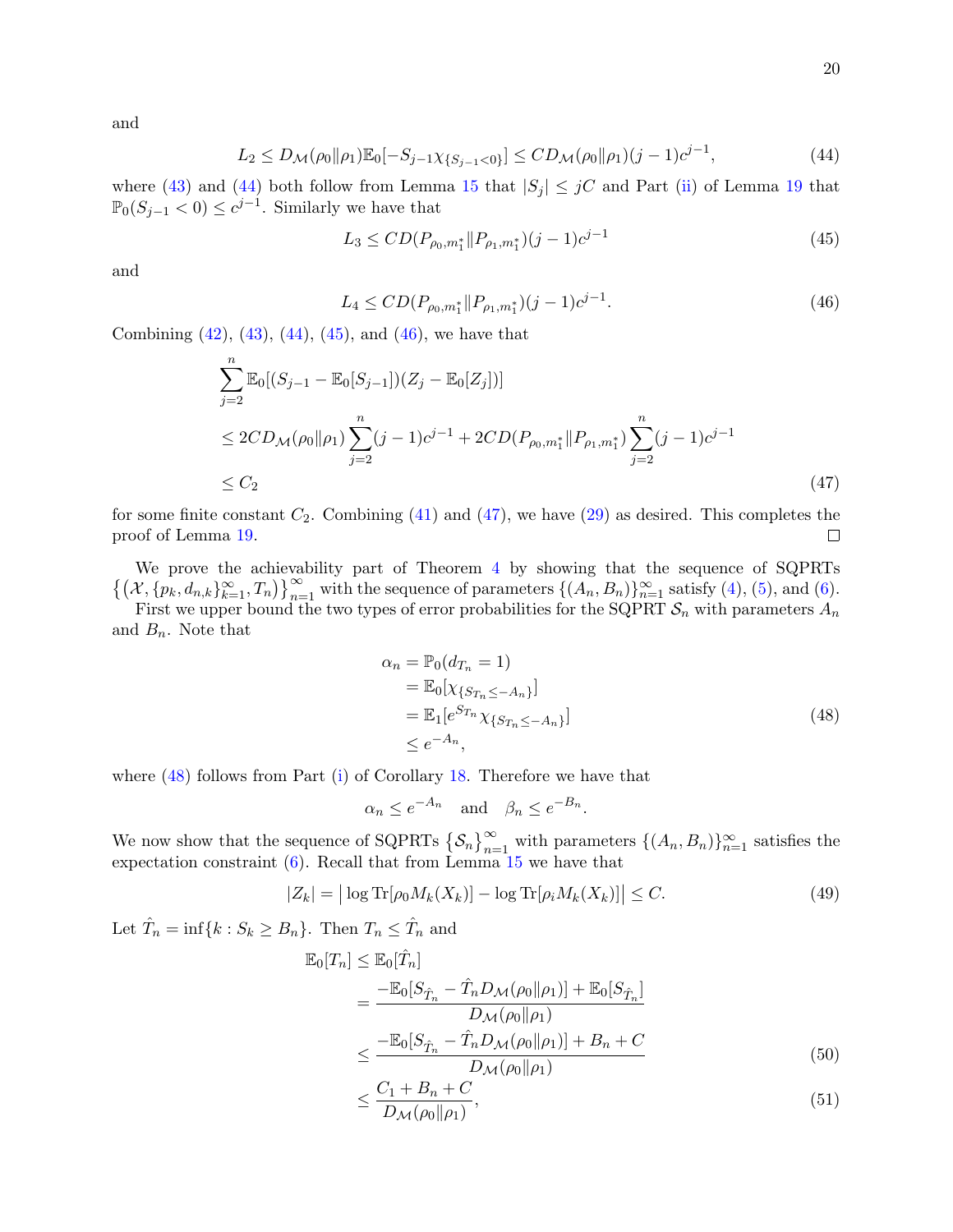where [\(50\)](#page-19-5) follows from [\(49\)](#page-19-6) and the fact that  $S_{\hat{T}_n-1} \leq B_n$ , and [\(51\)](#page-19-7) follows from Part (i) of Lemma [19.](#page-15-6) Similarly, we have that

$$
\mathbb{E}_1[T_n] \leq \frac{A_n + C_3}{D_{\mathcal{M}}(\rho_1 \| \rho_0)}.
$$

for some finite constant  $C_3$ . From the definitions of  $A_n$  and  $B_n$ , we conclude that there exists an integer N such that for all  $n > N$ ,  $\max{\mathbb{E}_{0}[T_n], \mathbb{E}_{1}[T_n]} < n$ . Therefore the expectation con-straint [\(6\)](#page-6-2) is satisfied for the sequence of SQPRTs  $\{(X, \{p_k, d_{n,k}\}_{k=1}^{\infty}, T_n)\}_{n=1}^{\infty}$  with the sequence of parameters  $\{(A_n, B_n)\}_{n=1}^{\infty}$ , which together with the upper bounds on  $\alpha_n$  and  $\beta_n$  implies that  $(D_{\mathcal{M}}(\rho_1\|\rho_0) - \tau, D_{\mathcal{M}}(\rho_0\|\rho_1) - \tau)$  is an achievable error exponent pair. Due to the arbitrariness of  $\tau > 0$ , we conclude that  $(D_{\mathcal{M}}(\rho_1 \| \rho_0), D_{\mathcal{M}}(\rho_0 \| \rho_1))$  is achievable.

We now prove the achievability part of Theorem [5](#page-7-1) by showing that the sequence of SQPRTs  $\{\mathcal{S}_n\}_{n=1}^{\infty}$  with the sequence of parameters  $\{(A_n, B_n)\}_{n=1}^{\infty}$  satisfies [\(4\)](#page-6-0), [\(5\)](#page-6-1), and [\(7\)](#page-6-3). Similar to the proof of the achievability part of Theorem [4,](#page-7-0) we can show that

$$
\alpha_n \le e^{-A_n}
$$
 and  $\beta_n \le e^{-B_n}$ 

We now show that the sequence of SQPRTs  $\{S_n\}_{n=1}^{\infty}$  with parameters  $\{(A_n, B_n)\}_{n=1}^{\infty}$  satisfies the probabilistic constraint [\(7\)](#page-6-3). Let  $\hat{T}_n = \inf\{k \geq 1 : S_k \geq B_n\}$ . Next consider,

$$
\mathbb{P}_0(T_n \ge n) \le \mathbb{P}_0(\hat{T}_n \ge n)
$$
  
\n
$$
\le \mathbb{P}_0(S_n < B_n)
$$
  
\n
$$
\le \frac{\mathbb{E}_0\left[\left(S_n - nD_{\mathcal{M}}(\rho_0||\rho_1)\right)^2\right]}{n^2 \tau^2}
$$
  
\n
$$
\le \frac{2\mathbb{E}_0\left[\left(S_n - \mathbb{E}_0[S_n]\right)^2\right] + 2\left(\mathbb{E}_0[S_n] - nD_{\mathcal{M}}(\rho_0||\rho_1)\right)^2}{n^2 \tau^2}
$$
  
\n
$$
\to 0,
$$
\n(53)

<span id="page-20-1"></span><span id="page-20-0"></span>.

where  $(52)$  follows from Chebyshev's inequality and  $(53)$  follows from Parts  $(iv)$  and  $(v)$  of Lemma [19.](#page-15-6) Similarly, we have that  $\mathbb{P}_1(T_n \geq n) \to 0$  as  $n \to \infty$ . Therefore, our proposed sequence of SQPRTs  $\{(\mathcal{X}, \{p_k, d_{n,k}\}_{k=1}^{\infty}, T_n)\}_{n=1}^{\infty}$  with the sequence of parameters  $\{(\overline{A_n}, B_n)\}_{n=1}^{\infty}$ satisfies the probabilistic constraint [\(7\)](#page-6-3). Hence, we conclude that  $(D_{\mathcal{M}}(\rho_1 \| \rho_0) - \tau, D_{\mathcal{M}}(\rho_0 \| \rho_1) - \tau)$ is an achievable error exponent pair. Due to the arbitrariness of  $\tau > 0$ , we conclude that  $(D_{\mathcal{M}}(\rho_1 \| \rho_0), D_{\mathcal{M}}(\rho_0 \| \rho_1))$  is achievable.

### B. Converse Proofs of Theorems [4](#page-7-0) and [5.](#page-7-1)

We first prove the converse of Theorem [4.](#page-7-0) The following lemma provides lower bounds on the error probabilities for a general SQHT  $(\mathcal{X}, {\mu_k}, d_k}_{k=1}^{\infty}, T)$ .

<span id="page-20-4"></span>**Lemma 20.** For any SQHT  $(X, {\mu_k}, d_k)_{k=1}^{\infty}, T)$  with adaptive strategies such that

<span id="page-20-3"></span><span id="page-20-2"></span>
$$
\max_{i=0,1} \mathbb{E}_i[T] < \infty,
$$

the following inequalities hold,

$$
\log \frac{1}{\beta} \le \frac{\mathbb{E}_0[T]D_{\mathcal{M}}(\rho_0 \| \rho_1) + 1}{1 - \alpha} \quad \text{and} \tag{54}
$$

$$
\log \frac{1}{\alpha} \le \frac{\mathbb{E}_1[T]D_{\mathcal{M}}(\rho_1 \| \rho_0) + 1}{1 - \beta}.
$$
\n(55)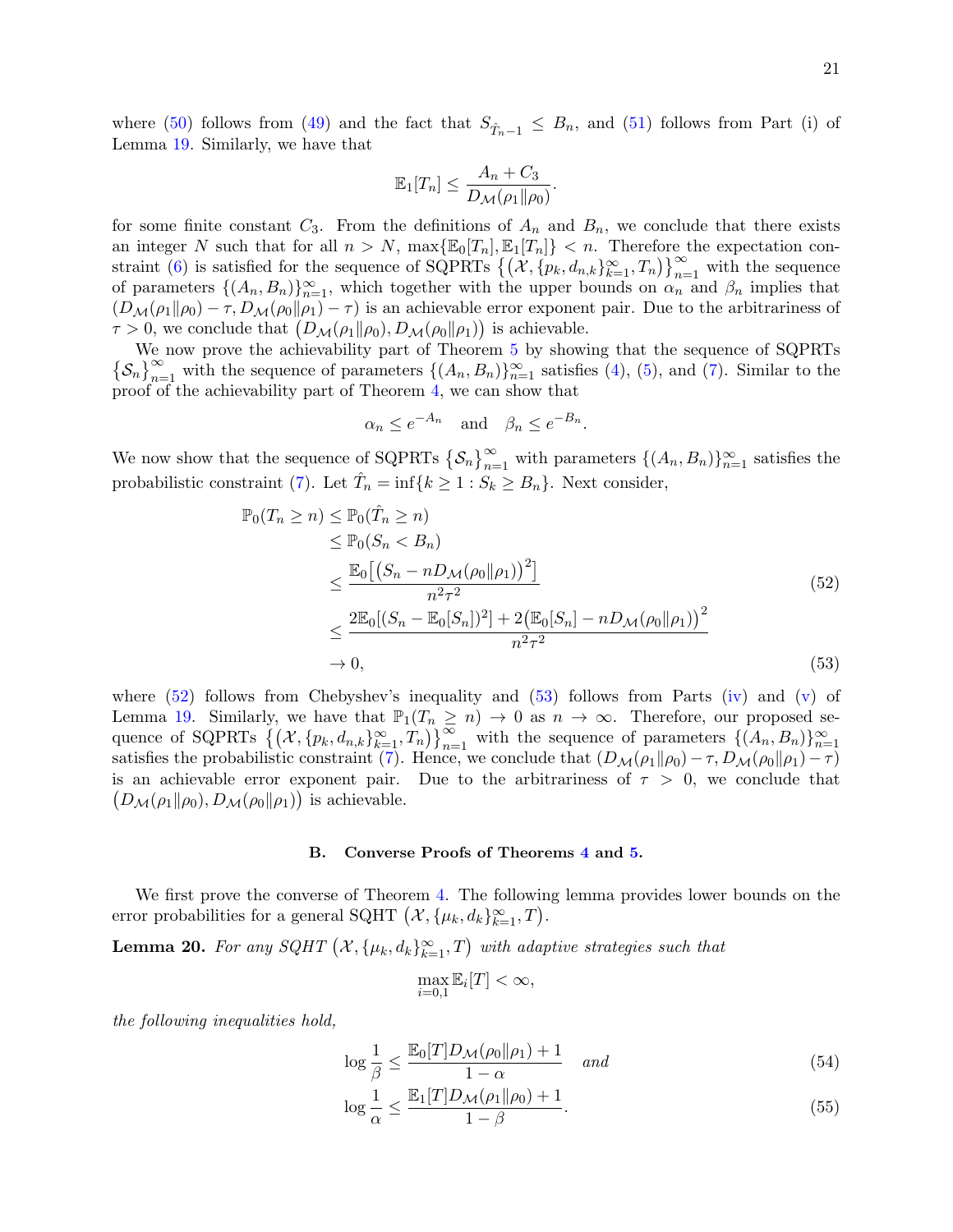Let  $\{S_n\}_{n=1}^{\infty}$  be a sequence of SQHTs with adaptive strategies such that  $\alpha_n \to 0$  and  $\beta_n \to 0$ and the sequence  ${T_n}_{n=1}^{\infty}$  satisfies the expectation constraint [\(6\)](#page-6-2). Then from [\(54\)](#page-20-2) and [\(55\)](#page-20-3) in Lemma [20,](#page-20-4) we have that

$$
\limsup_{n\to\infty}\frac{1}{n}\log\frac{1}{\beta_n}\leq \limsup_{n\to\infty}\frac{\mathbb{E}_{n,0}[T_n]D_{\mathcal{M}}(\rho_0\|\rho_1)+1}{n(1-\alpha_n)}\leq D_{\mathcal{M}}(\rho_0\|\rho_1).
$$

and

$$
\limsup_{n\to\infty}\frac{1}{n}\log\frac{1}{\alpha_n}\leq \limsup_{n\to\infty}\frac{\mathbb{E}_{n,1}[T_n]D_{\mathcal{M}}(\rho_1\|\rho_0)+1}{n(1-\beta_n)}\leq D_{\mathcal{M}}(\rho_1\|\rho_0).
$$

We then conclude that any achievable error exponent pair  $(R_0, R_1)$  is such that  $R_0 \leq D_{\mathcal{M}}(\rho_1 \| \rho_0)$ and  $R_1 \leq D_{\mathcal{M}}(\rho_0||\rho_1)$ . Thus to complete the proof of the converse part of Theorem [4,](#page-7-0) it suffices to prove Lemma [20.](#page-20-4)

*Proof of Lemma [20.](#page-20-4)* Recall from Section [II](#page-3-0) that  $\mathbb{P}_i$  is the probability measure on  $(\Omega, \mathcal{F})$  when the underlying state is  $\rho_i$ . Let  $\mathcal{F}_T$  be the sub- $\sigma$ -algebra generated by T and let  $\mathbb{P}_{i,T}$  be the restriction of  $\mathbb{P}_i$  to the  $\sigma$ -algebra  $\mathcal{F}_T$ . Then  $\exp(S_T)$  is the Radon-Nikodym derivative of  $\mathbb{P}_{0,T}$  with respect to  $\mathbb{P}_{1,T}$ . Thus  $\mathbb{E}_0[S_T]$  is the relative entropy between  $\mathbb{P}_{0,T}$  and  $\mathbb{P}_{1,T}$ . We define a stochastic kernel V with input alphabet  $\Omega$  (with elements  $\omega$ ) and output alphabet  $\{0, 1\}$  as follows:

$$
V(0|\omega) := \begin{cases} 1 & \text{if } d_T(\omega) = 0 \\ 0 & \text{if } d_T(\omega) = 1 \end{cases}.
$$

Note that  $(\mathbb{P}_0(d_T = 0), \mathbb{P}_0(d_T = 1))$  is the probability vector of the output of V when  $\mathbb{P}_{0,T}$  is the input probability measure on  $\Omega$ . Similarly,  $(\mathbb{P}_1(d_T = 0), \mathbb{P}_1(d_T = 1))$  is the probability vector of the output of the channel V when  $\mathbb{P}_{1,T}$  is the input probability measure on  $\Omega$ . Then applying the data processing inequality to the classical relative entropy when  $(\mathbb{P}_{0,T}, \mathbb{P}_{1,T})$  is processed via the stochastic kernel  $V$ , we obtain,

$$
D(\alpha \| 1 - \beta) = D(\mathbb{P}_0(d_T = 1) \| \mathbb{P}_1(d_T = 1)) \le D(\mathbb{P}_{0,T} \| \mathbb{P}_{1,T}) = \mathbb{E}_0[S_T].
$$
\n(56)

where the *binary relative entropy* is defined as  $D(a||b) = a \log \frac{a}{b} + (1-a) \log \frac{1-a}{1-b}$  for any  $0 \le a, b \le 1$ . Similarly we have that

<span id="page-21-2"></span><span id="page-21-1"></span><span id="page-21-0"></span>
$$
D(\beta \|1 - \alpha) \le \mathbb{E}_1[-S_T].
$$

Let  $H(a) = -a \log a - (1 - a) \log(1 - a)$  be the binary entropy function. Then since  $D(\alpha || 1 - \beta) =$  $-H(\alpha) + \alpha \log \left(\frac{1}{1-\beta}\right) + (1-\alpha) \log \left(\frac{1}{\beta}\right)$  $\frac{1}{\beta}$ ), it follows from [\(56\)](#page-21-0) that

$$
\log\frac{1}{\beta} \le \frac{D(\alpha||1-\beta)+1}{1-\alpha} \le \frac{\mathbb{E}_0[S_T]+1}{1-\alpha}.\tag{57}
$$

From Part (i) of Lemma [16](#page-12-7) it follows that  $\{S_k - kD_{\mathcal{M}}(\rho_0||\rho_1)\}_{k=1}^{\infty}$  is a supermartingale. Then applying Theorem [13](#page-11-2) to the supermartingale  $\{S_k - kD_{\mathcal{M}}(\rho_0||\rho_1)\}_{k=1}^{\infty}$  and the stopping time T, we obtain

$$
\mathbb{E}_0[S_T - TD_{\mathcal{M}}(\rho_0 \| \rho_1)] \le \mathbb{E}_0[S_1 - D_{\mathcal{M}}(\rho_0 \| \rho_1)] \le 0.
$$
\n(58)

Combining  $(57)$  and  $(58)$ , we obtain

$$
\log \frac{1}{\beta} \leq \frac{\mathbb{E}_0[S_T] + 1}{1 - \alpha} \leq \frac{\mathbb{E}_0[T]D_{\mathcal{M}}(\rho_0 \|\rho_1) + 1}{1 - \alpha}.
$$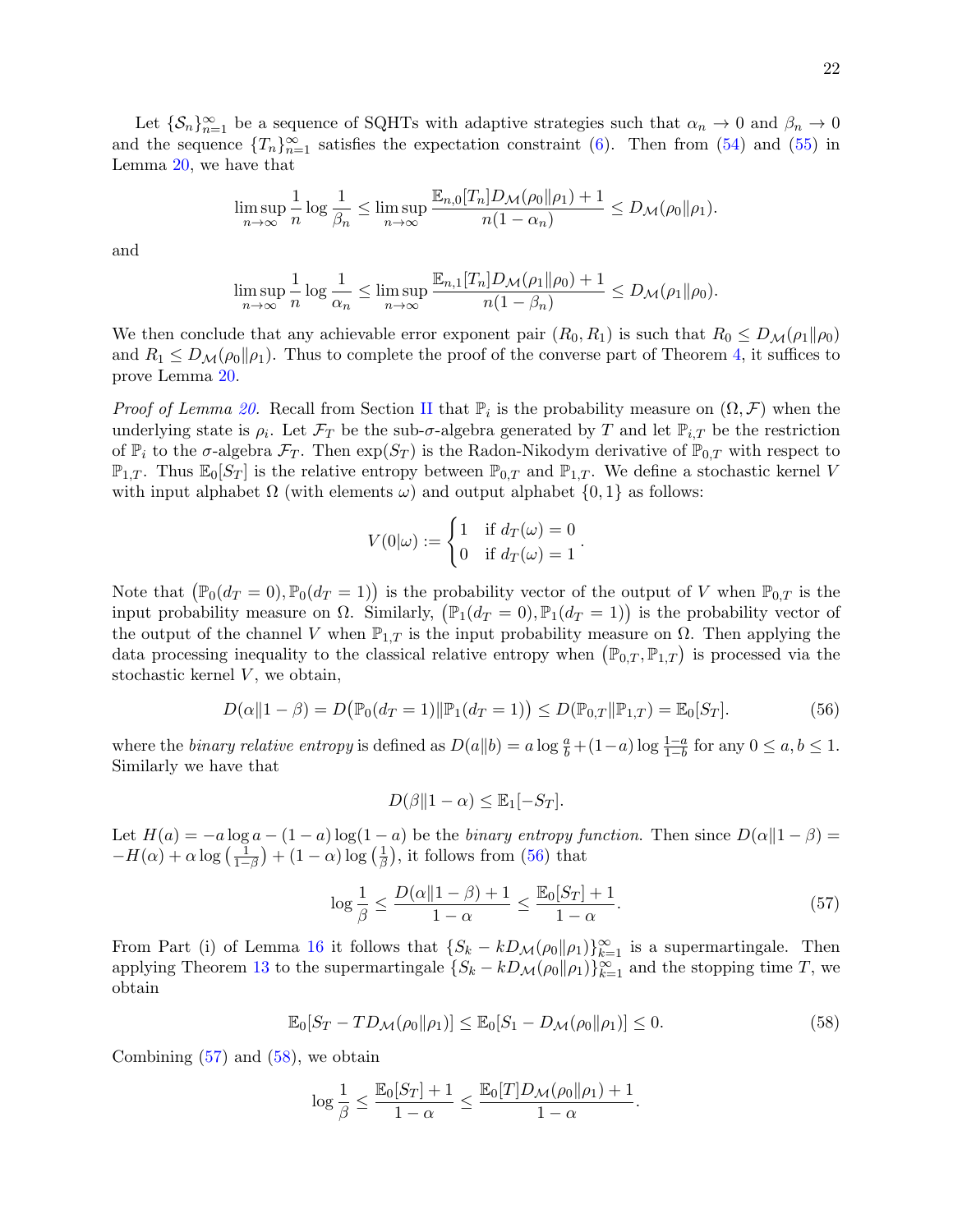Similarly, we have that

$$
\log \frac{1}{\alpha} \leq \frac{\mathbb{E}_1[T]D_{\mathcal{M}}(\rho_1\|\rho_0)+1}{1-\beta}.
$$

This completes the proof of Lemma [20](#page-20-4) and therefore also concludes the proof of the converse of  $\Box$ Theorem [4.](#page-7-0)

Now we prove the converse part of Theorem [5.](#page-7-1) Let  $\{(X_n, {\{\mu_{n,k}, d_{n,k}\}}_{k=1}^{\infty}, T_n)\}_{n=1}^{\infty}$  be a sequence of SQHTs such that  $\max\{\alpha_n,\beta_n\}\to 0$  as  $n\to\infty$  and the sequence  $\{T_n\}_{n=1}^\infty$  satisfies the probabilistic constraint [\(7\)](#page-6-3).

Let  $\lambda_n := n(D_{\mathcal{M}}(\rho_0||\rho_1) + \tau)$  for some  $\tau > 0$ . For any  $\gamma > 0$  such that  $\gamma < (1 - \varepsilon)/2$ ,  $\mathbb{P}_{n,0} (T_n > n) \leq \varepsilon + \gamma$  for sufficiently large n. Applying Part [\(ii\)](#page-13-10) of Corollary [18](#page-13-8) to the SQHT  $(\mathcal{X}_n, \{p_{n,k}, d_{n,k}\}_{k=1}^{\infty}, T_n)$ , we have that

$$
\mathbb{P}_{n,0}(d_{T_n} = 0) - e^{\lambda_n} \mathbb{P}_{n,1}(d_{n,T_n} = 0) \leq \mathbb{P}_{n,0} (S_{n,T_n} \geq \lambda_n)
$$
  
\n
$$
\leq \mathbb{P}_{n,0} (S_{n,T_n} \geq \lambda_n, T_n \leq n) + \mathbb{P}_{n,0} (T_n > n)
$$
  
\n
$$
\leq \mathbb{P}_{n,0} (S_{n,T_n} \geq \lambda_n, T_n \leq n) + \varepsilon + \gamma
$$
  
\n
$$
\leq \mathbb{P}_{n,0} \left( \max_{1 \leq k \leq n} S_{n,k} \geq \lambda_n \right) + \varepsilon + \gamma,
$$

which implies that

<span id="page-22-1"></span>
$$
\log \frac{1}{\beta_n} \le \lambda_n - \log \left[ \mathbb{P}_{n,0}(d_{T_n} = 0) - \mathbb{P}_{n,0} \left( \max_{1 \le k \le n} S_{n,k} \ge \lambda_n \right) - \varepsilon - \gamma \right]
$$
  
=  $\lambda_n - \log \left[ 1 - \alpha_n - \mathbb{P}_{n,0} \left( \max_{1 \le k \le n} S_{n,k} \ge \lambda_n \right) - \varepsilon - \gamma \right].$  (59)

We now upper bound  $\mathbb{P}_{n,0}$  ( $\max_{1 \leq k \leq n} S_{n,k} \geq \lambda_n$ ). From Part (ii) of Lemma [16](#page-12-7) it follows that  ${S_{n,k}}_{k=1}^{\infty}$  is a submartingale, which together with Jensen's inequality, implies that for any  $t > 0$ ,  $\{\exp(tS_{n,k})\}_{k=1}^{\infty}$  is also a submartingale. For any POVM  $m \in \mathcal{M}_{\mathcal{X}}$ , let  $Y_m$  be the random variable with probability mass function  $P_{\rho_0,m}$  and let  $W_m := \log P_{\rho_0,m}(Y_m) - \log P_{\rho_1,m}(Y_m)$ . Recall that  $P_{\rho_0,m}(x) = \text{Tr}[\rho_0 m(x)]$ . Using Theorem [14,](#page-11-3) we have that

$$
\mathbb{P}_{n,0}\left(\max_{1\leq k\leq n} S_{n,k} \geq \lambda_n\right) \leq e^{-t\lambda_n} \mathbb{E}_{n,0}\left[e^{tS_{n,n}}\right]
$$

$$
= e^{-t\lambda_n} \mathbb{E}_{n,0}\left[e^{tS_{n,n-1}}\mathbb{E}_{n,0}\left[e^{tZ_n}|\mathcal{F}_{n-1}\right]\right]
$$

$$
\leq e^{-t\lambda_n} \mathbb{E}_{n,0}\left[e^{tS_{n,n-1}}\sup_{m\in\mathcal{M}_{\mathcal{X}}}\mathbb{E}_{0}\left[e^{tW_m}\right]\right]
$$

$$
\leq e^{-t\lambda_n} \left(\sup_{m\in\mathcal{M}_{\mathcal{X}}}\mathbb{E}_{0}\left[e^{tW_m}\right]\right)^n. \tag{60}
$$

As  $|W_m| \leq C$  from Lemma [15,](#page-11-1) we can then apply Taylor's theorem to the function  $t \mapsto \mathbb{E}_0[e^{tW_m}]$ in a neighborhood of 0 to obtain

<span id="page-22-0"></span>
$$
\sup_{m \in \mathcal{M}_{\mathcal{X}}} \mathbb{E}_0 \big[ e^{tW_m} \big] \le 1 + t D_{\mathcal{M}}(\rho_0 \| \rho_1) + C_4 t^2
$$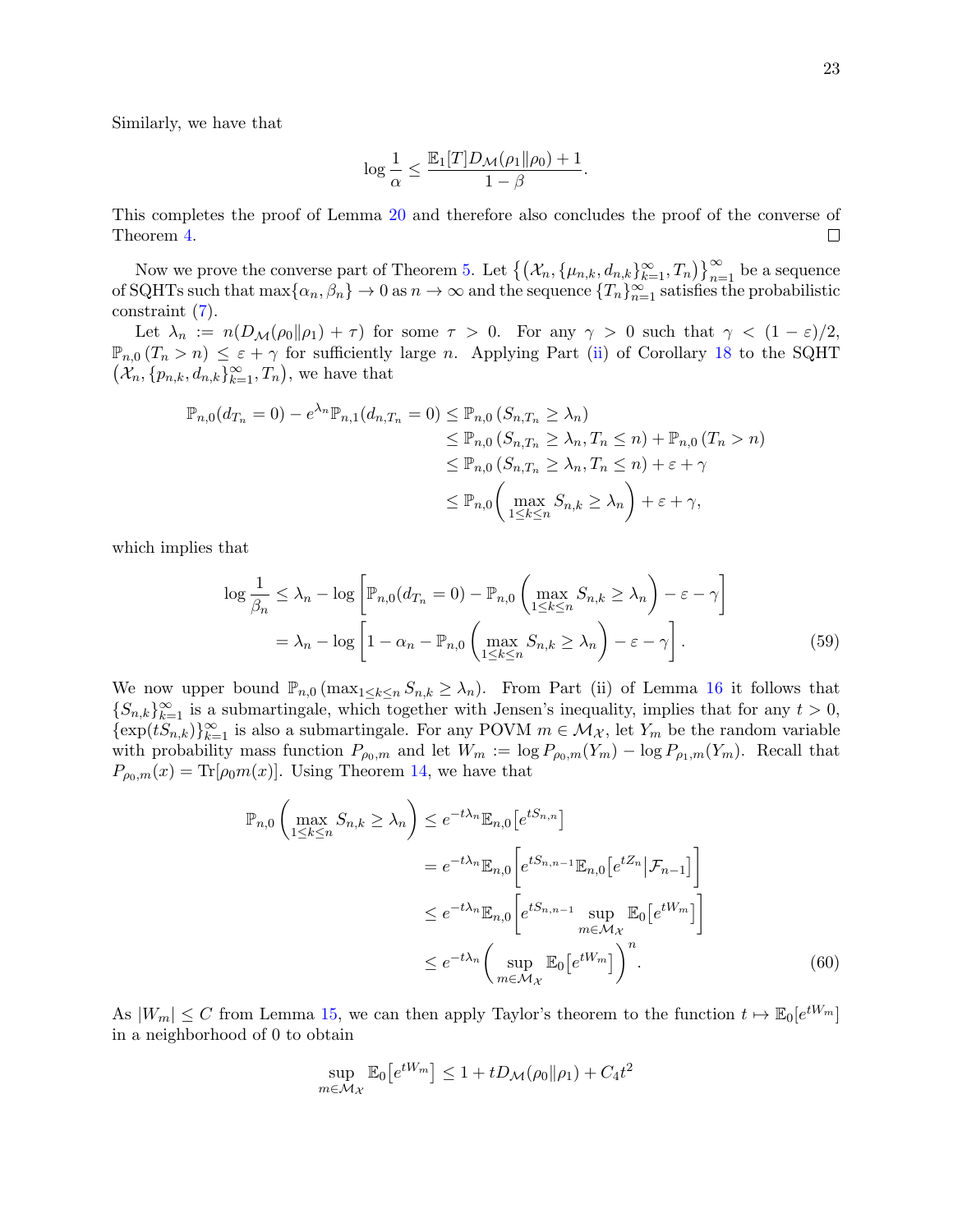for some finite constant  $C_4$ , which together with  $(60)$  implies that for sufficiently small  $t > 0$ 

$$
e^{-t(D_{\mathcal{M}}(\rho_0||\rho_1)+\tau)}\sup_{m\in\mathcal{M}_{\mathcal{X}}} \mathbb{E}_0\left[e^{tW_m}\right] < 1. \tag{61}
$$

Then combing  $(59)$ ,  $(60)$  and  $(61)$ , we obtain

<span id="page-23-1"></span><span id="page-23-0"></span>
$$
\limsup_{n \to \infty} \frac{1}{n} \log \frac{1}{\beta_n} \le D_{\mathcal{M}}(\rho_0 \| \rho_1) + \tau.
$$
\n(62)

Using similar arguments as in the derivation of  $(62)$ , we have that

$$
\limsup_{n \to \infty} \frac{1}{n} \log \frac{1}{\alpha_n} \le D_{\mathcal{M}}(\rho_1 \| \rho_0) + \tau.
$$

Due to the arbitrariness of  $\tau > 0$ , we conclude that any achievable error exponent pair  $(R_0, R_1)$  is such that  $R_0 \leq D_{\mathcal{M}}(\rho_1 \| \rho_0)$  and  $R_1 \leq D_{\mathcal{M}}(\rho_0 \| \rho_1)$ , as desired. This completes the converse part of Theorem [5.](#page-7-1)

### C. Achievability Proof of Theorem [7](#page-8-1)

To prove that any pair  $(R_0, R_1) \in Conv(\mathcal{C})$  is achievable, it suffices to show that any pair  $(R_0, R_1) \in Conv(\mathcal{C})$  is achievable. For any finite set X and any POVM  $m \in \mathcal{M}_{\mathcal{X}}$ , let

$$
\mathcal{D}(m,\mathcal{X}) := \left\{ (0,0), (0, D(P_{\rho_0,m}||P_{\rho_1,m})) , (D(P_{\rho_1,m}||P_{\rho_0,m}), 0), (D(P_{\rho_1,m}||P_{\rho_0,m}), D(P_{\rho_0,m}||P_{\rho_1,m})) \right\},\,
$$

which is the set of corner points of the achievable error exponent region  $\{(R_0, R_1) \in \mathbb{R}_+^2 : R_i \leq$  $D(P_{\rho_{1-i},m}||P_{\rho_i,m})$  for  $i=0,1$ . Let  $\mathcal{D}=\cup_{\mathcal{X}}\cup_{m\in\mathcal{M}_{\mathcal{X}}}\mathcal{D}(m,\mathcal{X})$ . Then we have Conv $(\mathcal{D})=\text{Conv}(\mathcal{C})$ . Therefore, the achievability of points in  $Conv(\mathcal{C})$  is equivalently to the achievability of points in Conv(D). Let  $(R_0, R_1)$  be a point in Conv(C). Since the region of error exponent pairs is a subset of  $\mathbb{R}^2_+$ , then it follows from Carathéodory's theorem [\[26,](#page-32-19) Theorem 17.1, pp. 155] that there exists three points  $\{R_0^{(j)}\}$  ${(j), \binom{j}{0}, R_1^{(j)})\}_{j=1}^3 \subset \mathcal{D}$  such that

$$
(R_0, R_1) = t_1(R_0^{(1)}, R_1^{(1)}) + t_2(R_0^{(2)}, R_1^{(2)}) + t_3(R_0^{(3)}, R_1^{(3)}),
$$

where  $0 \le t_1, t_2, t_3 \le 1$  and  $t_1 + t_2 + t_3 = 1$ .

For  $j \in \{1, 2, 3\}$ , as  $(R_0^{(j)}$  $(0,0), R_1^{(j)}) \in \mathcal{D}$ , there exists  $(\mathcal{X}_j, m_j)$  be such that  $(R_0^{(j)})$  $_{0}^{(j)}, R_{1}^{(j)}) \in \mathcal{D}(\mathcal{X}_j, m_j).$ Then for  $i \in \{0,1\}$ 

$$
R_i \le t_1 D(P_{\rho_{1-i},m_1}||P_{\rho_i,m_1}) + t_2 D(P_{\rho_{1-i},m_2}||P_{\rho_i,m_2}) + t_3 D(P_{\rho_{1-i},m_3}||P_{\rho_i,m_3}).
$$

Thus if we can show that any convex combination of  $\{ (D(P_{\rho_1,m_j} \| P_{\rho_0,m_j}), D(P_{\rho_0,m_j} \| P_{\rho_1,m_j})) \}_{j=1}^3$  is achievable, we can show that  $(R_0, R_1)$  is also achievable.

We first consider case that  $t_1 = \frac{r_1}{q}$ ,  $t_2 = \frac{r_2}{q}$  and  $t_3 = \frac{r_3}{q}$  for positive integers  $r_1, r_2, r_3$  and q such that  $r_1 + r_2 + r_3 = q$ . Extrapolating this special case to the general case of irrational convex combinations can be done via standard approximation arguments. Thus, we aim to show that

<span id="page-23-2"></span>
$$
\frac{1}{q} \bigg( \sum_{j=1}^{3} r_j D(P_{\rho_1, m_j} || P_{\rho_0, m_j}), \sum_{j=1}^{3} r_j D(P_{\rho_0, m_j} || P_{\rho_1, m_j}) \bigg) \tag{63}
$$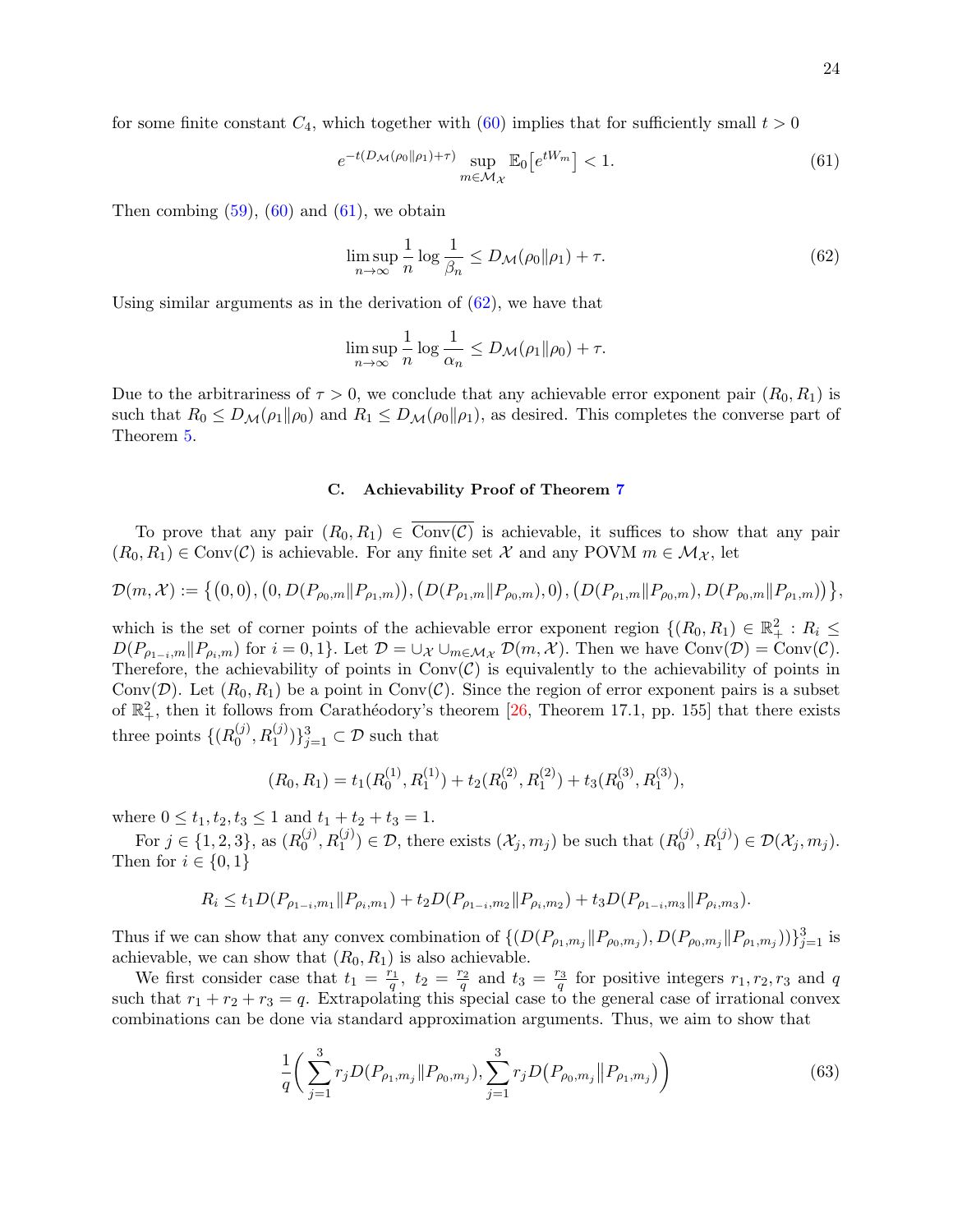is achievable. Let X be the disjoint union of  $\mathcal{X}_1$ ,  $\mathcal{X}_2$ , and  $\mathcal{X}_3$ . Then  $m_1$ ,  $m_2$  and  $m_3$  are POVMs in  $\mathcal{M}_{\mathcal{X}}$ . We first define the non-adaptive strategies used in the SQPRTs. For any two integers  $q_1$  and  $q_2$ , let  $r(q_1, q_2)$  be the remainder of  $q_1$  divided by  $q_2$ . Let

$$
\mathcal{J}_1 := \{ k \in \mathbb{N} : 1 \le r(k, r_1 + r_2 + r_3) \le r_1 \},
$$
  
\n
$$
\mathcal{J}_2 := \{ k \in \mathbb{N} : r_1 + 1 \le r(k, r_1 + r_2 + r_3) \le r_1 + r_2 \},
$$
  
\n
$$
\mathcal{J}_3 := \{ k \in \mathbb{N} : r(k, r_1 + r_2 + r_3) = 0 \text{ or } r_1 + r_2 + 1 \le r(k, r_1 + r_2 + r_3) \le r_1 + r_2 + r_3 - 1 \}.
$$

The POVM used on the k-th copy of the underlying state  $\rho$  is  $M_k = m_j$  if  $k \in \mathcal{J}_j$  for  $j \in \{1,2,3\}$ .

Note that when the underlying state is  $\rho_i$ , the sequence of  $\{X_k\}_{k=1}^{\infty}$  obtained from the POVMs  ${M_k}_{k=1}^{\infty}$  applied to the underlying state is an independent sequence of random variables with

$$
P_{\rho_i,M_k}(X_k = x) := \begin{cases} \text{Tr}\left[\rho_i m_1(x)\right] & k \in \mathcal{J}_1\\ \text{Tr}\left[\rho_i m_2(x)\right] & k \in \mathcal{J}_2\\ \text{Tr}\left[\rho_i m_3(x)\right] & k \in \mathcal{J}_3 \end{cases}
$$

for any  $x \in \mathcal{X}$ . Recall from [\(12\)](#page-12-1) and [\(14\)](#page-12-0) that  $Z_k = \log P_{\rho_0,M_k}(X_k) - \log P_{\rho_1,M_k}(X_k)$  and  $S_k =$  $\sum_{j=1}^{k} Z_j$ . For any  $0 < \tau < \frac{1}{q} \min_{i=0,1} \left\{ \sum_{j=1}^{3} r_j D(P_{\rho_i,m_j} || P_{\rho_{1-i},m_j}) \right\}$ , let

$$
A_n := \left(\frac{n}{q} \sum_{j=1}^3 r_j D(P_{\rho_1, m_j} || P_{\rho_0, m_j})\right) - n\tau \text{ and } B_n := \left(\frac{n}{q} \sum_{j=1}^3 r_j D(P_{\rho_0, m_j} || P_{\rho_1, m_j})\right) - n\tau.
$$

For any  $n \geq 1$ , let  $\mathcal{S}_n = (\mathcal{X}, \{p_k, d_{n,k}\}_{k=1}^{\infty}, T_n)$  be the SQPRT with parameters  $A_n$  and  $B_n$ . Recall that  $T_n = \inf\{k \geq 1 : S_k \notin (-A_n, B_n)\}\$ and that

$$
d_{n,k}(X_1^k, M_1^k) = \begin{cases} 0 & S_k \ge B_n \\ 1 & S_k \le -A_n \\ \ast & \text{otherwise.} \end{cases}
$$

Thus to complete the proof of the achievability of the error exponent pair defined in [\(63\)](#page-23-2) under the expectation (resp. probabilistic) constraints, we only need to show that  $\{\mathcal{S}_n\}_{n=1}^{\infty}$  satisfies [\(4\)](#page-6-0), [\(5\)](#page-6-1), and  $(6)$  (resp.  $(7)$ ). Using similar arguments as in the proof of achievability part of Theorem [4,](#page-7-0) we have that

$$
\alpha_n \le e^{-B_n}
$$
 and  $\beta_n \le e^{-A_n}$ .

Due to the similarity of the proof of  $\mathbb{E}_0[T_n] \leq n$  (resp.  $\mathbb{P}_0(T_n > n) < \varepsilon$ ) and  $\mathbb{E}_1[T_n] \leq n$  (resp.  $\mathbb{P}_1(T_n > n) < \varepsilon$ , we only prove the former statements, i.e.,  $\mathbb{E}_0[T_n] \leq n$  and  $\mathbb{P}_0(T_n > n) < \varepsilon$ .

Similarly as in the proof of Theorem [4,](#page-7-0) we define  $\hat{T}_n$  to be the first time that  $S_k$  is larger than  $B_n$ . We now prove  $\mathbb{E}_0[T_n] \leq n$  for sufficiently large n. As  $\{(M_k, X_k)\}_{k=1}^{\infty}$  is a sequence of independent random variables, it follows that  $\{S_k - \mathbb{E}_0[S_k]\}_{k=1}^{\infty}$  is a martingale. From Part (iii) of Lemma [15,](#page-11-1) we have that  $|Z_k| \leq C$ . Then it follows from Theorem [13](#page-11-2) we have that

$$
\mathbb{E}_0\bigg[S_{\hat{T}_n} - \sum_{k=1}^{\hat{T}_n} \mathbb{E}_0[Z_k]\bigg] = 0,
$$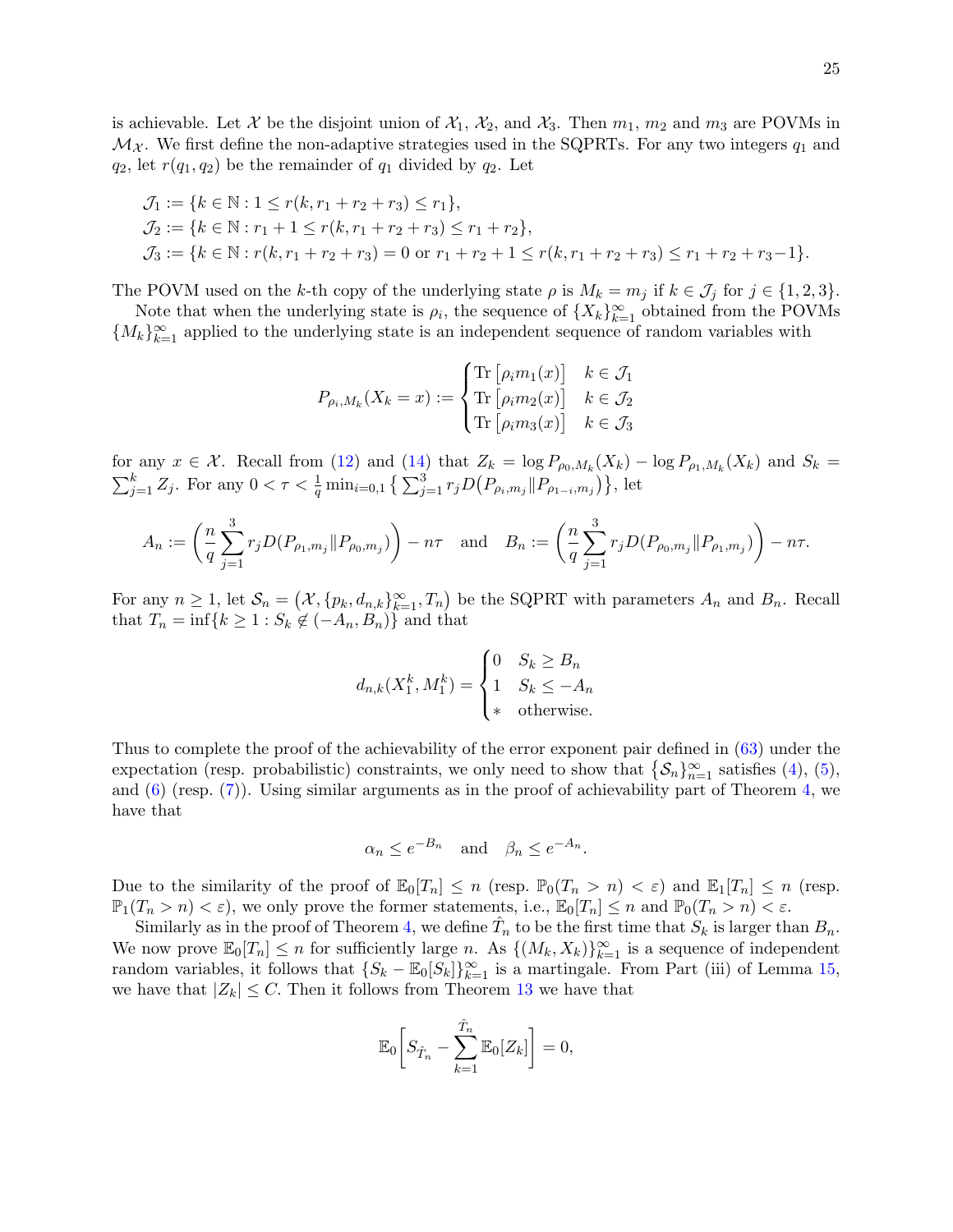which further implies that

$$
\mathbb{E}_{0}[S_{\hat{T}_{n}}] = \mathbb{E}_{0}\left[\sum_{k=1}^{\hat{T}_{n}}\mathbb{E}_{0}[Z_{k}]\right]
$$
\n
$$
\geq \mathbb{E}_{0}\left[\left\lfloor\frac{\hat{T}_{n}}{q}\right\rfloor\right] \sum_{j=1}^{3} r_{j} D\left(P_{\rho_{1},m_{j}} \| P_{\rho_{0},m_{j}}\right)
$$
\n
$$
\geq \mathbb{E}_{0}\left[\frac{\hat{T}_{n}}{q} - 1\right] \sum_{j=1}^{3} r_{j} D\left(P_{\rho_{1},m_{j}} \| P_{\rho_{0},m_{j}}\right).
$$
\n(64)

From the definition of  $\hat{T}_n$ , we have that

<span id="page-25-0"></span>
$$
S_{\hat{T}_n} = S_{\hat{T}_n - 1} + Z_{\hat{T}_n} \le B_n + C,
$$

which together with [\(64\)](#page-25-0) further implies that

$$
\mathbb{E}_{0}[T_{n}] \leq \mathbb{E}_{0}[\hat{T}_{n}]
$$
\n
$$
\leq \frac{q(B_{n} + C)}{\sum_{j=1}^{3} r_{j} D(P_{\rho_{1},m_{j}} || P_{\rho_{0},m_{j}})} + q
$$
\n
$$
= \frac{n[\sum_{j=1}^{3} r_{j} D(P_{\rho_{1},m_{j}} || P_{\rho_{0},m_{j}})] - qn\tau + qC}{\sum_{j=1}^{3} r_{j} D(P_{\rho_{1},m_{j}} || P_{\rho_{0},m_{j}})} + q
$$
\n
$$
< n,
$$

for sufficiently large *n*. Therefore we complete the proof that the sequence of SQPRTs  $\{S_n\}_{n=1}^{\infty}$ satisfies the expectation constraint [\(6\)](#page-6-2) as desired.

Now we prove that  $\mathbb{P}_0(T_n > n) < \varepsilon$ . For  $j \in \{1, 2, 3\}$ , let  $\mathcal{J}_n(j) = \{k \in \mathcal{J}_j : k \leq n\}$  and let  $S_n^{(j)} = \sum_{k \in \mathcal{J}_n(j)} Z_j$ . Note that

<span id="page-25-1"></span>
$$
\mathbb{P}_0(T_n > n) \leq \mathbb{P}_0(\hat{T}_n > n)
$$
  
\n
$$
\leq \mathbb{P}_0(S_n < B_n)
$$
  
\n
$$
= \mathbb{P}_0(S_n^{(1)} + S_n^{(2)} + S_n^{(3)} < B_n)
$$
  
\n
$$
= \mathbb{P}_0\left(\sum_{j=1}^3 S_n^{(j)} - \frac{nr_j D(P_{\rho_0, m_j} || P_{\rho_1, m_j})}{q} < -n\tau\right)
$$
  
\n
$$
\leq \sum_{j=1}^3 \mathbb{P}_0\left(S_n^{(j)} - \frac{nr_j D(P_{\rho_0, m_j} || P_{\rho_1, m_j})}{q} < -\frac{nr_j}{q}\tau\right),
$$
\n(65)

where [\(65\)](#page-25-1) follows from the union bound. For  $j \in \{1, 2, 3\}$ , we have that

<span id="page-25-2"></span>
$$
\mathbb{P}_{0}\left(S_{n}^{(j)} - \frac{nr_{j}D(P_{\rho_{0},m_{j}}||P_{\rho_{1},m_{j}})}{q} < -\frac{nr_{j}}{q}\tau\right)
$$
\n
$$
= \mathbb{P}_{0}\left(S_{n}^{(j)} - |\mathcal{J}_{n}(j)|D(P_{\rho_{0},m_{j}}||P_{\rho_{1},m_{j}}) \leq -\frac{nr_{j}}{q}\tau + \left(\frac{nr_{j}}{q} - |\mathcal{J}_{n}(j)|\right)D(P_{\rho_{0},m_{j}}||P_{\rho_{1},m_{j}})\right)
$$
\n
$$
\leq \mathbb{P}_{0}\left(S_{n}^{(j)} - |\mathcal{J}_{n}(j)|D(P_{\rho_{0},m_{j}}||P_{\rho_{1},m_{j}}) \leq -|\mathcal{J}_{n}(j)|\tau + r_{j}\left(\tau + D(P_{\rho_{0},m_{j}}||P_{\rho_{1},m_{j}})\right)\right),\tag{66}
$$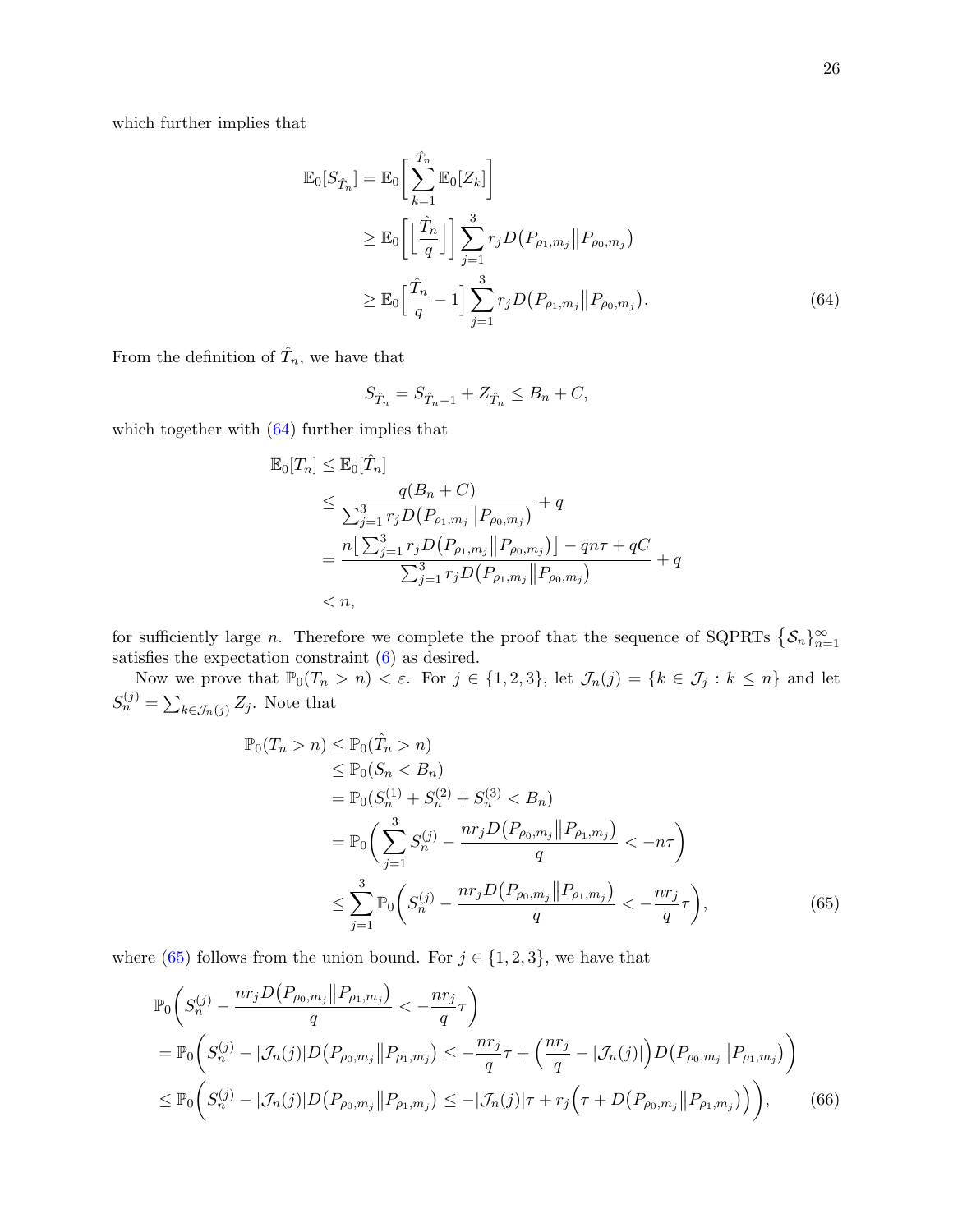where [\(66\)](#page-25-2) follows from the fact that  $\left|\left|\mathcal{J}_n(j)\right|-\frac{nr_j}{q}\right| \leq r_j$ . As the sequence of random variables  $\{X_k : k \in \mathcal{J}_j\}$  for  $j \in \{1, 2, 3\}$  is i.i.d., using the weak law of large numbers, we obtain

$$
\lim_{n \to \infty} \mathbb{P}_0 \left( S_n^{(j)} - \frac{nr_j D(P_{\rho_0, m_j} || P_{\rho_1, m_j})}{q} < -\frac{nr_j}{q} \tau \right)
$$
\n
$$
\leq \lim_{n \to \infty} \mathbb{P}_0 \left( S_n^{(j)} - |\mathcal{J}_n(j)| D(P_{\rho_0, m_j} || P_{\rho_1, m_j})
$$
\n
$$
\leq -|\mathcal{J}_n(j)| D(P_{\rho_0, m_j} || P_{\rho_1, m_j}) + r_j \left( \tau + D(P_{\rho_0, m_j} || P_{\rho_1, m_j}) \right) \right)
$$
\n
$$
= 0. \tag{67}
$$

Combining [\(65\)](#page-25-1) and [\(67\)](#page-26-0), we conclude that  $\mathbb{P}_0(T_n > n) < \varepsilon$  for sufficiently large n, which completes the proof that the sequence of SQPRTs  $\{S_n\}_{n=1}^{\infty}$  satisfies the probabilistic constraint [\(7\)](#page-6-3) as desired.

### <span id="page-26-5"></span><span id="page-26-4"></span><span id="page-26-0"></span>D. Converse Proof of Theorem [7](#page-8-1)

Now we prove the converse part under both the expectation or the probabilistic constraint. Before we present the proof, we provide an upper bound on the tail probability of the maximal sum for any SQHT with non-adaptive strategies.

<span id="page-26-1"></span>**Lemma 21.** For any SQHT  $(X, {\mu_k}, d_k)_{k=1}^{\infty}, T)$  with non-adaptive strategies and any  $\lambda > 0$ , we have that

$$
\mathbb{P}_0\left(\max_{1\leq j\leq k} S_j \geq \mathbb{E}_0[S_k] + \lambda\right) \leq \frac{\mathbb{E}_0[(S_k - \mathbb{E}_0[S_k])^2]}{\lambda^2} \quad and \tag{68}
$$

$$
\mathbb{P}_1\left(-\min_{1 \le j \le k} S_j \ge \mathbb{E}_1[-S_k] + \lambda\right) \le \frac{\mathbb{E}_1[(-S_k - \mathbb{E}_1[-S_k])^2]}{\lambda^2}.\tag{69}
$$

*Proof of Lemma [21.](#page-26-1)* As  $\{\mu_k\}_{k=1}^{\infty}$  is a sequence of non-adaptive strategies, the process  $\{(X_j, M_j)\}_{j=1}^{\infty}$ is an independent sequence of random variables. Recall from  $(12)$  and  $(14)$  that  $Z_k$  =  $\log P_{\rho_0,M_k}(X_k) - \log P_{\rho_1,M_k}(X_k)$  and  $S_k = \sum_{j=1}^k Z_j$ . Therefore,  $\{Z_k\}_{k=1}^{\infty}$  is a sequence of independent random variables and thus  $\{S_k - \mathbb{E}_0[\check{S}_k]\}_{k=1}^{\infty}$  is a martingale. Hence  $\{(S_k - \mathbb{E}_0[S_k])^2\}_{k=1}^{\infty}$ is a submartingale. Then we have that for any  $\lambda > 0$ ,

<span id="page-26-3"></span><span id="page-26-2"></span>
$$
\mathbb{P}_0\left(\max_{1\leq j\leq k} S_j \geq \mathbb{E}_0[S_k] + \lambda\right) \leq \mathbb{P}_0\left(\max_{1\leq j\leq k} (S_j - \mathbb{E}_0[S_j]) \geq \lambda\right) \leq \mathbb{P}_0\left(\max_{1\leq j\leq k} (S_j - \mathbb{E}_0[S_j])^2 \geq \lambda^2\right) \leq \frac{\mathbb{E}_0[(S_k - \mathbb{E}_0[S_k])^2]}{\lambda^2},\tag{71}
$$

where [\(70\)](#page-26-2) follows from the fact that  $0 \leq \mathbb{E}_0[S_i] \leq \mathbb{E}_0[S_k]$  and [\(71\)](#page-26-3) follows from Theorem [14.](#page-11-3) Similarly, we have  $(69)$ . This completes the proof of Lemma [21.](#page-26-1)  $\Box$ 

We start by proving the converse of Theorem [7](#page-8-1) under the expectation constraint. Let  $(R_0, R_1)$ be an achievable error exponent pair. Suppose  $\left\{ (\mathcal{X}_n, {\{\mu_{n,k}, d_{n,k}\}}_{k=1}^{\infty}, T_n) \right\}_{n=1}^{\infty}$  is a sequence of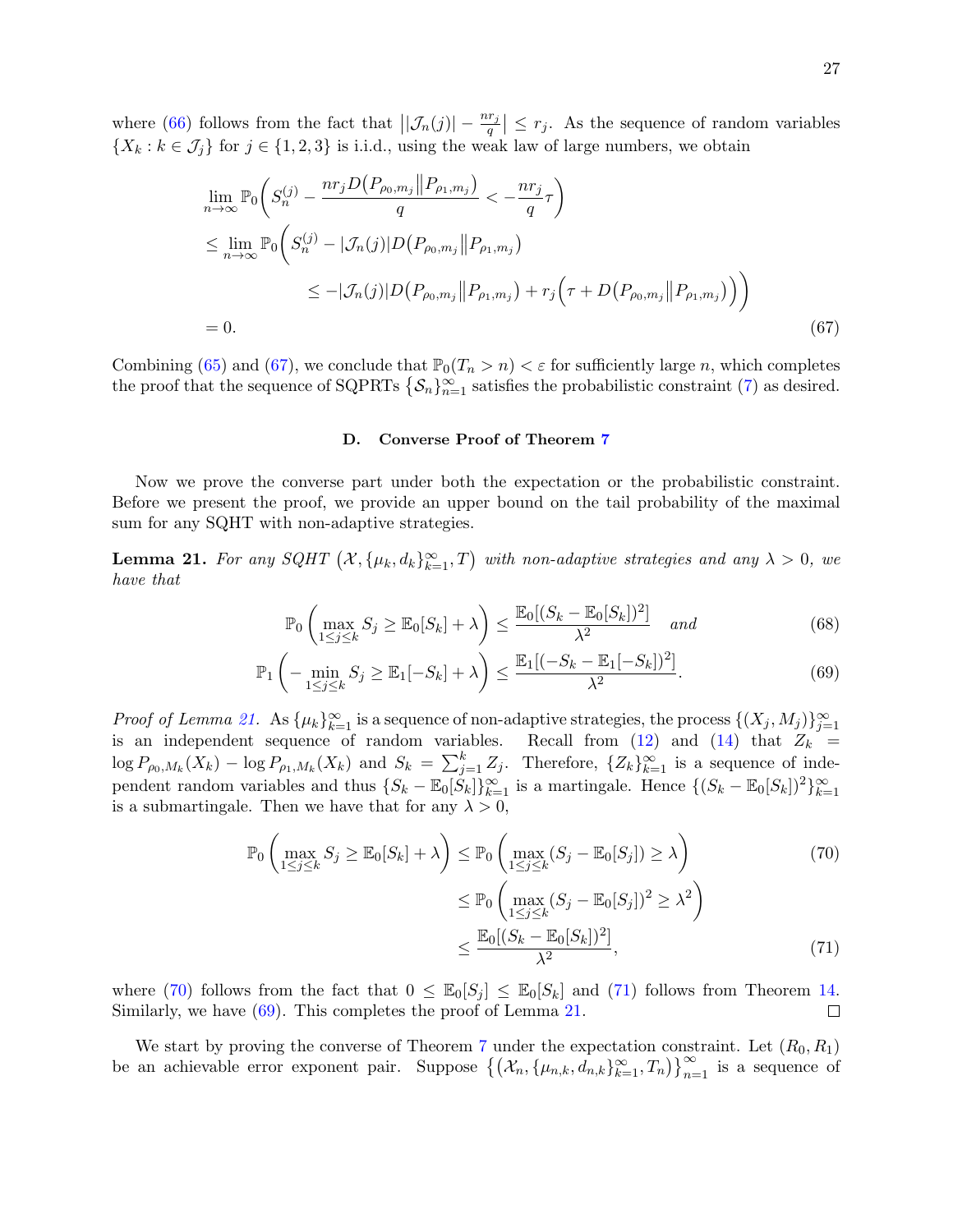SQHTs with non-adaptive strategies satisfying [\(4\)](#page-6-0), [\(5\)](#page-6-1), and [\(6\)](#page-6-2). For any fixed  $\gamma$  such that  $0 < \gamma <$  $\min\{R_0, R_1\}$  $\min\{R_0, R_1\}$  $\min\{R_0, R_1\}$ , we have from Definition 1 that

$$
\max\{\mathbb{E}_{n,0}[T_n],\mathbb{E}_{n,1}[T_n]\} \le n + \gamma,\tag{72}
$$

<span id="page-27-7"></span><span id="page-27-1"></span>
$$
R_0 - \gamma \le \frac{1}{n} \log \frac{1}{\alpha_n},
$$
  
\n
$$
R_1 - \gamma \le \frac{1}{n} \log \frac{1}{\beta_n},
$$
\n(73)

for sufficiently large n. Recall from [\(23\)](#page-14-3) and [\(24\)](#page-14-4) that  $Z_{n,j} = \log P_{\rho_0,M_{n,j}}(X_{n,j}) - \log P_{\rho_1,M_{n,j}}(X_{n,j})$ and  $S_{n,k} = \sum_{j=1}^{k} Z_{n,j}$ . Let  $\lambda_n = \mathbb{E}_{n,0}[S_{n,n}] + n\gamma$ . Then from Part [\(ii\)](#page-13-10) of Corollary [18,](#page-13-8) it follows that

$$
1 - \alpha_n - e^{\lambda_n} \beta_n \le \mathbb{P}_{n,0} \Big( S_{n,T_n} \ge \lambda_n \Big)
$$
  
\n
$$
\le \mathbb{P}_{n,0} \Big( S_{n,T_n} \ge \lambda_n, T_n \le n + \sqrt{n} \Big) + \mathbb{P}_{n,0} \Big( T_n \ge n + \sqrt{n} \Big)
$$
  
\n
$$
\le \mathbb{P}_{n,0} \Big( \max_{1 \le k \le n + \sqrt{n}} S_{n,k} \ge \lambda_n \Big) + \mathbb{P}_{n,0} \Big( T_n \ge n + \sqrt{n} \Big). \tag{74}
$$

Note that for sufficiently large  $n$ , by Markov's inequality,

$$
\mathbb{P}_{n,0}\left(T_n \ge n + \sqrt{n}\right) \le \frac{\mathbb{E}_{n,0}[T_n]}{n + \sqrt{n}} \le \frac{n + \gamma}{n + \sqrt{n}}\tag{75}
$$

<span id="page-27-8"></span><span id="page-27-4"></span><span id="page-27-3"></span><span id="page-27-2"></span><span id="page-27-0"></span>
$$
\leq 1 - \frac{1}{3\sqrt{n}},\tag{76}
$$

where  $(75)$  follows from  $(72)$ . Combining  $(74)$  and  $(76)$ , we have that

$$
\frac{1}{n}\log\frac{1}{\beta_n} \le \frac{\mathbb{E}_{n,0}[S_{n,n}]}{n} + \gamma - \frac{1}{n}\log\left(\frac{1}{3\sqrt{n}} - \alpha_n - \mathbb{P}_{n,0}\left(\max_{1 \le k \le n+\sqrt{n}} S_{n,k} \ge \lambda_n\right)\right). \tag{77}
$$

Since<sup>2</sup>

$$
\lambda_n - \mathbb{E}_{n,0}[S_{n,n+\sqrt{n}}] = n\gamma - \sum_{j=n+1}^{n+\sqrt{n}} \mathbb{E}_{n,0}[Z_{n,j}] \ge n\gamma - \sqrt{n}C > 0
$$

for sufficiently large  $n$ , then we have

$$
\mathbb{P}_{n,0}\Big(\max_{1 \le k \le n+\sqrt{n}} S_{n,k} \ge \lambda_n\Big) = \mathbb{P}_{n,0}\Big(\max_{1 \le k \le n+\sqrt{n}} S_{n,k} \ge \mathbb{E}_{n,0}[S_{n,n+\sqrt{n}}] + \lambda_n - \mathbb{E}_{n,0}[S_{n,n+\sqrt{n}}]\Big) \le \frac{\mathbb{E}_{n,0}[(S_{n,n+\sqrt{n}} - \mathbb{E}_{n,0}[S_{n,n+\sqrt{n}}])^2]}{(\lambda_n - \mathbb{E}_{n,0}[S_{n,n+\sqrt{n}}])^2}
$$
(78)

<span id="page-27-5"></span>
$$
\leq \frac{1}{(\lambda_n - \mathbb{E}_0[S_{n,n+\sqrt{n}}])^2} \sum_{j=1}^{n+\sqrt{n}} \mathbb{E}_{n,0}[Z_{n,j}^2]
$$
(79)

<span id="page-27-6"></span>
$$
\leq \frac{(n+\sqrt{n})C^2}{(n\gamma-\sqrt{n}C)^2},\tag{80}
$$

More precisely,  $n + \sqrt{n}$  (in the subscripts of  $S_{n}$ , and the sums) should be replaced by  $n + \lfloor \sqrt{n} \rfloor$  but we omit the floor operators to avoid notational clutter.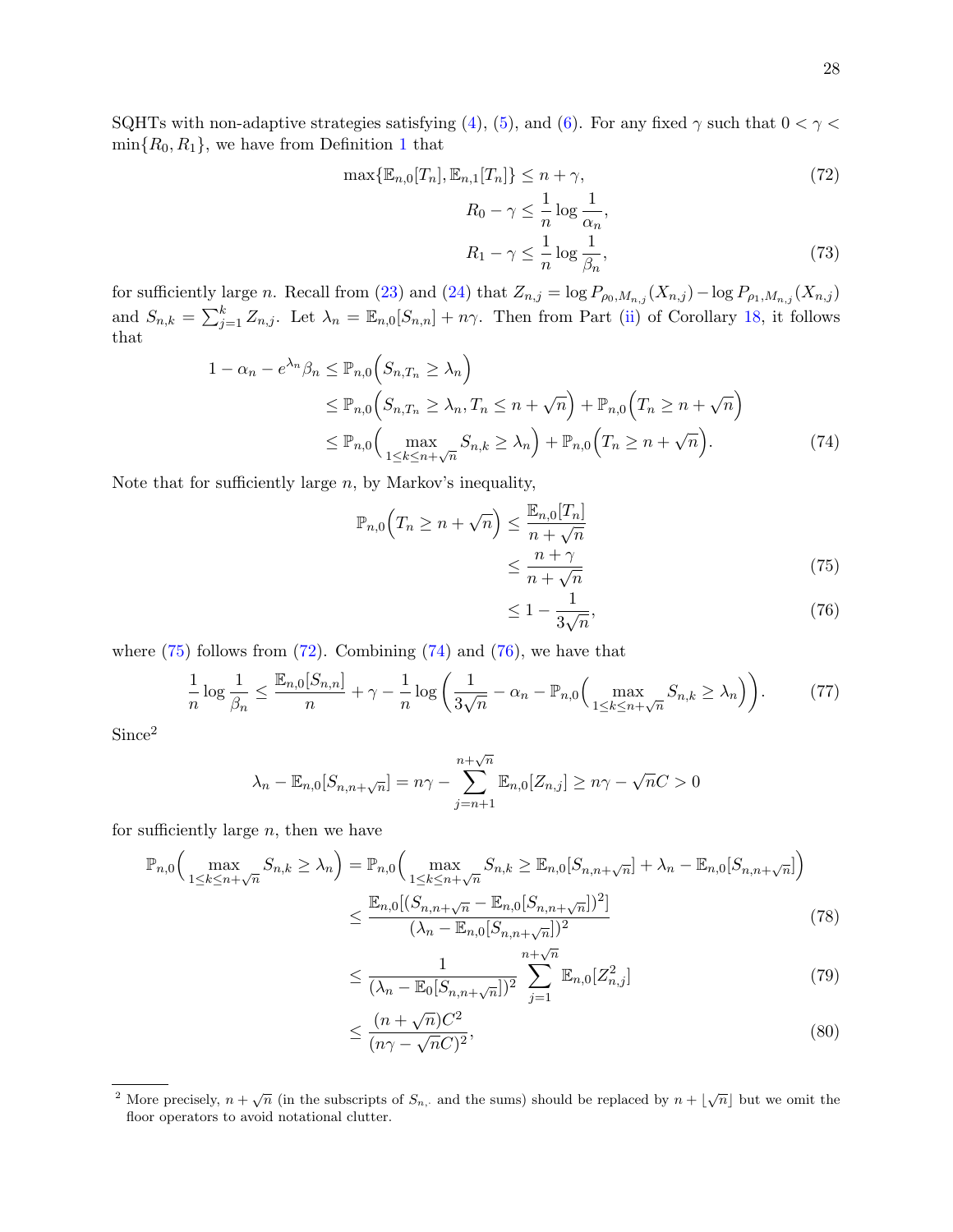where [\(78\)](#page-27-4) follows from [\(68\)](#page-26-5) in Lemma [21,](#page-26-1) [\(79\)](#page-27-5) follows from the fact that  $\{Z_{n,j}\}_{j=1}^{\infty}$  is an independent sequence of random variables for any fixed  $n$ , and  $(80)$  follows from Lemma [15,](#page-11-1) namely that  $|Z_{n,j}| \leq C$ . Then from [\(80\)](#page-27-6), we have that for sufficiently large n,

$$
\frac{1}{3\sqrt{n}} - \alpha_n - \mathbb{P}_{n,0} \Big( \max_{1 \le k \le n + \sqrt{n}} S_{n,k} \ge \lambda_n \Big) \ge \frac{1}{3\sqrt{n}} - e^{-n(R_0 - \gamma)} - \frac{(n + \sqrt{n})C^2}{(n\gamma - \sqrt{n}C)^2}
$$

$$
\ge \frac{1}{4\sqrt{n}},
$$

which implies that

$$
-\frac{1}{n}\log\left(\frac{1}{3\sqrt{n}}-\alpha_n-\mathbb{P}_{n,0}\left(\max_{1\leq k\leq n+\sqrt{n}}S_{n,k}\geq\lambda_n\right)\right)\leq-\frac{1}{n}\log\frac{1}{4\sqrt{n}}.\tag{81}
$$

Then, together with  $(73)$ ,  $(77)$  and  $(81)$ , we have that for sufficiently large n,

<span id="page-28-0"></span>
$$
R_1 - \gamma \leq \frac{1}{n} \log \frac{1}{\beta_n}
$$
  
\n
$$
\leq \frac{\mathbb{E}_{n,0}[S_{n,n}]}{n} + \gamma + \frac{1}{n} \log(4\sqrt{n})
$$
  
\n
$$
\leq \frac{\mathbb{E}_{n,0}[S_{n,n}]}{n} + 2\gamma.
$$
 (82)

Similarly, we have that for sufficiently large  $n$ ,

$$
R_0 - \gamma \le \frac{1}{n} \log \frac{1}{\alpha_n} \le \frac{\mathbb{E}_{n,1}[-S_{n,n}]}{n} + 2\gamma. \tag{83}
$$

As  $\frac{1}{n}(\mathbb{E}_{n,1}[-S_{n,n}], \mathbb{E}_{n,0}[S_{n,n}])$  is in the convex hull of C, letting  $\gamma \to 0^+$ , we have from [\(82\)](#page-28-1) and [\(83\)](#page-28-2) that

<span id="page-28-2"></span><span id="page-28-1"></span>
$$
(R_0, R_1) \in \overline{\text{Conv}(\mathcal{C})}.
$$

This completes the converse to Theorem [7](#page-8-1) under the expectation constraints.

Finally, we prove the converse to Theorem [7](#page-8-1) under the probabilistic constraints. Let  $(R_0, R_1)$ be an achievable error exponent pair. Suppose that  $\{(X_n, {\{\mu_{n,k}, d_{n,k}\}}_{k=1}^{\infty}, T_n)\}_{n=1}^{\infty}$  is a sequence of SQHTs with non-adaptive strategies satisfying [\(4\)](#page-6-0), [\(5\)](#page-6-1), and [\(7\)](#page-6-3). For any fixed  $\gamma$  such that  $0 < \gamma < \min\{R_0, R_1, (1 - \varepsilon)/2\}$  $0 < \gamma < \min\{R_0, R_1, (1 - \varepsilon)/2\}$  $0 < \gamma < \min\{R_0, R_1, (1 - \varepsilon)/2\}$ , we have from Definition 1 that

<span id="page-28-4"></span><span id="page-28-3"></span>
$$
\mathbb{P}_{n,0}(T_n > n) \le \varepsilon + \gamma,
$$
  
\n
$$
R_0 - \gamma \le \frac{1}{n} \log \frac{1}{\alpha_n},
$$
  
\n
$$
R_1 - \gamma \le \frac{1}{n} \log \frac{1}{\beta_n},
$$
\n(84)

for sufficiently large n. Using similar arguments as in the derivation of [\(59\)](#page-22-1) with  $\log \lambda_n :=$  $\mathbb{E}_{n,0}[S_{n,n}] + n\gamma$ , we have that

$$
\log \frac{1}{\beta_n} \le \log \lambda_n - \log \left[ 1 - \alpha_n - \mathbb{P}_{n,0} \left( \max_{1 \le k \le n} S_{n,k} \ge \mathbb{E}_{n,0} [S_{n,n}] + n \gamma \right) - \varepsilon - \gamma \right]. \tag{85}
$$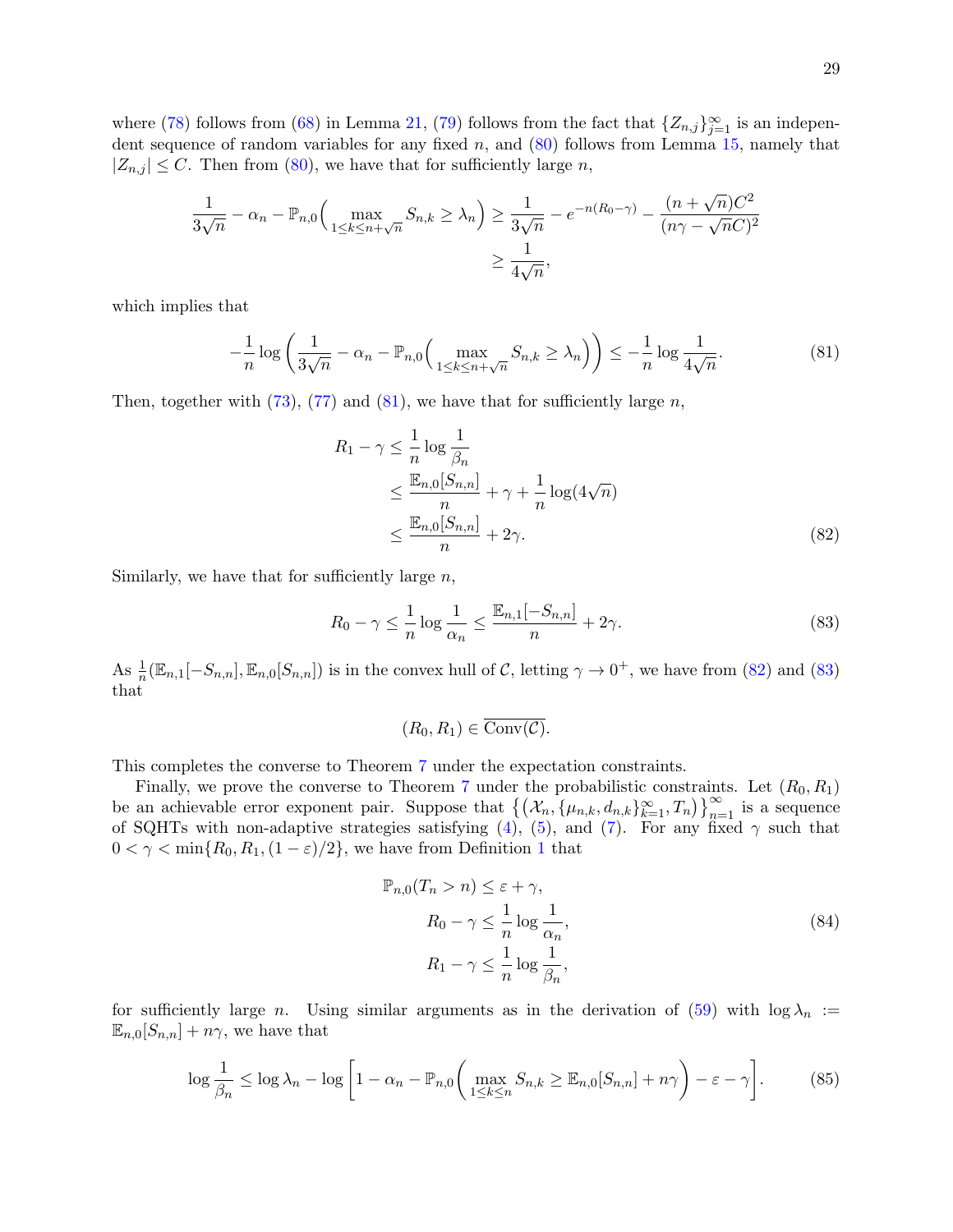Then from [\(68\)](#page-26-5), we have that

$$
\mathbb{P}_{n,0}\left(\max_{1\leq k\leq n} S_{n,k} \geq \mathbb{E}_{n,0}[S_{n,n}] + n\gamma\right) \leq \frac{\mathbb{E}_{n,0}[(S_{n,n} - \mathbb{E}_{n,0}[S_{n,n}])^2]}{\gamma^2 n^2} \n\leq \frac{1}{\gamma^2 n^2} \sum_{j=1}^n \mathbb{E}_{n,0}[(Z_{n,j} - \mathbb{E}_{n,0}[Z_{n,j}])^2] \n\leq \frac{nC^2}{\gamma^2 n^2},
$$
\n(86)

where [\(86\)](#page-29-1) follows from Lemma [15,](#page-11-1) namely that  $|Z_{n,j}| \leq C$ . Combining [\(84\)](#page-28-3), [\(85\)](#page-28-4) and (86), we have that for sufficiently large  $n$ ,

<span id="page-29-1"></span>
$$
R_1 - \gamma \leq \frac{1}{n} \log \frac{1}{\beta_n} \leq \frac{1}{n} \mathbb{E}_{n,0}[S_{n,n}] + 2\gamma.
$$

Similarly we have

$$
R_0 - \gamma \le \frac{1}{n} \log \frac{1}{\alpha_n} \le \frac{1}{n} \mathbb{E}_{n,1}[-S_{n,n}] + 2\gamma.
$$

As  $\frac{1}{n}(\mathbb{E}_{n,1}[-S_{n,n}], \mathbb{E}_{n,0}[S_{n,n}])$  is in the convex hull of  $\mathcal{C}$ , we have that

$$
(R_0 - 3\gamma, R_1 - 3\gamma) \in \overline{\text{Conv}(\mathcal{C})}.
$$

Letting  $\gamma \to 0^+$ , we have that

$$
(R_0, R_1) \in \overline{\text{Conv}(\mathcal{C})},
$$

as desired. Thus we complete the proof of the converse part of Theorem [7.](#page-8-1)

### <span id="page-29-0"></span>E. Proof of Theorem [9](#page-9-3)

Before presenting the proof, we recapitulate the definition of an extreme POVM.

**Definition 22.** Given a finite set X, a POVM  $m \in M_X$  is an extreme POVM if it cannot written as the convex combination of any two POVMs from  $M_{\mathcal{X}}$ .

The following theorem from [\[14,](#page-32-20) Theorem 2.21, pp. 23] characterizes the cardinality of non-zero elements of an extreme POVM.

<span id="page-29-2"></span>**Theorem 23.** Let X be a finite set and let  $m \in \mathcal{M}_{\mathcal{X}}$  be an extreme POVM. Then

<span id="page-29-3"></span>
$$
|\{x \in \mathcal{X} : m(x) \neq 0\}| \le d^2.
$$

Now we proceed to prove Theorem [9.](#page-9-3) For any any two non-negative real numbers  $t_0$  and  $t_1$ , let

$$
f(m; t_0, t_1) := t_0 D(P_{\rho_1, m} || P_{\rho_0, m}) + t_1 D(P_{\rho_0, m} || P_{\rho_1, m})
$$

and

$$
g(t_0, t_1) := \sup_{\mathcal{X}} \max_{m \in \mathcal{M}_{\mathcal{X}}} f(m; t_0, t_1),
$$
\n(87)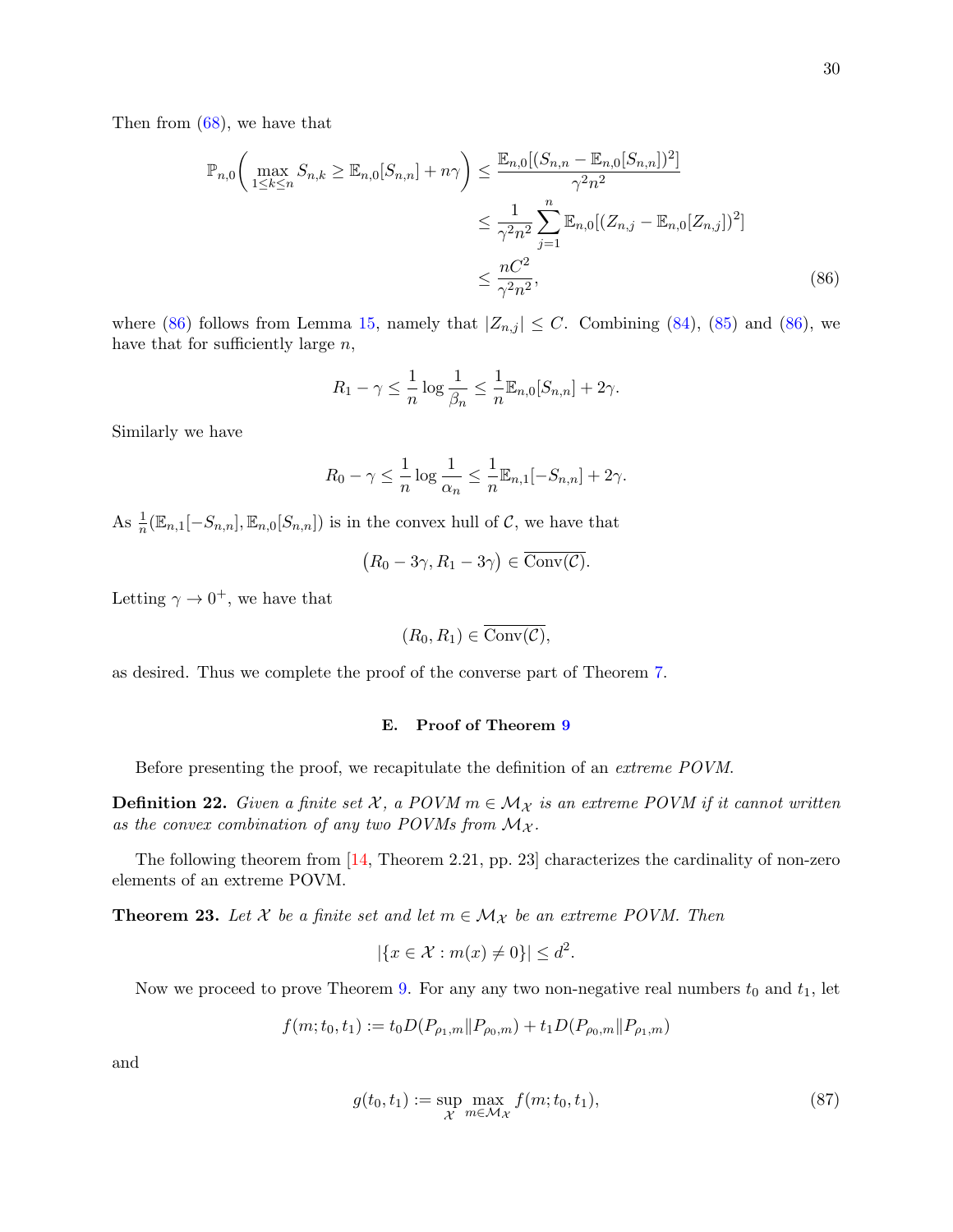$$
\overline{\mathrm{Conv}(\mathcal{C})} = \bigcap_{(t_0,t_1): \min\{t_0,t_1\} > 0} \left\{ (R_0,R_1) : R_0 \ge 0, R_1 \ge 0, t_0 R_0 + t_1 R_1 \le g(t_0,t_1) \right\}.
$$

Therefore to prove Theorem [9,](#page-9-3) it suffices to show that

<span id="page-30-4"></span>
$$
g(t_0, t_1) = \max_{m \in \mathcal{M}_{[d^2]}^{(1)}} f(m; t_0, t_1).
$$
 (88)

For any finite set X, let  $\text{Ext}(\mathcal{M}_\mathcal{X})$  be the set of extreme points of  $\mathcal{M}_\mathcal{X}$ . Since  $f(m; t_0, t_1)$  is a convex function in m, then from  $[26,$  Corollary 32.3.1, pp. 344] it follows that

$$
\max_{m \in \mathcal{M}_{\mathcal{X}}} f(m; t_0, t_1) = \max_{m \in \text{Extr}(\mathcal{M}_{\mathcal{X}})} f(m; t_0, t_1).
$$
\n(89)

Let  $m^* \in \text{Extr}(\mathcal{M}_\mathcal{X})$  achieve the the maximum on the right-hand side of [\(89\)](#page-30-0). Then from Theorem [23,](#page-29-2) we obtain

<span id="page-30-2"></span><span id="page-30-1"></span><span id="page-30-0"></span>
$$
|\{x \in \mathcal{X} : m^*(x) \neq 0\}| \le d^2. \tag{90}
$$

Combining  $(89)$  and  $(90)$ , we have that for any finite set X,

$$
\max_{m \in \mathcal{M}_{\mathcal{X}}} f(m; t_0, t_1) \le \max_{m \in \text{Extr}\left(\mathcal{M}_{[d^2]}\right)} f(m; t_0, t_1),\tag{91}
$$

which, together with  $(87)$ , further implies that

$$
g(t_0, t_1) = \sup_{\mathcal{X}} \max_{m \in \mathcal{M}_{\mathcal{X}}} f(m; t_0, t_1) \le \max_{m \in \text{Extr}\left(\mathcal{M}_{[d^2]}\right)} f(m; t_0, t_1) \le g(t_0, t_1). \tag{92}
$$

Let  $\bar{m} \in \text{Extr}(\mathcal{M}_{[d^2]})$  achieves the maximum on the right-hand side of [\(91\)](#page-30-2). Then from [\(92\)](#page-30-3) we have that

<span id="page-30-3"></span>
$$
g(t_0, t_1) = f(\bar{m}; t_0, t_1)
$$

If  $\bar{m}(x)$  is of rank one for all  $x \in [d^2]$ , the proof of [\(88\)](#page-30-4) is completed. Otherwise, for any  $x \in [d^2]$ , let  $\sum_{k=1}^{r(x)} \bar{m}(x, k)$  be the spectral decomposition of  $\bar{m}(x)$ , where  $\bar{m}(x, k)$  is a rank one matrix and  $r(x)$  is the rank of  $\bar{m}(x)$ . Let  $\hat{m} := \{ \bar{m}(x,k) : 1 \leq k \leq r(x), x \in [d^2] \}$ . Then  $\hat{m}$  is a POVM with outcomes taking values in  $\{(x,k): 1 \leq k \leq r(x), x \in [d^2]\}.$  It follows from Carathéodory's theorem [\[26,](#page-32-19) Theorem 17.1, pp. 155] that there exist  $\hat{k}$  extreme POVMs  $\{m_j\}_{j=1}^{\hat{k}}$  over  $\{(x,k): 1 \leq j \leq k\}$  $k \leq r(x)$ ,  $x \in [d^2]$  such that  $\hat{k} \leq d^5 + 1$  and

$$
\bar{m}(x,k) = \sum_{j=1}^{\hat{k}} \hat{t}_j m_j(x,k),
$$

where  $\hat{t}_j \in (0,1)$  and  $\sum_{j=1}^{\hat{k}} \hat{t}_j = 1$ . Applying the data-processing inequality to the classical relative entropy, we have that

$$
f(\bar{m}; t_0, t_1) \le f(\hat{m}; t_0, t_1) \le \sum_{j=1}^{\hat{k}} \hat{t}_j f(m_j; t_0, t_1),
$$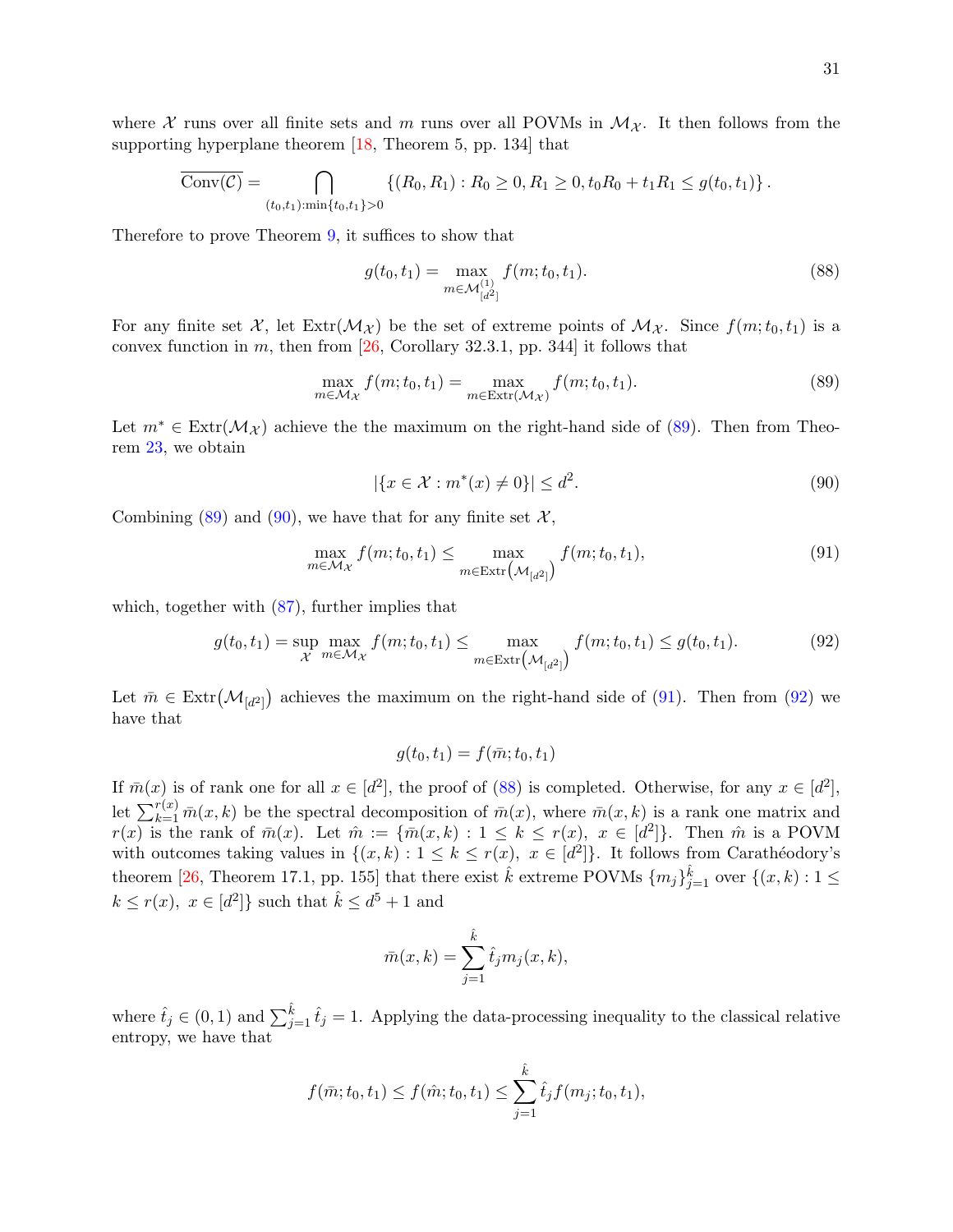which, together with the fact that  $f(m_j; t_0, t_1) \leq f(\bar{m}; t_0, t_1)$  for any  $1 \leq j \leq \hat{k}$ , implies that

$$
f(m_j; t_0, t_1) = f(\bar{m}; t_0, t_1)
$$

for any  $1 \leq j \leq \hat{k}$ . As  $m_j$  is an extreme POVM, it follows from Theorem [23](#page-29-2) that

$$
|\{(x,k): 1 \le k \le r(x), m_j(x,k) \neq 0, x \in [d^2]\}| \le d^2.
$$

As  $0 \leq \hat{t}_j m_j(x, k) \leq \bar{m}(x, k)$  and  $\bar{m}(x, k)$  is a rank one matrix, it follows that  $m_j(x, k)$  is also a rank one matrix. Therefore, we have that

$$
f(\bar{m}; t_0, t_1) = f(m_j; t_0, t_1) \le \max_{m \in \mathcal{M}_{[d^2]}^{(1)}} f(m; t_0, t_1) \le f(\bar{m}; t_0, t_1),
$$

which implies that  $(88)$  holds. This completes the proof of Theorem [9.](#page-9-3)

### Acknowledgements

YL and VYFT are supported by a Singapore National Research Foundation Fellowship (R-263- 000-D-02-281). MT is supported by NUS startup grants (R-263-000-E32-133 and R-263-000-E32- 731) and by the National Research Foundation, Prime Minister's Office, Singapore and the Ministry of Education, Singapore under the Research Centres of Excellence programme.

- <span id="page-31-2"></span>[2] Audenaert, K.M.R., Nussbaum, M., Szkoła, A., Verstraete, F.: Asymptotic error rates in quantum hypothesis testing. Communications in Mathematical Physics 279(1), 251–283 (2008). DOI 10.1007/ s00220-008-0417-5
- <span id="page-31-10"></span>[3] Berta, M., Fawzi, O., Tomamichel, M.: On variational expressions for quantum relative entropies. Letters in Mathematical Physics 107(12), 2239–2265 (2017). DOI 10.1007/s11005-017-0990-7
- <span id="page-31-8"></span>[4] Blahut, R.: Hypothesis testing and information theory. IEEE Transactions on Information Theory 20(7), 405–417 (1974). DOI 10.1109/TIT.1974.1055254
- <span id="page-31-5"></span>[5] Cheng, H.C., Hsieh, M.H.: Moderate deviation analysis for classical-quantum channels and quantum hypothesis testing. IEEE Transactions on Information Theory 64(2), 1385–1403 (2018). DOI 10.1109/ TIT.2017.2781254
- <span id="page-31-6"></span>[6] Chubb, C.T., Tan, V.Y.F., Tomamichel, M.: Moderate deviation analysis for classical communication over quantum channels. Communications in Mathematical Physics 355(3), 1283–1315 (2017). DOI 10.1007/s00220-017-2971-1
- <span id="page-31-9"></span>[7] Durrett, R.: Probability: Theory and Examples, 5th edn. Cambridge University Press (2019)
- <span id="page-31-3"></span>[8] Hayashi, M.: Error exponent in asymmetric quantum hypothesis testing and its application to classicalquantum channel coding. Physical Review A 76(6), 062301 (2007). DOI 10.1103/PhysRevA.76.062301
- <span id="page-31-7"></span>[9] Hayashi, M.: Discrimination of two channels by adaptive methods and its application to quantum system. IEEE Transactions on Information Theory 55(8), 3807–3820 (2009). DOI 10.1109/TIT.2009. 2023726
- <span id="page-31-1"></span>[10] Hayashi, M., Nagaoka, H.: General formulas for capacity of classical-quantum channels. IEEE Transactions on Information Theory 49(7), 1753–1768 (2003). DOI 10.1109/TIT.2003.813556
- <span id="page-31-0"></span>[11] Helstrom, C.W.: Detection theory and quantum mechanics. Information and Control 10(3), 254– 291 (1967). DOI https://doi.org/10.1016/S0019-9958(67)90302-6. URL [https://www.sciencedirect.](https://www.sciencedirect.com/science/article/pii/S0019995867903026) [com/science/article/pii/S0019995867903026](https://www.sciencedirect.com/science/article/pii/S0019995867903026)

<span id="page-31-4"></span><sup>[1]</sup> Audenaert, K.M.R., Calsamiglia, J., Muñoz Tapia, R., Bagan, E., Masanes, L., Acin, A., Verstraete, F.: Discriminating states: The quantum Chernoff bound. Physical Review Letters  $98(16)$ , 160501 (2007). DOI 10.1103/PhysRevLett.98.160501